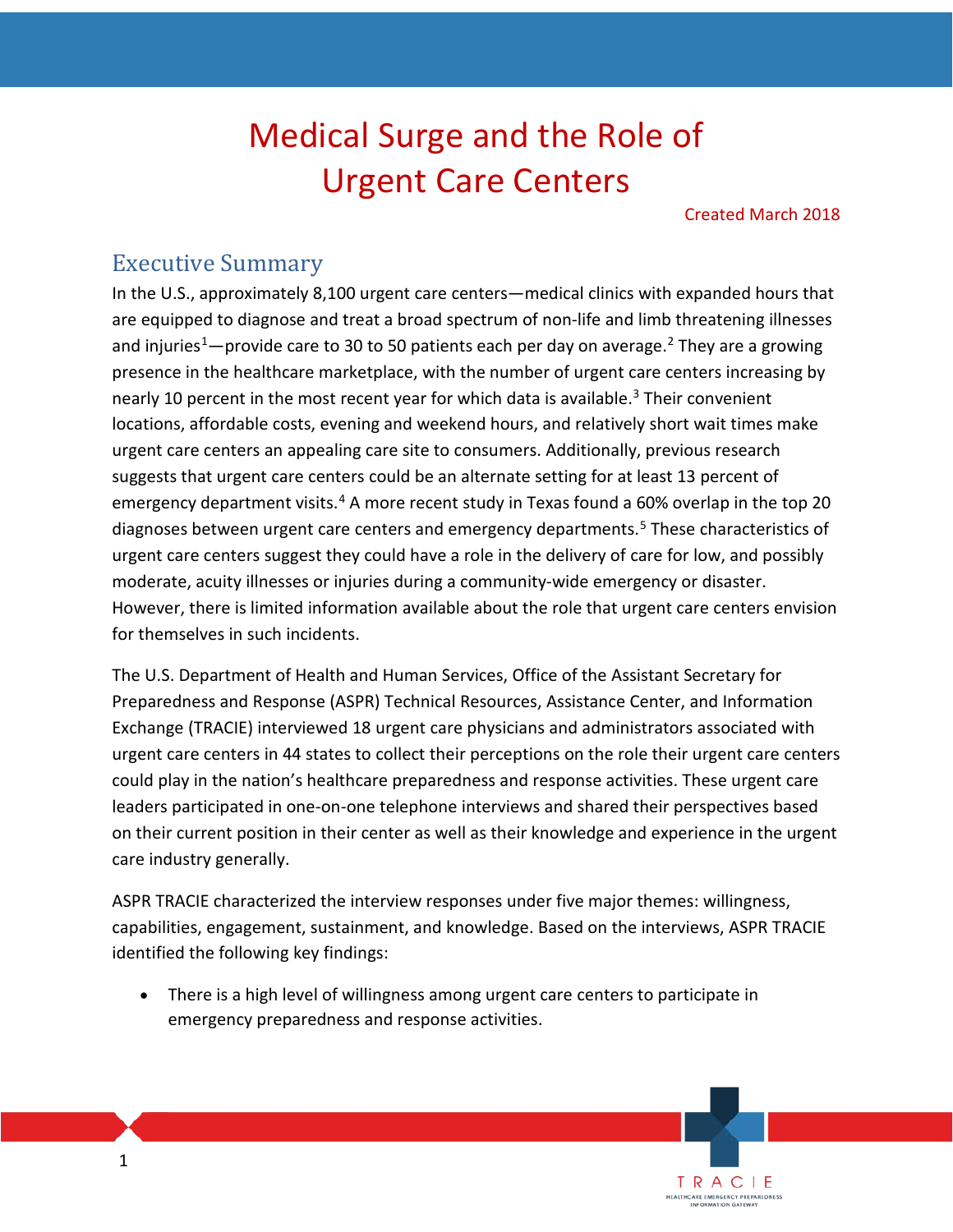- Urgent care centers have the staffing, supplies, equipment, space, and other resources needed to treat lower acuity patients and could contribute to decompression of hospital emergency departments during a surge response.
- While few urgent care centers have developed formal emergency plans and training programs, they do have: protocols for more common/typical facility-level emergencies like power outages, experience with seasonal patient surges, and, in some cases, involvement in past incidents.
- There is limited knowledge about how to sustain extended operations or the legal and financial implications of their participation. Additionally, there is limited recognition of how their roles may differ in a long-lasting epidemic versus a sudden onset mass casualty incident.
- Communities potential patients, hospitals, private physician offices, emergency medical services, and others – are aware of the day-to-day roles of urgent care centers. However, it is unclear whether communities perceive urgent care centers as a potential resource during emergencies and few integrate them into medical surge planning.
- Some urgent care centers have learned lessons through past experience responding to emergencies that may be transferable to the field.

Additionally, ASPR TRACIE summarized lessons learned by those with disaster experience and suggestions that interviewees had for improving the readiness of urgent care centers. ASPR TRACIE also identified a preliminary list of resources that urgent care centers can refer to for additional information and guidance.

While there are significant differences in the business models, readiness levels, and resources among the urgent care centers associated with the interviewees, the insights shared by the interviewees suggest that opportunities exist to improve the readiness of centers and the communities in which they operate. ASPR recommends that this could be accomplished by:

- Increasing the engagement between urgent care centers and healthcare coalitions through inclusion in notification systems, invitations to attend training, and participation in exercises, for example.
- Exploring the feasibility of direct transport by emergency medical services or secondary referral of low acuity patients from emergency departments to urgent care centers.
- Clarifying misunderstandings and uncertainties about the legal and financial implications of participating in an emergency response.

TRACIE HEALTHCARE EMERGENCY PREPAREDNESS

• Highlighting the experiences of those urgent care centers that have implemented preparedness programs or gained experience during real-life incidents.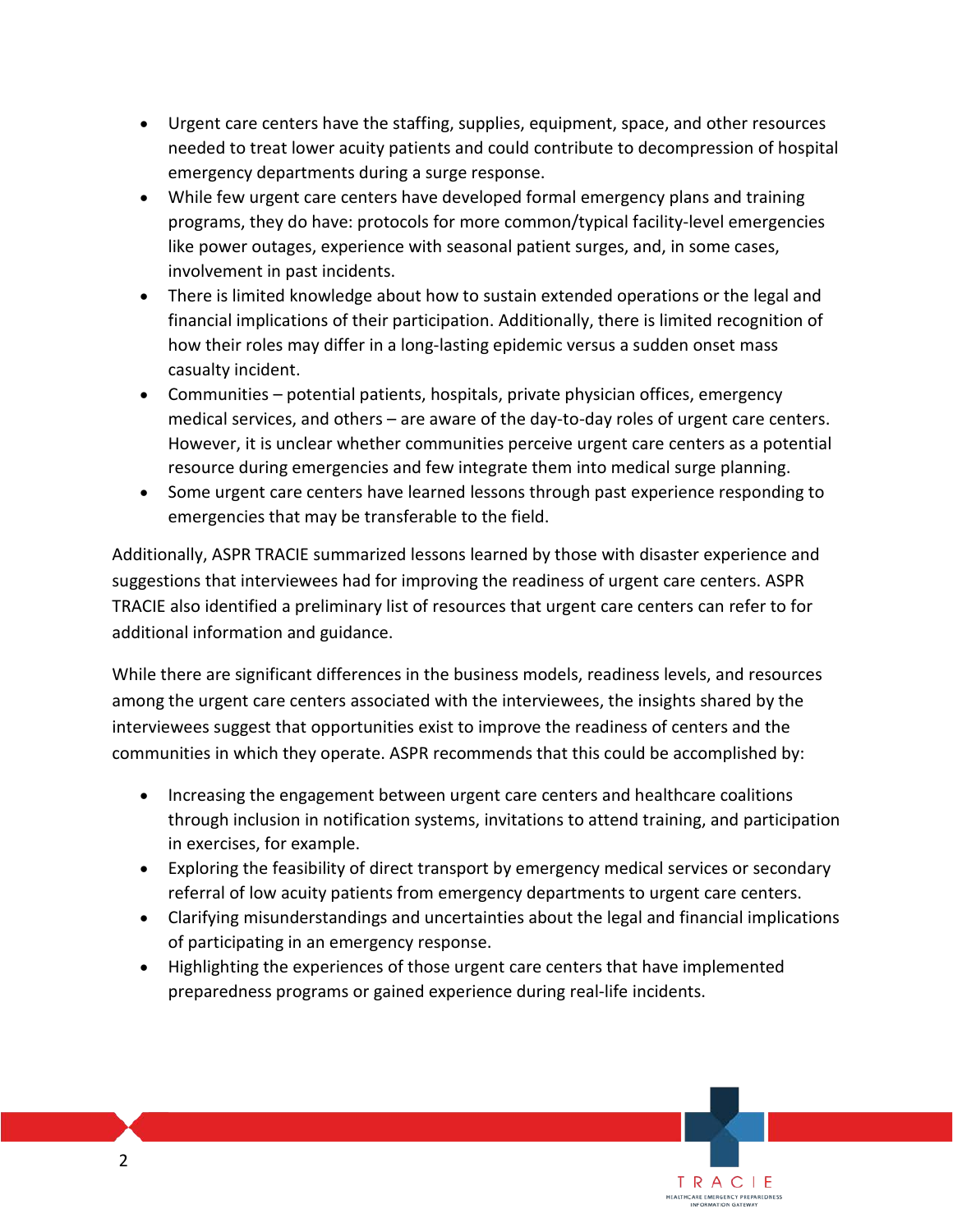- Building upon the everyday protocols that urgent care center staff have developed for situations they regularly experience.
- Providing urgent care centers with easy-to-use tools and templates that could be modified and customized to meet their unique needs and circumstances.

ASPR TRACIE recognizes that 18 interviews with volunteers may not provide a complete and accurate picture of the current and potential roles of urgent care centers in our nation's healthcare system preparedness and response for medical surge. The findings and recommendations are a first step toward greater awareness and engagement.

## **Introduction**

ASPR TRACIE conducted a project to determine what role urgent care leaders think their facility type can play in the nation's healthcare system preparedness and response activities. Urgent care centers are a growing presence in the healthcare marketplace and seem to have capabilities that might be helpful to communities' and healthcare coalitions' ability to withstand adversity and enhance the medical response system<sup>6</sup>, but their willingness to participate in such activities and their capabilities and capacities have not been well documented. ASPR TRACIE sought to address this information gap through a convenience sample of interviews with interested urgent care center leaders<sup>[1](#page-2-0)</sup>. Because there is considerable variation in the size, services, staffing, management, and populations served by urgent care centers, ASPR TRACIE does not intend to provide a complete picture of the state of emergency preparedness across the urgent care center industry. Rather, this report offers a snapshot of the experiences and perceptions of a sample of urgent care center leaders from across the country and their willingness to be engaged in disaster preparedness and response activities.

## Background

Urgent care centers are a rapidly growing segment of the healthcare marketplace. According to data from the most recent [benchmarking survey by the Urgent Care Association of America](http://c.ymcdn.com/sites/www.ucaoa.org/resource/resmgr/benchmarking/2016BenchmarkReport.pdf) (UCAOA), the number of centers increased nearly 10 percent in one year, from 6,701 centers in 2015 to [7](#page-45-6),357 in 2016.<sup>7</sup> The survey also found that in 2015, 96% of urgent care centers reported

<span id="page-2-0"></span> <sup>1</sup> Interviews were conducted in accordance with the Paperwork Reduction Act under Office of Management and Budget Control Number 0990-0391, approved September 1, 2017.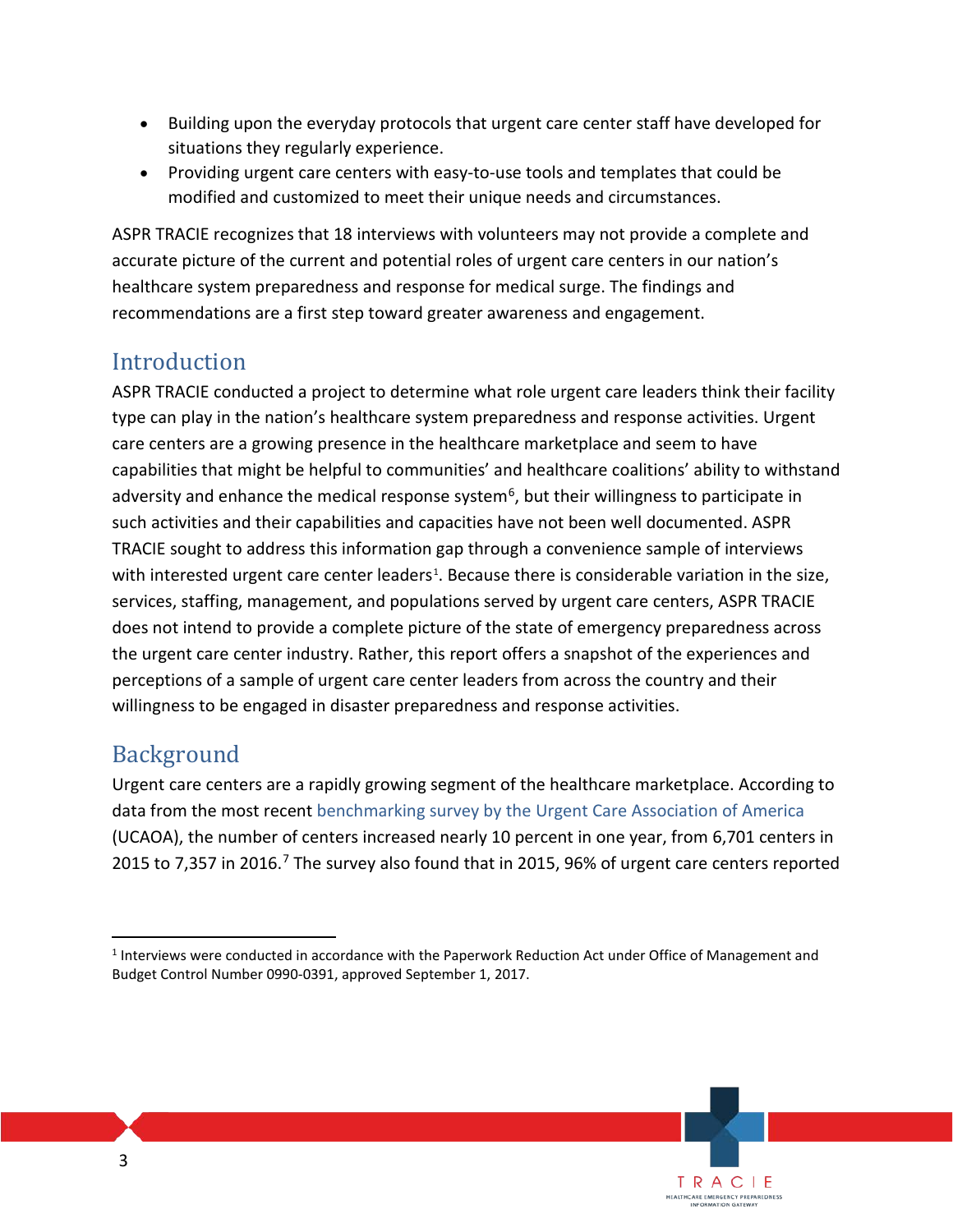an increase in the number of patient visits and 73% acquired or built a new facility; 90% anticipated additional growth in 2016.<sup>[8](#page-45-7)</sup>

There are limited regulations and requirements for urgent care centers and they follow a range of business models in terms of their size, ownership, populations served, and hours of operation, but they are generally characterized as being able to provide onsite x-rays, care of minor acute illness or injury, and suturing for minor lacerations on a walk-in or unscheduled basis, including during evening and weekend hours.<sup>[9](#page-45-8)</sup> They are also able to conduct laboratory tests and some offer preventive services such as influenza vaccinations or employment physicals. The UCAOA defines an urgent care center as "a medical clinic with expanded hours that is specially equipped to diagnose and treat a broad spectrum of non-life and limb threatening illnesses and injuries. Urgent care centers are enhanced by on-site radiology and laboratory services and operate in a location distinct from a freestanding or hospital-based emergency department. Care is rendered under the medical direction of an allopathic or osteopathic physician. Urgent care centers accept unscheduled, walk-in patients seeking medical attention during all posted hours of operation."[10](#page-45-9)

Urgent care centers appeal to consumers with acute but non-life-threatening illnesses or injuries. The top five reported diagnoses in 2015 were acute upper respiratory infection, acute sinusitis, acute pharyngitis, cough, and acute bronchitis.<sup>[11](#page-45-10)</sup> Urgent care centers are usually staffed by at least one physician, and supported by some combination of mid-level providers, medical assistants, radiologic and respiratory technicians, nurses, and front desk staff. In some urgent care centers, mid-level providers – a physician assistant or nurse practitioner – are the highest-level providers on site. Most patients who present at urgent care centers understand the type of services they provide; only three percent require transfer to a hospital emergency department.[12](#page-45-11)

Centers also appeal to those who seek to avoid long hospital emergency room waiting times or who cannot access a timely appointment with a primary care provider. According to UCAOA data, 92% of urgent care center patients consult with a provider in 30 minutes or less.<sup>[13](#page-45-12)</sup> Their extended hours provide an option other than the emergency room during hours when physician offices are typically closed. They also provide a non-hospital option for out of town patients who cannot visit their normal primary care physician. Additionally, previous research suggests that the cost of a visit to an urgent care center is similar to that of a primary care physician visit and less than an emergency department visit,<sup>[14](#page-45-13),[15](#page-45-14)</sup> further increasing their appeal to some consumers. Based on data from the Centers for Disease Control and Prevention,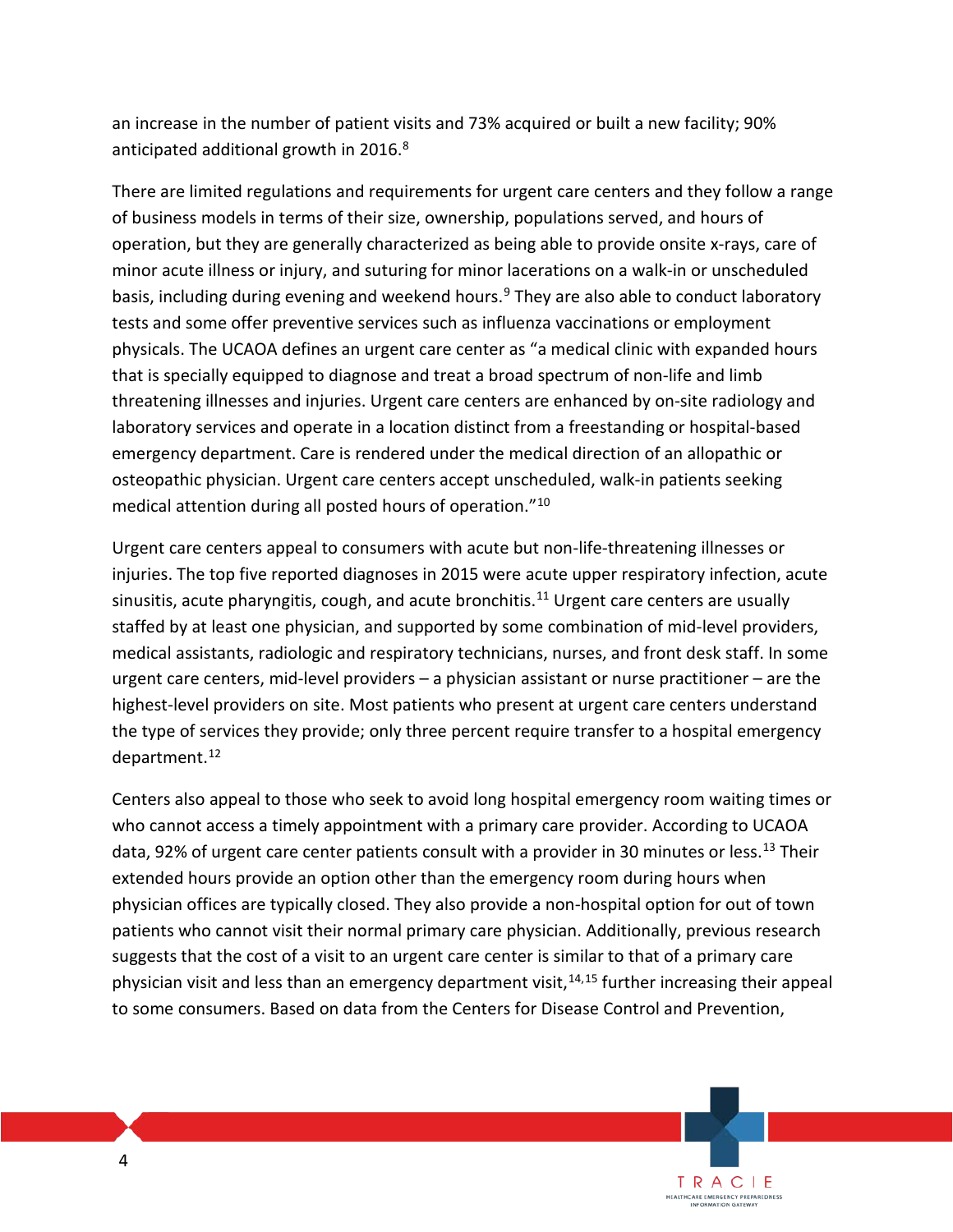UCAOA estimates that more than 18% of all primary care visits and nearly 10% of all outpatient physician visits occur in urgent care centers.<sup>[16](#page-45-15)</sup> A recent survey suggests that urgent care centers may be particularly appealing to younger patients; approximately one in five patients in the 18 to 34 and 35 to 44 age ranges responded that they would seek treatment at an urgent care center versus a primary care physician office, emergency room, or retail clinic, which is nearly twice the percentage of adults in the 45 and older age ranges. $17$ 

Urgent care centers are present in all 50 states and the District of Columbia.<sup>[18](#page-45-17)</sup> They are frequently located in convenient locations such as strip malls and are often found in medical office buildings or mixed use buildings.<sup>19</sup> Some are also freestanding locations.<sup>[20](#page-45-19)</sup>

Due to their increasing numbers, widespread geographic presence, and convenience to consumers, urgent care centers could play a role in supporting the overall healthcare system response to emergencies. However, ASPR TRACIE found limited information in open source materials regarding the level of urgent care center engagement in healthcare preparedness efforts or whether centers have the willingness or capabilities needed to participate.

The delivery of unscheduled, episodic treatment for relatively low acuity injuries and illnesses

by appropriately trained medical providers suggests that these facilities could be essential partners in providing certain types of care during disasters and emergences.

18 interviews conducted with leaders from centers in 44 states and 1 territory

> TRACIE HEALTHCARE EMERGENCY PREPAREDNESS<br>INFORMATION GATEWAY

## Methodology

ASPR TRACIE engaged several urgent care experts to identify and recruit urgent care center leaders willing to share their perspectives on the role of urgent care centers in emergency preparedness and response. Primary recruitment was conducted through the UCAOA and the American Academy of Urgent Care Medicine to their respective memberships. Secondary recruitment through personal contacts and online searches enhanced the quantity and representation of project participants.

ASPR TRACIE conducted one-on-one telephone interviews with a convenience sample of 18 urgent care center leaders during the time period of October 2017 to January 2018. The Interview Guide is included as Appendix A. Interviewees included physicians and administrators serving in roles such as facility owners, chief medical officers, operations directors, attending physicians, and regional managers. Interviewees were located in 13 states and were affiliated with urgent care centers located in 44 states and one territory. The size of urgent care centers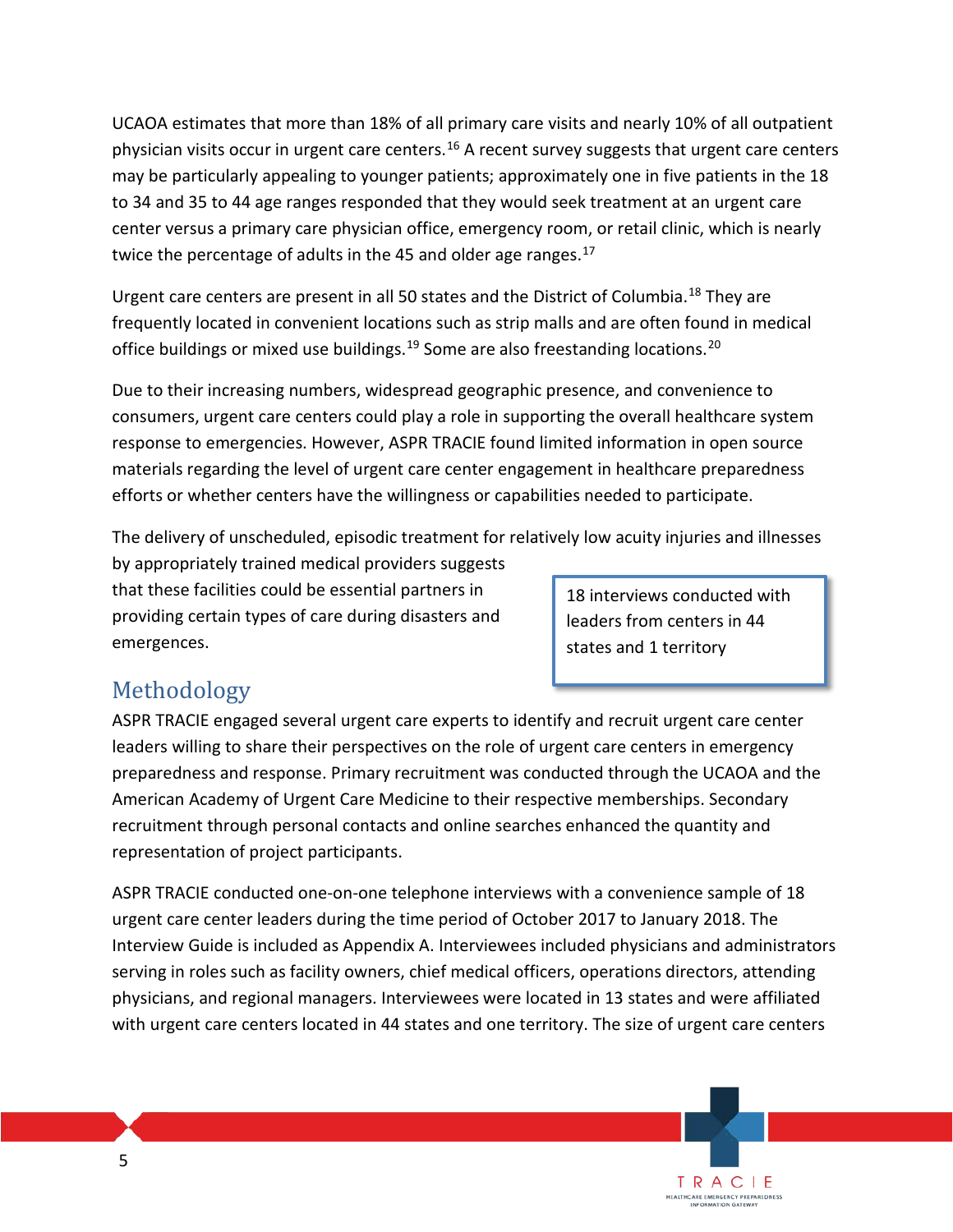represented ranged from a single location to several hundred sites. They were independently owned and operated facilities, health system-owned, or a combination of both. Some focused on specific patient populations or issues, such as pediatrics or occupational health. Interviewees shared information based primarily on the knowledge and experience gained through their everyday roles and secondarily on their awareness of enterprise-wide activities and the urgent care industry in general. Appendix B summarizes some of the characteristics of the interviewees and the urgent care centers with which they are affiliated.

Of importance, the project did not include interviewees affiliated with retail clinics, which are generally located within retail stores and offer a limited menu of preventive services and low-acuity treatment by non-physician providers on a walk-in basis.<sup>[21](#page-45-20)</sup> Similarly, free-standing emergency departments were not a focus of this project, though some of the urgent care networks affiliated with the interviewees include these facilities. While both retail clinics and free-standing emergency departments are similar to urgent care centers in that they serve patients on an unscheduled basis and during extended hours, the level of care offered and the type of providers delivering that care are distinguishing factors. Additionally, the project did not include other outpatient primary care sites, such as federally-qualified health centers or primary care physician practices.

Interviewees shared their perceptions about the role of urgent care centers during emergencies and their willingness to participate in a response, their capacity to engage in an emergency response, to what extent their personnel and facilities have planned for and are prepared for an emergency, what legal and financial impediments might affect their ability to respond, and additional ideas they have related to the participation of urgent care centers in emergency response. Interviews lasted up to one hour.

## Key Findings from Interviews

Due to the limited number of interviews, the findings should be viewed as a snapshot of the readiness of **some** urgent care centers rather than a representation of the state of preparedness among urgent care centers overall. The interview findings are characterized under five major themes: willingness, capabilities, engagement, sustainment, and knowledge. These themes along with representative quotes from the interviewees are shown in Figure 1.

> TRACIE **EALTHCARE EMERGENCY PREPAREDNESS**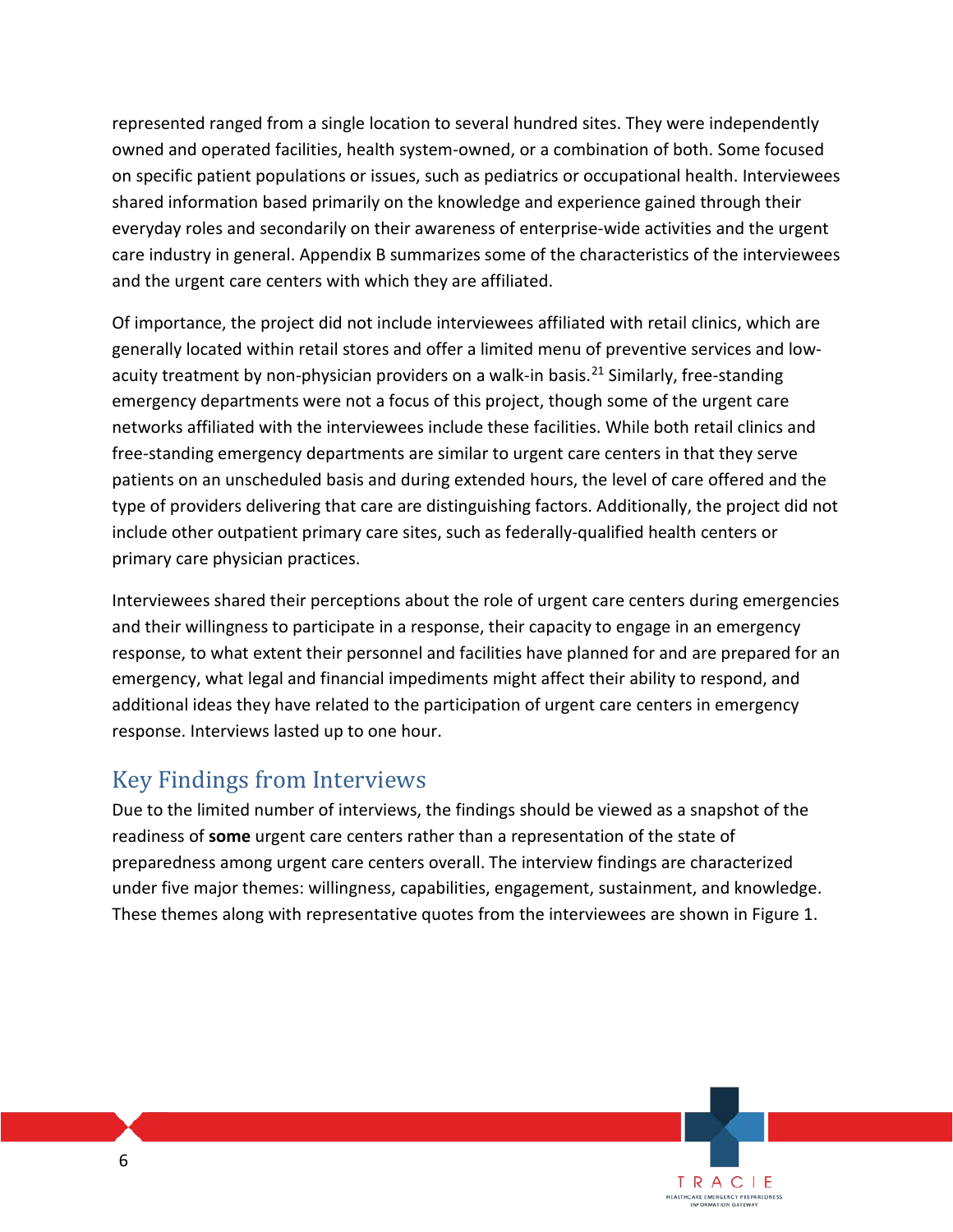#### *Figure 1: Interviewee Quotes*

- •We're always looking for ways to serve our community where our clinics are located and without a doubt we would help the communities without hesitation.
- •I think urgent cares are uniquely positioned to help take the load off emergency departments and take care of, in any disaster situation, a lot of people that run out of medication, need check-ups otherwise, and have other non-life threatening things going on as well as minor and moderate injuries and illnesses that are typically seen in urgent care settings. I think it frees up the emergency departments from being overwhelmed by the walking wounded or injured or sick otherwise. I don't think, I'll just say, that urgent cares can serve as a point for severely ill or severely injured people in any way, shape, or form.

#### Engagement

- •We would [engage] if we had the opportunity. If someone called us up and said, "Hey, we'd like you to be part of our disaster preparedness response as an urgent care center with capacity to take volume", then, yes, we would.
- •Do we have an entire supply room at each center? The answer to that is yes. Could we handle some things where we could manage stabilization of wounds, manage stabilization of burns or lacerations? The answer to all of that is yes.
- •It's a big issue with cold and flu season that eventually it's going to take its toll on staff as well.
- •You don't ever expect infrastructure to be wiped out, but it can be. How do you work around that?
- •Most of us are emergency room docs. We kind of know what we can and can't do at our facilities. •What's the legality of treating someone who has no ID and no insurance?

#### Willingness

Interviewees expressed a strong commitment to the communities in which they serve and this willingness to provide care extends to emergency and disaster situations. They were equally willing to participate in a response to a slow-moving, long-lasting epidemic and a sudden onset, short duration mass casualty incident. Uncertainties surrounding reimbursement for provided services, questions about legal protections for personnel and facilities, and limited knowledge about community healthcare surge plans were among the potential obstacles identified by interviewees. However, the interviewees were able to imagine potential roles for their urgent care centers despite these concerns.

#### Capabilities

Urgent care centers are led by physicians and mid-level providers with support from a mix of medical assistants, radiology and respiratory technicians, emergency medical services

> TRACIE HEALTHCARE EMERGENCY PREPAREDNESS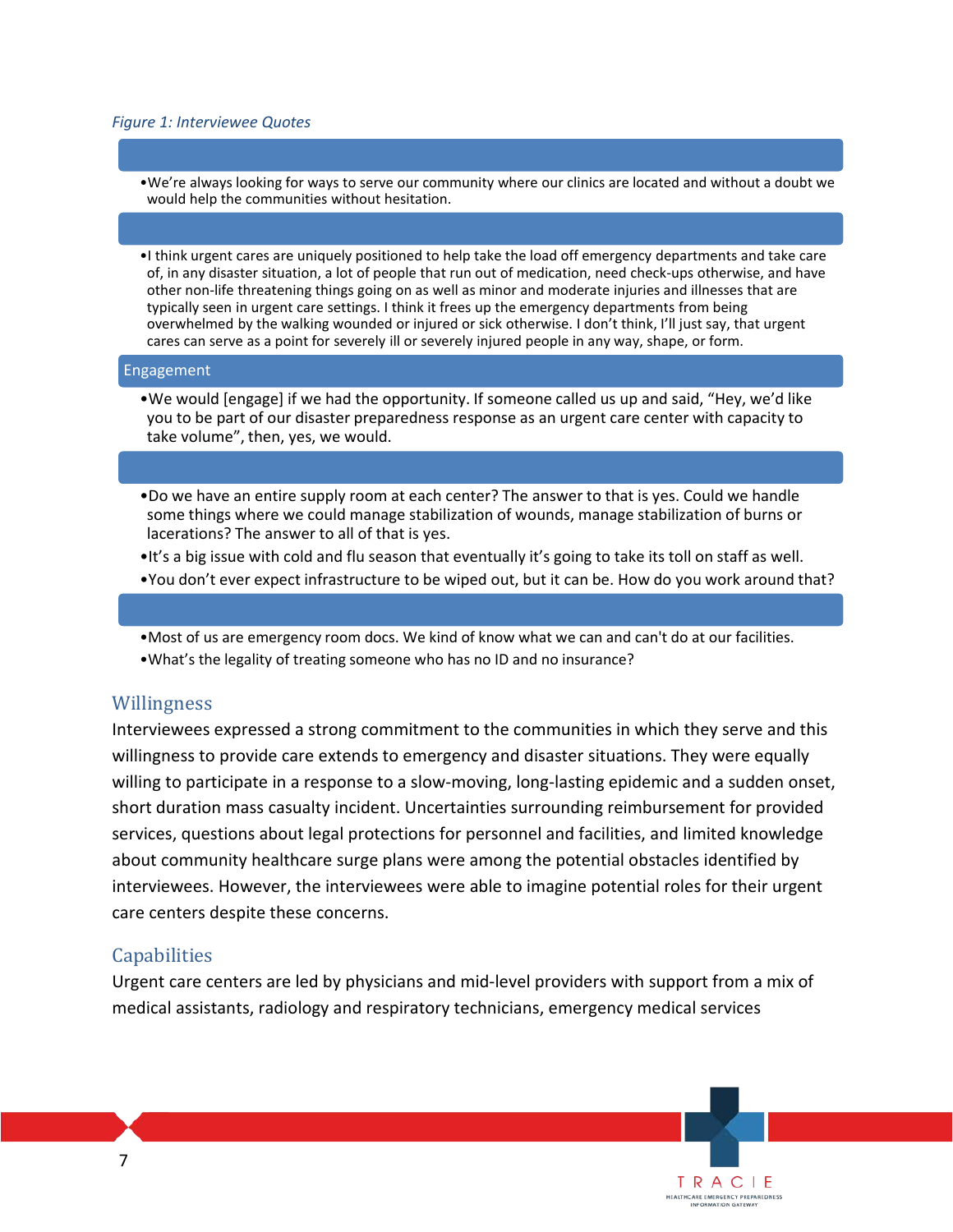providers, nurses, and administrative staff. They are able to conduct diagnostic tests, including taking x-rays and performing Clinical Laboratory Improvement Amendments (CLIA)-waived laboratory tests. They are also able to provide basic fracture care and to assess potentially serious symptoms like chest pain or respiratory distress for either treatment or stabilization and immediate transfer to a higher level of emergency care. Assuming they are able to maintain or supplement staffing and their facilities are not adversely affected by infrastructure disruptions, interviewees anticipated being able to maintain these capabilities during an emergency. Interviewees most often suggested that these capabilities would enable urgent care centers to contribute to decompression of hospital emergency departments by taking on lower acuity patients. Other roles suggested as being appropriate during an emergency response included assisting with triage, serving as a site for field hospitals, providing a temporary safe haven, and contributing personnel to other medical treatment sites, such as medical shelters and mass prophylaxis clinics.

#### Engagement

Despite their high level of willingness and appropriate capabilities, few interviewees were aware of their urgent care centers being engaged in ongoing preparedness activities in their communities. Most often, this lack of engagement was attributed to the absence of an invitation to participate. Interviewees associated with larger urgent care networks or centers affiliated with a health system were more likely to have plans, protocols, and training in place. Despite their lack of engagement in formal preparedness activities, many interviewees described informal relationships with partners or have developed protocols for situations more likely to occur in their centers, such as power outages. Interviewees were also able to share ideas about how their communities might engage them during a response and the type of support their centers might need to contribute to the response effort.

#### Sustainment

Interviewees frequently described the urgent care industry as operating under a "lean" business model. In the short term, interviewees believed they could accommodate a patient surge by extending their operating hours, calling in additional personnel, using areas such as hallways and administrative offices as treatment space, and restocking supplies through rapid ordering or borrowing from others. Because of their efficient staffing, limited available space, and variable supply inventories, it was difficult for interviewees to predict how long their urgent care centers could effectively sustain a response. Disasters that sicken or injure personnel or their family members, disrupt supply chains, or damage infrastructure would all hinder the ability of urgent care centers to sustain their response.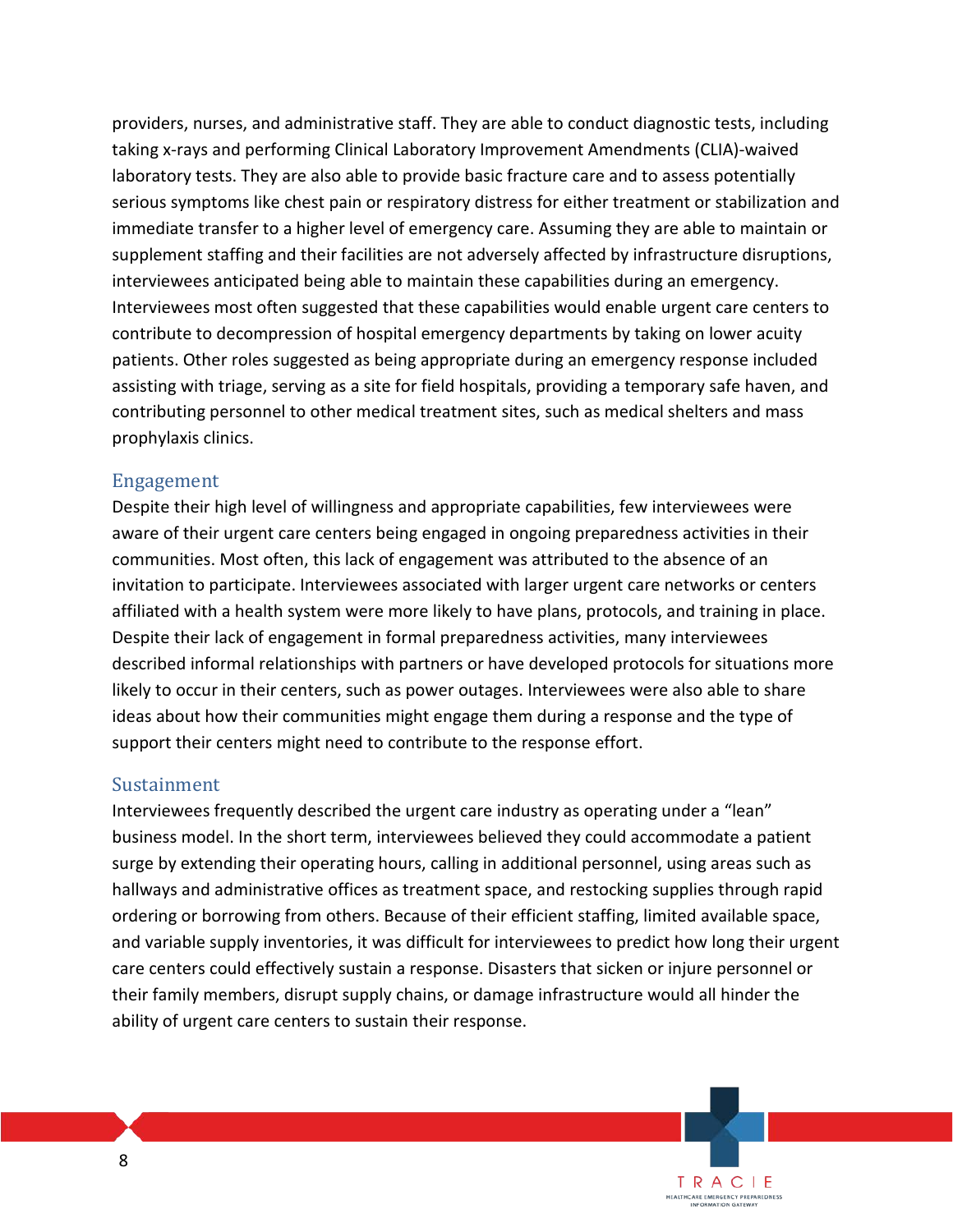### Knowledge

Urgent care centers are staffed with personnel who have the knowledge, training, and experience to provide care to low- and sometimes moderate-acuity patients during emergencies. However, this knowledge of how to deliver patient care does not necessarily extend to knowledge about managing operations of an urgent care center under emergency conditions. Those interviewees from urgent care centers that have been engaged in preparedness efforts are more likely to have considered potential obstacles during emergencies and developed policies and procedures to enable their continued operations. Those interviewees from less engaged urgent care centers frequently have mistaken beliefs or make inaccurate assumptions about emergency operations, including that existing staffing will be sufficient, supplemental personnel will be available, supply chains will not be significantly disrupted, and written plans and preparedness training are unneeded. Regardless of their level of engagement, nearly all interviewees expressed uncertainties and questions about the legal and financial implications of their urgent care centers' participation in an emergency response.

Details about the key findings as well as extensive quotes from interviewees may be found in Appendix C.

## Lessons Learned from Past Incidents

Several of the interviewees have been involved in the response to various types of healthcare emergencies and were able to share insights and lessons learned from those experiences. In summary, they noted the following:

- Pre-planning is critical to the ability to maintain operations during the incident or to quickly restart operations once the danger has passed.
- Back-up plans are important for operations likely to be affected by infrastructure disruptions (e.g., arranging temperature control for medications, replacing electronic medical records with paper, etc.).
- The health and safety of personnel is paramount. Personnel and their family members will become ill during epidemics, have their homes destroyed during disasters, and will encounter obstacles reaching or leaving the workplace if infrastructure is compromised.
- Having multiple means of communication is essential to make contact with personnel and community partners.

TRACIE HEALTHCARE EMERGENCY PREPAREDNESS<br>INFORMATION GATEWAY

- Patients will arrive at urgent care centers if they are open.
- Regardless of preparedness efforts, unanticipated challenges will arise.

Quotes from interviewees may be found in Appendix C.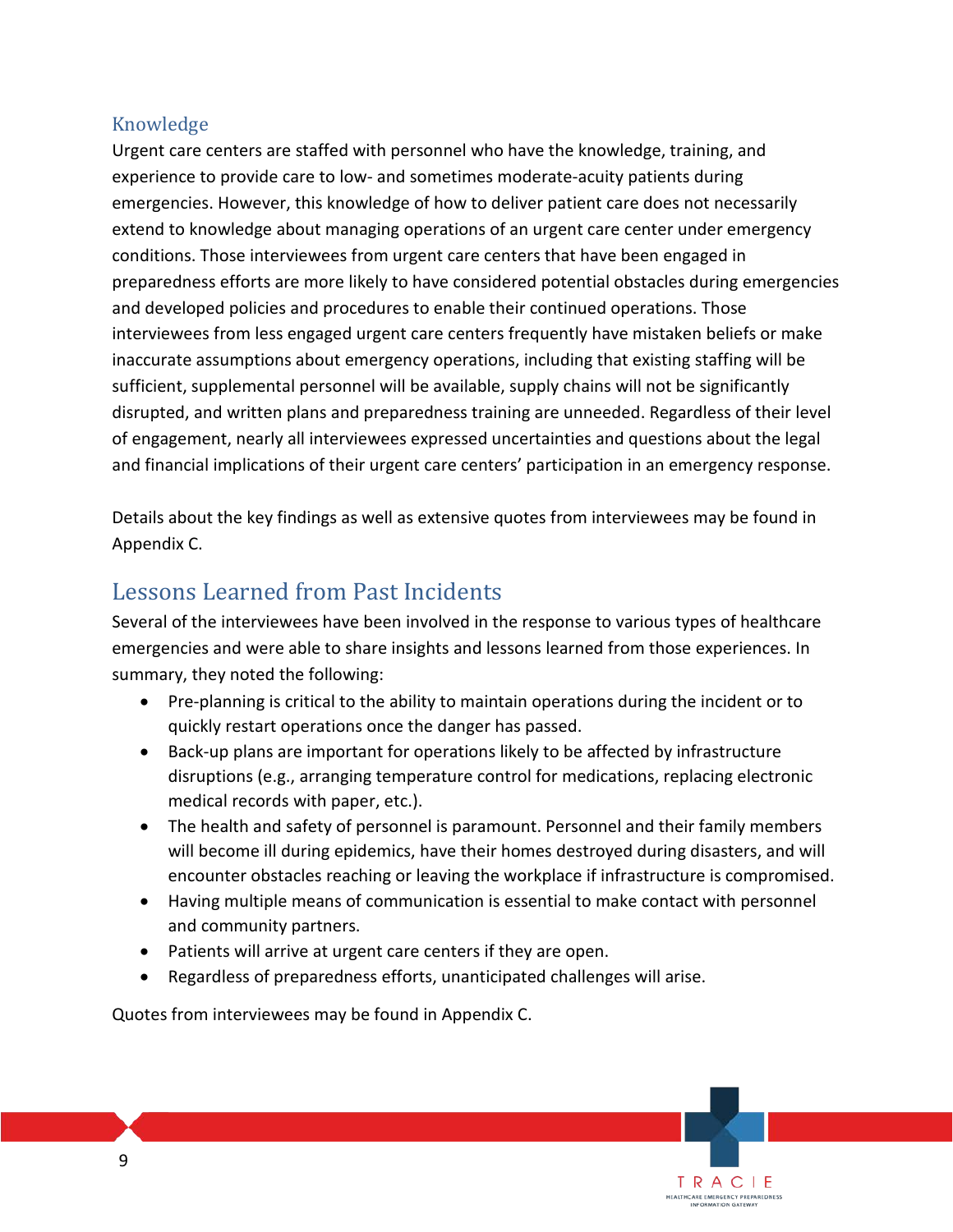## Suggestions from Interviewees

Interviewees were provided an opportunity to share their recommendations and ideas to improve the readiness of the urgent care industry for healthcare emergencies. They offered suggestions for their urgent care colleagues, ASPR, professional organizations, and community partners, including hospitals, emergency management, and public health. Suggestions included:

- Increasing engagement between urgent care centers and community partners in planning, training, and exercising for emergencies, including guidance on how to initiate this engagement.
- Identification and promotion of urgent care patient surge capabilities, both at the individual center level and across the industry as a whole.
- Clarification of legal issues that hinder urgent care center participation.
- Building a culture of preparedness in the urgent care community, starting with those centers or leaders that express an interest and are able to share their experiences with others.

Detailed recommendations from interviewees may be found in Appendix C.

### Recommendations

While there are significant differences in readiness levels and resources among urgent care centers, interviewees indicated a high level of willingness to contribute to the healthcare response to emergencies in their communities. The following are recommendations to improve the preparedness of urgent care centers and the communities in which they operate.

• **Increase engagement of urgent care centers with health care coalitions.** The most frequently offered reason for why urgent care centers do not participate in emergency preparedness activities is that no one has asked them. Identifying urgent care centers in a community and inviting them to participate in health care coalition activities can improve awareness among urgent care centers of how they can enhance the readiness of their facilities and personnel for potential emergencies. It can also improve the community's understanding of whether and how the urgent care centers in their area can contribute to an emergency response and anticipate what support urgent care centers may need to effectively contribute. Such engagement also presents an opportunity to develop, when appropriate, written memoranda of understanding/agreement between urgent care centers and health system response partners, including hospitals, EMS, public health, and emergency management.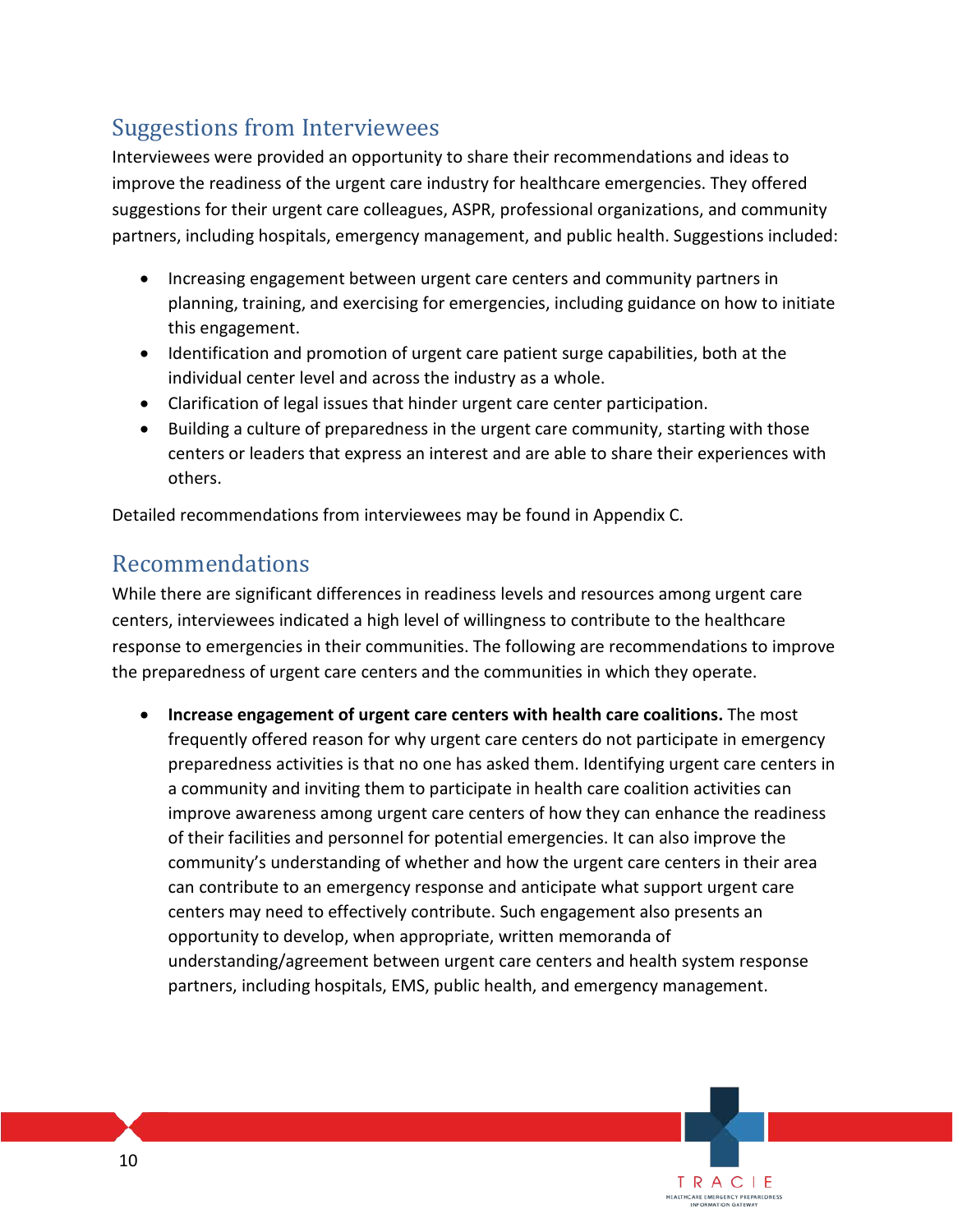- **Explore the feasibility of direct transport by EMS or secondary referral from the emergency department of low acuity patients to urgent care centers during emergencies.** One of the interviewees is in a region that has developed a diversion mechanism by which local EMS agencies can make decisions during a disaster to take low acuity patients to the urgent care center instead of the emergency department. The region has not had to implement this mechanism yet, but other areas of the country have developed similar practices.<sup>[22](#page-45-21)</sup> Further investigation is needed to explore whether these practices have resulted in better distribution of patients during an emergency or if they have led to poorer patient outcomes or other unintended consequences.
- **Consider whether some urgent care centers are more prepared than they realize.** Urgent care centers have written plans and protocols and training for a wide range of more likely to happen incidents in their facilities, including fires, power outages, lost children, recognition of infectious patients, and cardiac events. This suggests an inclination toward preparedness. Even in the absence of a full preparedness and response plan, procedures and training to address the types of patients likely to be seen during a disaster would increase readiness. Training on the proper use of PPE, contact lists for local health care coalition members, or a checklist on how to prepare the facility for a hurricane are examples of things that could be easily adopted or adapted from resources already developed by others. These preliminary efforts could be a stepping stone toward the development of a written plan that describes the roles and responsibilities of the facility during a community emergency, defines an incident command structure, specifies notification and information sharing procedures both within the urgent care center and with community partners, and guides continuity of operations.
- **Highlight the experiences of those urgent care centers that have implemented emergency preparedness programs or that have gained experience in response to real-life incidents.** Due to limited engagement in formal preparedness efforts and few experiences with actual disasters, many urgent care centers are unsure what to expect should an incident occur in their community or may not have thought through some of the secondary issues that could impede their operations. Hearing from those who have lived through such experiences would offer a relatable and actionable message for interested urgent care centers. Experienced urgent care centers can also provide insight on the costs of both preparing and not preparing.
- **Clarify identified questions about the legal and financial implications of participating in an emergency response.** While questions about liability and reimbursement may not prevent urgent care centers from participating in emergency response efforts, they do create concern and anxiety. Providing information, education, and training about legal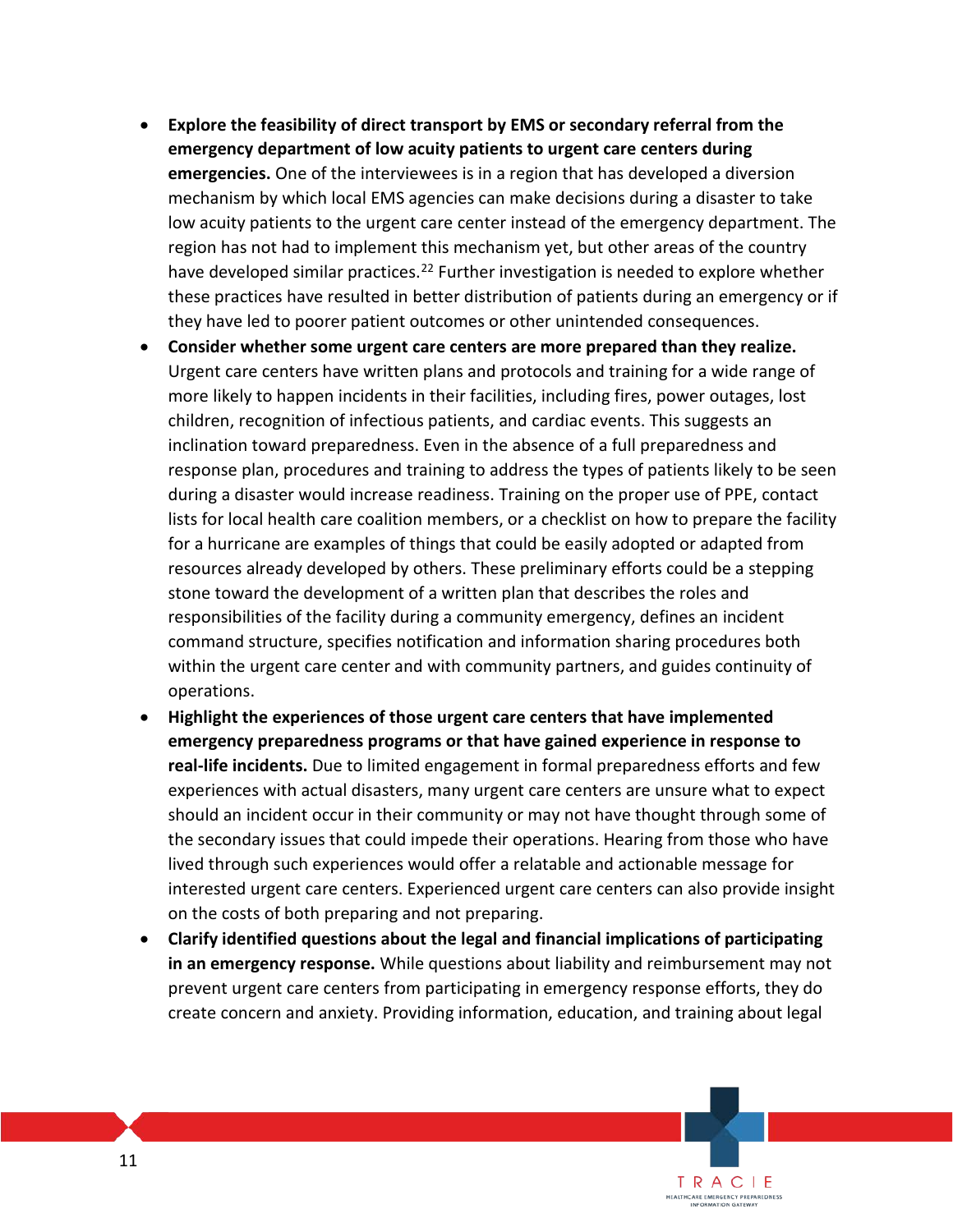issues for medical providers, best practices for documenting care during a response, and the types of assistance available during declared disasters and emergencies would improve knowledge and boost the confidence of urgent care centers in deciding to what level they want to participate.

• **Provide resources to urgent care centers to help them improve their readiness.** Many urgent care centers do not have staff with the time and expertise to develop and implement a comprehensive emergency management plan. Appendix D includes resources that urgent care centers may find useful in learning more about the current readiness state of the nation's healthcare system and guiding their own preparedness and response efforts. These resources are a starting point; urgent care centers would benefit from customized, easy-to-use checklists, plan templates, exercise guides, and training materials.

Additional investigation is needed to determine whether the interview findings and resulting recommendations reflect widespread perceptions among those working in urgent care or the limited view of a self-selected group who participated in an interview due to their interest in the topic. Input from additional urgent care professionals, especially from those who have experience in disaster response or have developed comprehensive emergency management programs, will shed light on existing gaps and promising practices to address them.

Finally, this document focuses exclusively on urgent care centers. ASPR TRACIE recognizes there is some overlap in the services provided by urgent care centers with the growing numbers of freestanding emergency departments and retail clinics as well as other healthcare settings such as federally-qualified health centers and primary care physician practices. ASPR TRACIE plans additional outreach to representatives of these other healthcare settings to similarly gauge their capabilities and willingness to participate in emergency preparedness and response activities.

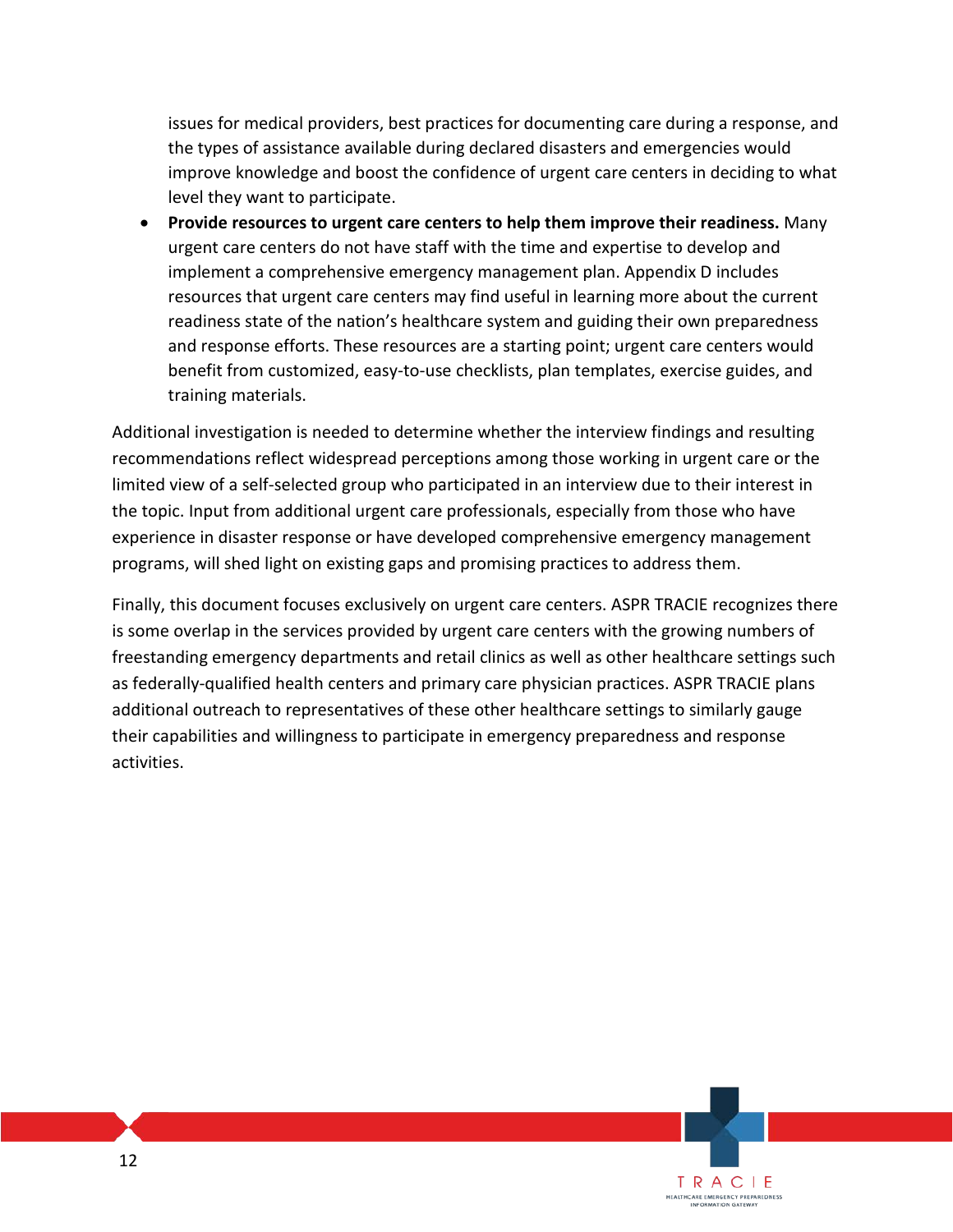## Appendix A: Interview Guide

### Preliminary Discussion

Do you have any questions for me before we begin?

I'd like to start by better understanding the type of urgent care centers you manage.

1) Are the centers/Is the center you manage owned by a hospital, part of a large chain of clinics, part of a small group of clinics, or an independent facility?

As I ask the following questions, primarily think about how your center(s) would address the needs of an infectious disease outbreak that is affecting your entire geographic region. Under this scenario, there would be high demand on the healthcare system, which is dealing with patients infected with the disease as well as the worried well on top of the normal range of provided services.

### Perception and Willingness

- 2) Based on the scenario I described, to what extent do you think that urgent care centers would be involved in addressing healthcare needs related to such an outbreak?
	- a) PROMPT: What do you think the role of urgent care centers would be?
- 3) What obstacles might prevent your center(s) from assisting in this situation?
- 4) What would trigger your involvement in responding to these types of events?
	- a) PROMPTS:
		- i) Do you think it would happen naturally based on patients arriving at your center(s)?

- ii) Would another entity request your involvement? Who would you expect to make such a request?
- 5) Under your normal operations, do you have any existing protocols, arrangements, or agreements for those with minor illness or injury to be sent to your center from a partner hospital or other healthcare facility in your area?
	- a) If no: To what extent would it be possible to implement such arrangements during an emergency? What obstacles would you expect to encounter?
- 6) Would any of your previous answers change if an incident like a plant explosion or a natural disaster suddenly resulted in large numbers of injured in your community instead of an infectious disease outbreak?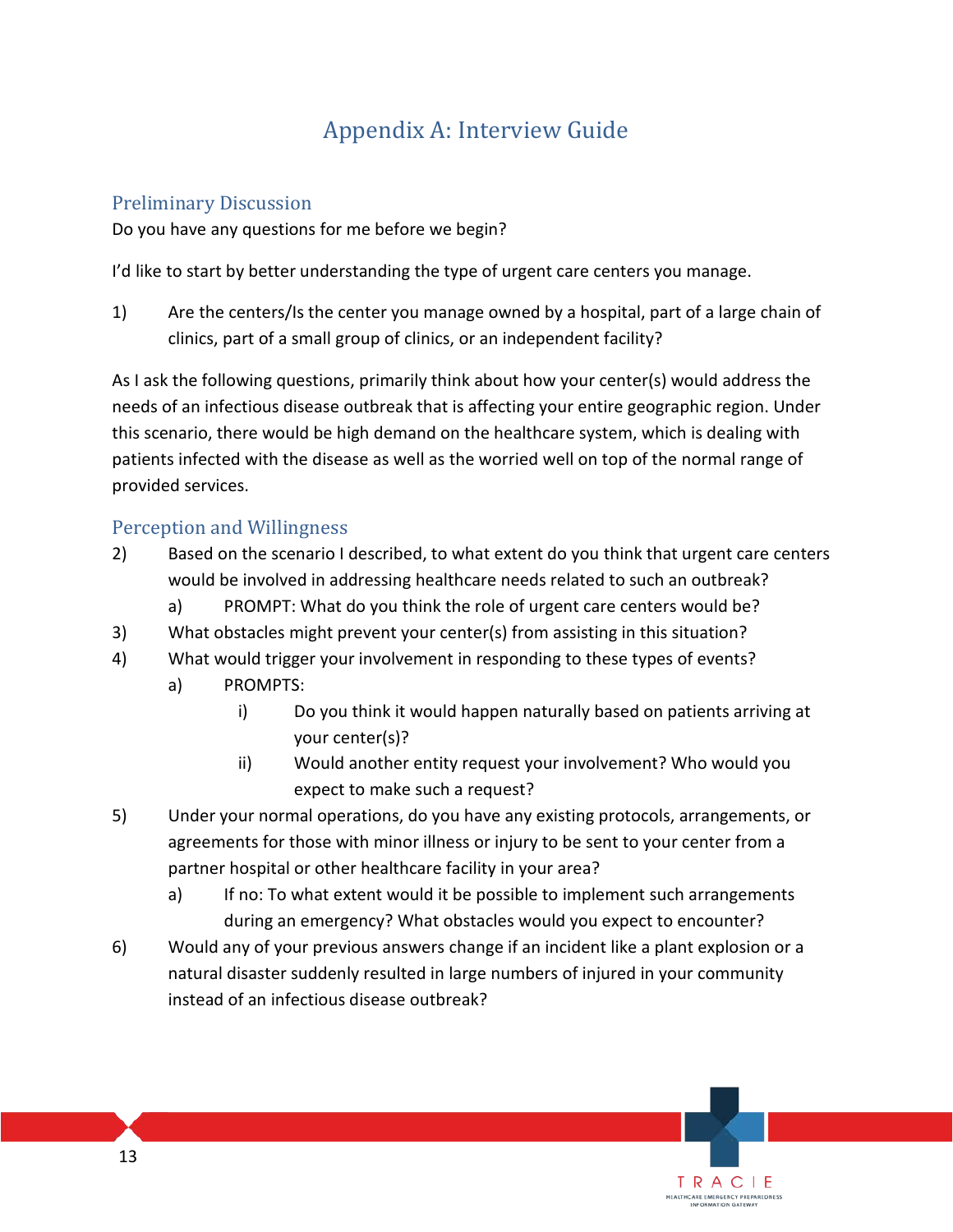### **Capacity**

- 7) Under your normal operating conditions, does your center(s) provide the following types of services and care?
	- a) Radiology plain x-rays?
	- b) Radiology CT scan?
	- c) Laboratory blood counts, electrolytes, urine testing?
	- d) Fracture care?
	- e) Are chest pain and respiratory distress evaluated at your center or transferred to emergency care?
- 8) Would any of the services I just listed change under any of the types of emergency scenarios I've mentioned today?
- 9) Are your staff limited by a set of protocols or a set of conditions that they are allowed to treat, or are they able to operate within the full scope of practice for their positions?
- 10) What are the essential supplies that you keep on hand should an emergency occur? To clarify, by essential supplies I'm referring to a cache of disaster supplies for multiple patients at once rather than a crash cart for a single patient.
	- a) PROMPTS:
		- i) How frequently do you normally order supplies?
		- ii) How quickly would you expect ordered supplies to be delivered during an emergency?
- 11) How would you modify your physical space and manage your resources to handle a large influx of patients above normal operating conditions?

### Planning and Preparation

- 12) To what extent do you participate in emergency preparedness activities with your local healthcare coalition, health department, emergency management agency, hospital, or other partners?
	- a) What support would you need from these partners to effectively participate in an emergency response like some of the scenarios we've discussed today?
	- b) Have you discussed with your partners potential roles for your staff? For example, could they provide shelter care, minor care at first aid sites, assist at mass prophylaxis/vaccination sites, or similar roles?

TRACIE HEALTHCARE EMERGENCY PREPAREDNESS

- 13) Do you have a written plan for handling surge events that would bring large numbers of patients to your door?
	- a) If no: What is the reason you don't have one?
- 14) Has your staff received emergency preparedness training?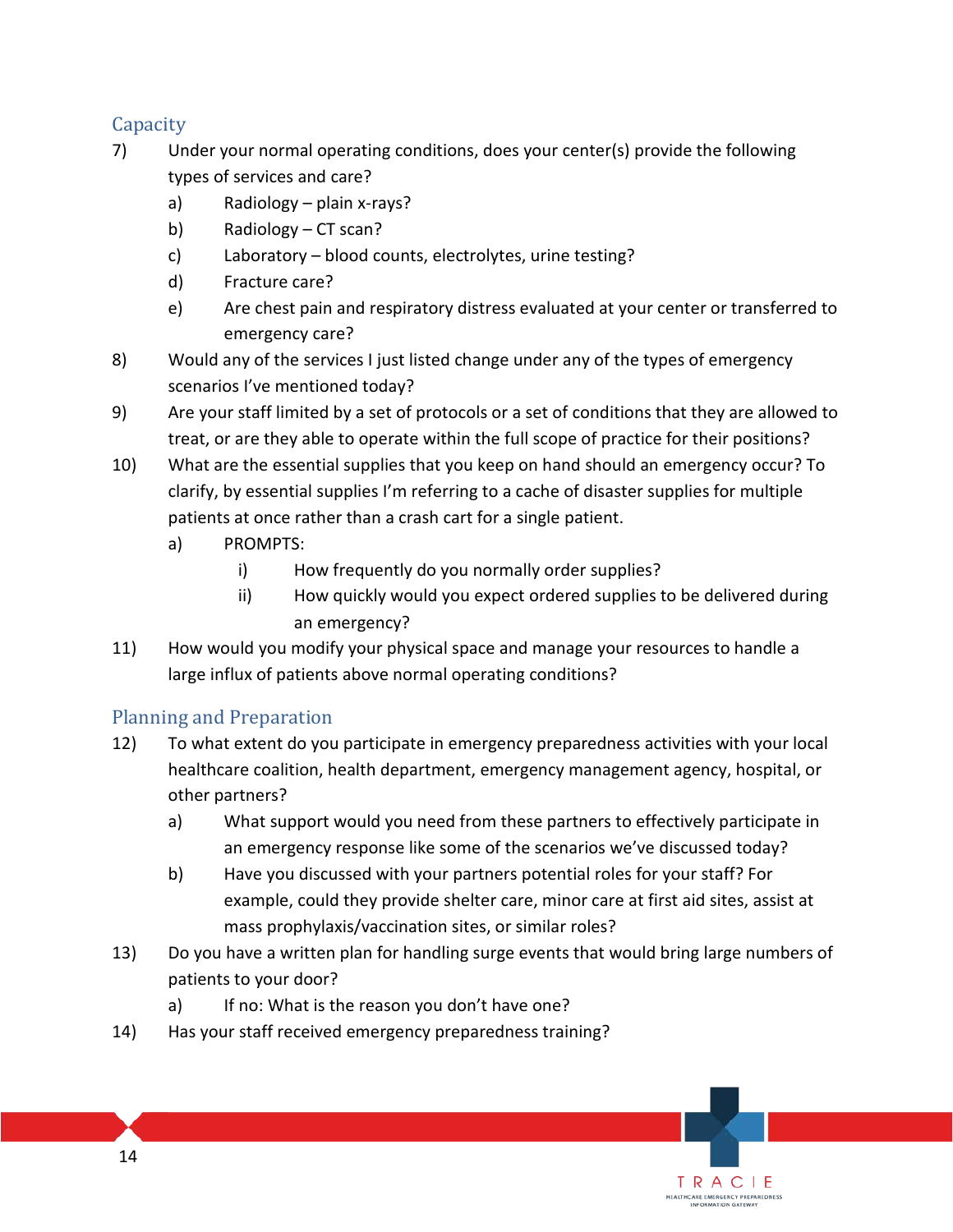- a) If no: Why have they not been trained?
	- i) PROMPT: Do you provide training or information to your staff on unusual experiences they may encounter (e.g., active shooter, how to shutdown or restart operations due to a power outage)?
	- ii) PROMPT: Do you provide information to your staff when a potential threat is identified (e.g., during the Ebola outbreak)?
- b) If yes: What has the training focused on?
- 15) Do you have written job aids that staff both clinical and administrative can refer to during an emergency? By job aid, I mean written descriptions of all roles that may be needed during an emergency accompanied by a list of tasks to be completed.
- 16) Have you conducted any emergency preparedness exercises, such as testing your ability to contact staff during off hours, identify a patient with a specific condition (e.g., Ebola), or notify other partners?
	- a) If no: Why not?
	- b) If yes: What scenarios or functions have you tested? For example, have you tested your communications, patient triage process, incident command activation, or use of your supply cache?
- 17) In what ways do your planning, training, or exercising activities address surge staffing strategies? In other words, have you considered how to adequately staff your center during a surge response?
	- a) PROMPTS:
		- i) Would you be able to handle a patient volume 20% above normal? 50%? 100%? At what point would your center(s) be taxed beyond its ability?
		- ii) Would your center(s) have the ability to extend operating hours?
		- iii) What provider types would be available, for example, physicians, physician assistants, nurse practitioners, registered nurses?
		- iv) How long could you maintain that staffing mix during an extended emergency response by extending shifts, calling in additional staff, or other strategies?

- 18) Do you receive notifications about mass casualty incidents?
- 19) Do you receive health alerts from your public health department?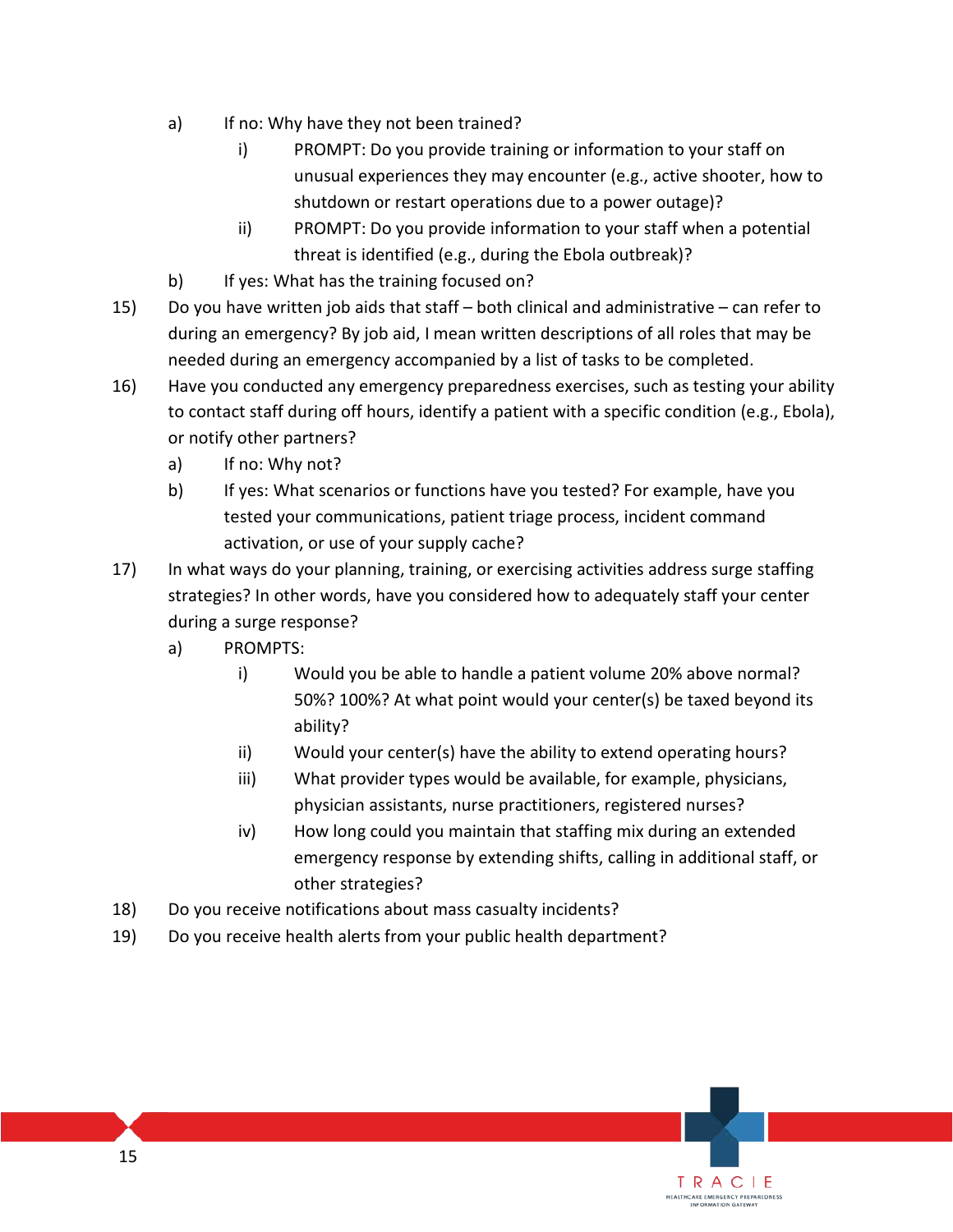### Models for Care Provision

- 20) Independent urgent care centers/small chains only:
	- a) Has a disaster occurred in your area in the last five years? If yes: did you change any plans, policies, or procedures based on that experience?
- 21) Chains and hospital-owned urgent care centers only
	- a) Does your chain/hospital system have a process in place to involve urgent care centers in a surge response? If yes: How has it worked during a real emergency?

### Legal and Financial

- 22) Are you aware of any policies or procedures that make it easier for urgent care centers to provide care during emergencies?
	- a) PROMPTS:
		- i) Does your center's liability insurance cover treatment of patients who are diverted from other facilities to your center(s)?
		- ii) Is there legislation or do you have liability insurance that protects providers during disasters?
- 23) Would you expect the reimbursement process for services rendered during an emergency to be different than the reimbursement process for providing usual care?
	- a) PROMPTS:
		- i) Do you have any concerns about your center or your providers being compensated for services delivered during an emergency?

Thank you. Those are all of the questions I have for you today. Is there anything else you'd like to share that you believe will be helpful to our project?

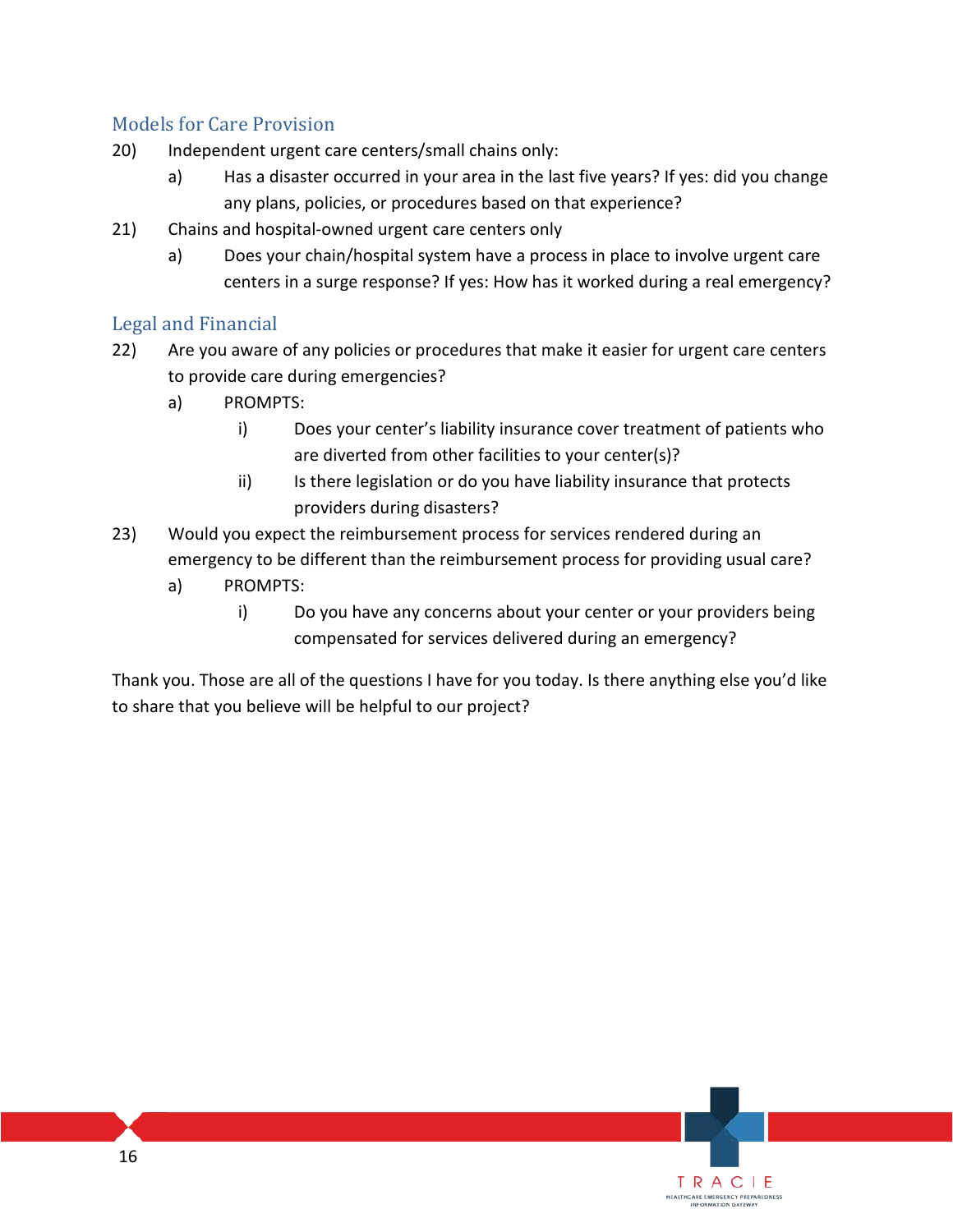## Appendix B: Characteristics of Interviewees

| <b>Role of Interviewee</b> | <b>Size of Urgent Care</b><br>Network (# of<br><b>Centers Interviewee</b><br>is Affiliated With) | <b>State Where</b><br>Interviewee is<br><b>Located</b> | <b>Ownership Model of</b><br><b>Represented Urgent</b><br><b>Care Center</b> |
|----------------------------|--------------------------------------------------------------------------------------------------|--------------------------------------------------------|------------------------------------------------------------------------------|
| Administrator/Physician    | Small (1-5)                                                                                      | New Jersey                                             | Independent                                                                  |
| Administrator/Physician    | Small (1-5)                                                                                      | Ohio                                                   | Independent                                                                  |
| Administrator/Physician    | Small (1-5)                                                                                      | North Carolina                                         | Independent                                                                  |
| Physician                  | Medium (6-30)                                                                                    | Texas                                                  | Health System-Owned                                                          |
| Administrator/Physician    | Medium (6-30)                                                                                    | New Jersey                                             | Hybrid                                                                       |
| Administrator              | Medium (6-30)                                                                                    | Texas                                                  | Independent                                                                  |
| Physician                  | Medium (6-30)                                                                                    | South Carolina                                         | Independent                                                                  |
| Physician                  | Small (1-5)                                                                                      | <b>New York</b>                                        | Hybrid                                                                       |
| Administrator/Physician    | Large $(31+)$                                                                                    | <b>Illinois</b>                                        | Independent                                                                  |
| Administrator/Physician    | Large $(31+)$                                                                                    | Oregon                                                 | Hybrid                                                                       |
| Administrator              | Large $(31+)$                                                                                    | Washington                                             | Health System-Owned                                                          |
| Administrator/Physician    | Large $(31+)$                                                                                    | <b>Texas</b>                                           | Independent                                                                  |
| Administrator              | Medium (6-30)                                                                                    | Missouri                                               | Independent                                                                  |
| Administrator/Physician    | Small (1-5)                                                                                      | California                                             | Independent                                                                  |
| Administrator              | Large $(31+)$                                                                                    | Louisiana                                              | Hybrid                                                                       |
| Administrator/Physician    | Medium (6-30)                                                                                    | Texas                                                  | Independent                                                                  |
| Administrator              | Large $(31+)$                                                                                    | North Carolina                                         | Independent                                                                  |
| Administrator              | Medium (6-30)                                                                                    | Georgia                                                | Independent                                                                  |

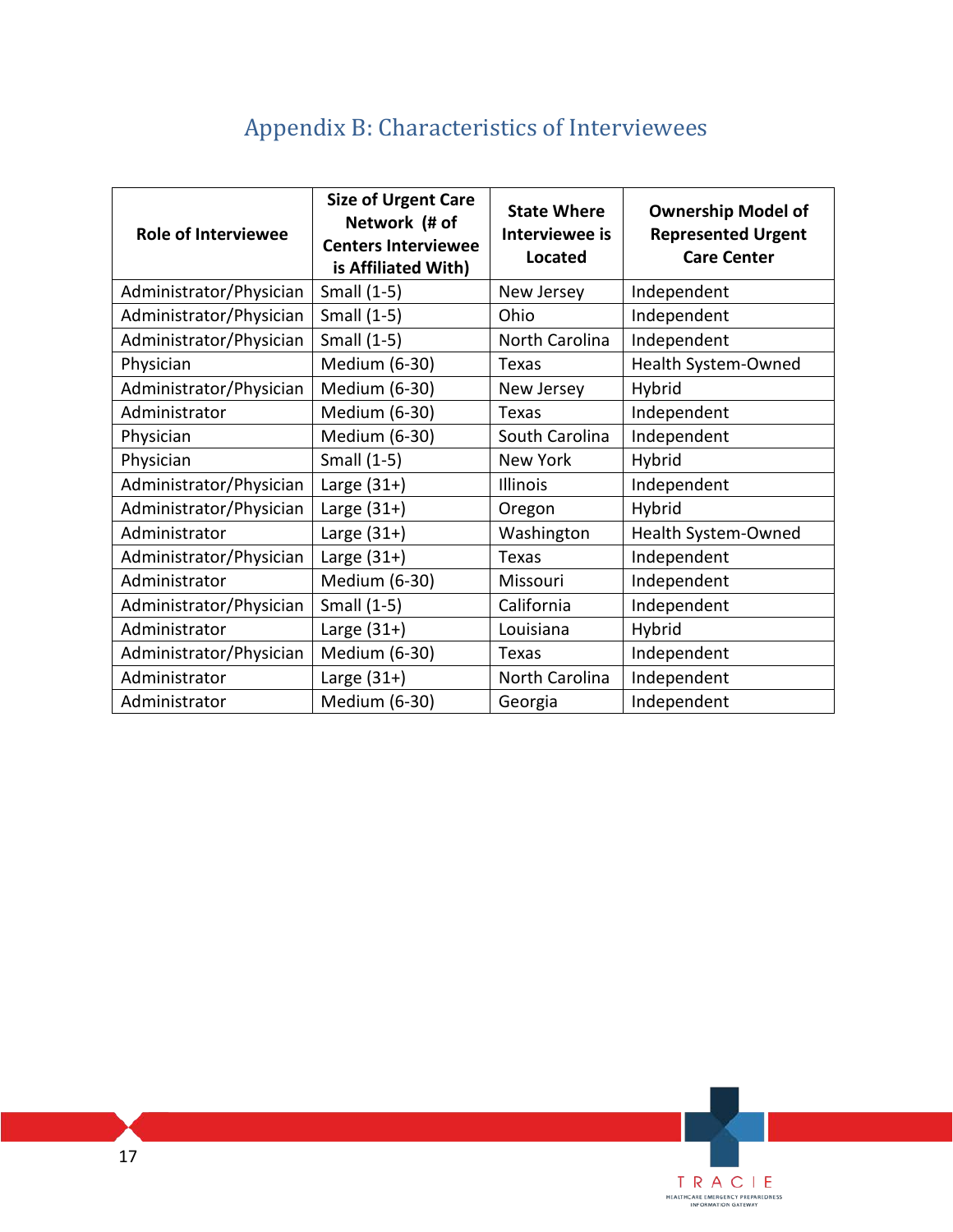## Appendix C: Additional Details about Key Findings and Interviewee Comments

### Willingness

Core to the urgent care business model and approach to care delivery is a focus on providing consumers with timely, convenient, affordable access to urgent treatment by trained medical providers. This is reflected in their operating hours, their locations, and the visibility of their locations. Urgent care center leaders have a clear sense of where urgent care fits in the day-today healthcare delivery system and they feel a strong commitment to the communities they serve. The goal is to quickly assess patients, provide treatment within the urgent care center's capabilities, and either send the patients home or, if additional care is needed, stabilize and refer them to an appropriate healthcare setting. As one interviewee explained:

• *It is unfair to the patient if there are facilities that can treat their illness better than we can do it. We're not in the hero business, we're in the urgent care business. So if somebody needs to go to the emergency room, we will send them. ~ administrator/physician; small, independent network[2](#page-17-0)*

This approach toward patients under normal operations extends to disasters. Interviewees were asked to consider two scenarios: One involved an infectious disease outbreak slowly evolving over time to affect the entire community and the other was a sudden onset emergency resulting in a large number of injured patients. Interviewees were asked whether they perceived urgent care centers having a role in responding to either scenario. Under both

scenarios, interviewees expressed a high level of willingness to participate in the medical surge response. The following is a sampling of how urgent care center leaders expressed their commitment to contributing to emergency responses in their communities:

> • *We're always looking for ways to serve our community where our clinics are located and without a doubt we would help the communities without hesitation. ~ administrator; medium, independent network*

#### *Hurricane Harvey Experience:*

*We're a children's urgent care, so we only see kids. But during response and recovery from Harvey, I told my providers, "We see everybody." administrator/physician; medium, independent network*

<span id="page-17-0"></span> correct.  $<sup>2</sup>$  Consistent with the interview protocol approved by OMB, interviewees are not personally identified in this</sup> document. Descriptors are provided to give readers context on the interviewees' roles and the settings in which they operate. Additionally, quotes are captured as spoken by the interviewees and may not be grammatically



 $\overline{a}$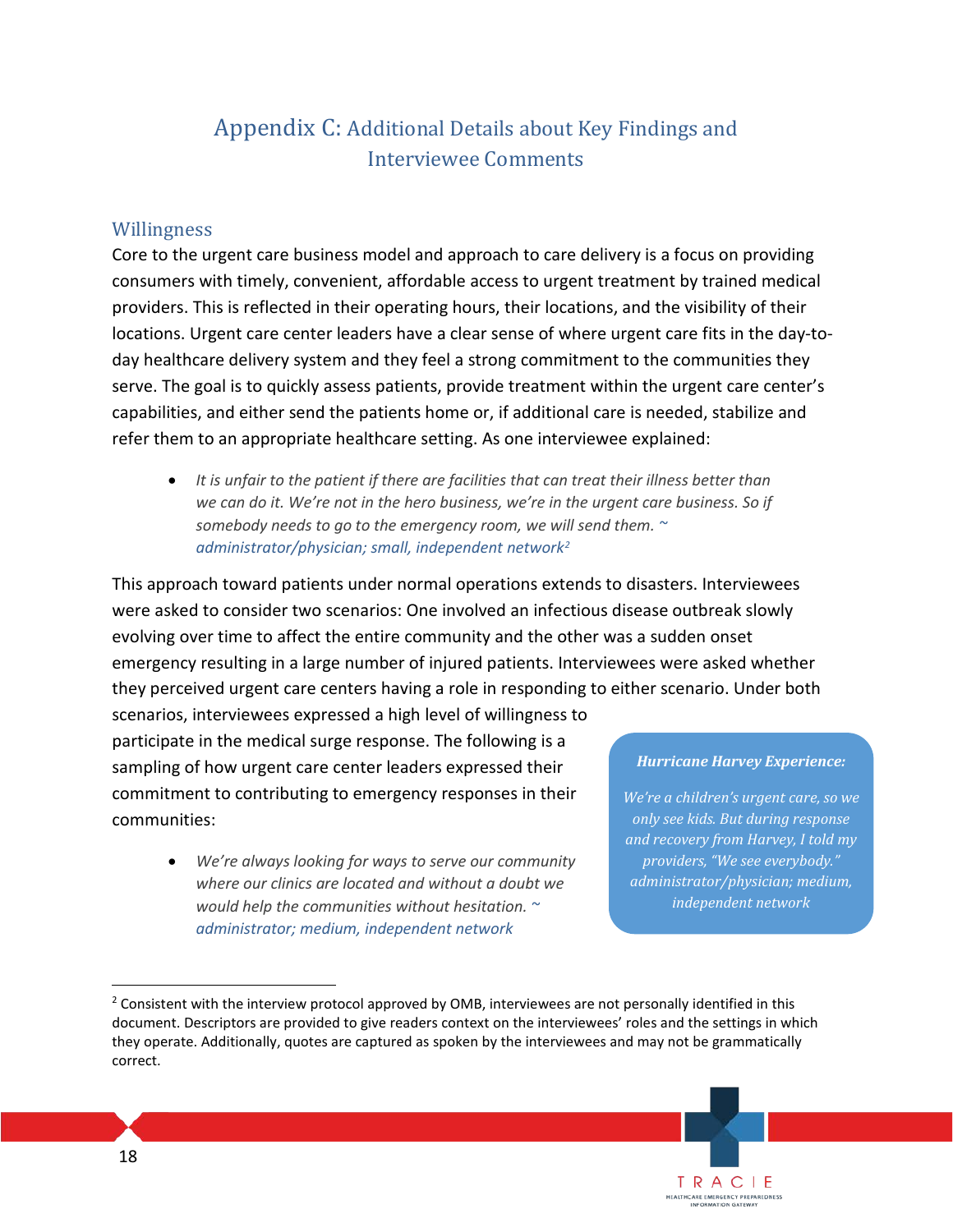- *Most of us have become physicians or providers or practitioners because we want to help and we want to take care of people and save lives. ~ administrator/physician; small, independent network*
- *If we had something going on, we'd stay there as long as we're needed. If we had to be open 24 hours to take care of a situation, we would do it. ~ administrator/physician; small, independent network*
- *What would trigger our involvement would be knowing the need of the community because our owners are very hands-on and love to be in the community. Just knowing the need would trigger our involvement in any natural disaster or any need for healthcare in the surrounding area. ~ administrator; medium, independent network*

During day-to-day operations, urgent care centers do not necessarily accept every patient (e.g., the type of insurance is not accepted, they only serve certain populations, the patient is uninsured and does not want to pay cash, etc.). However, several interviewees believed they would waive current policies and treat all patients who came to their doors during an emergency. Many interviewees noted obstacles that might complicate or hinder their participation, including uncertainties about whether they would be reimbursed for provided services, a lack of clarity about liability protections for their providers and facilities, and limited knowledge about preparedness efforts in their community surrounding the distribution of patients. Despite these concerns, all interviewees identified potential roles for their urgent care centers. The following demonstrates their perspectives about providing care during emergencies:

- As a private center, we turn away non-emergent people who, you know, we don't *take their insurance or don't want to pay cash, that kind of thing. That's just the reality. I would suspend that in an emergency. So if somebody comes in and they have Medicaid and we don't accept Medicaid but they're having chest pains, we treat them fully anyway. So it's automatically suspended for emergencies, but I would have no problem suspending it for any patient so we're not going to, in the middle of a disaster go, "Hey, you don't have insurance, go somewhere else." ~ administrator/physician; independent center*
- *For example, like with Hurricane Harvey that we just experienced here in Houston, we opened our doors and, though we're an urgent care for children, we started seeing adults as well. So even with the inability to pay or if they had insurance or not, we accepted them into our facilities to take care of them and I'm sure we would do the same thing if some sort of outbreak happened here. ~ administrator; medium, independent network*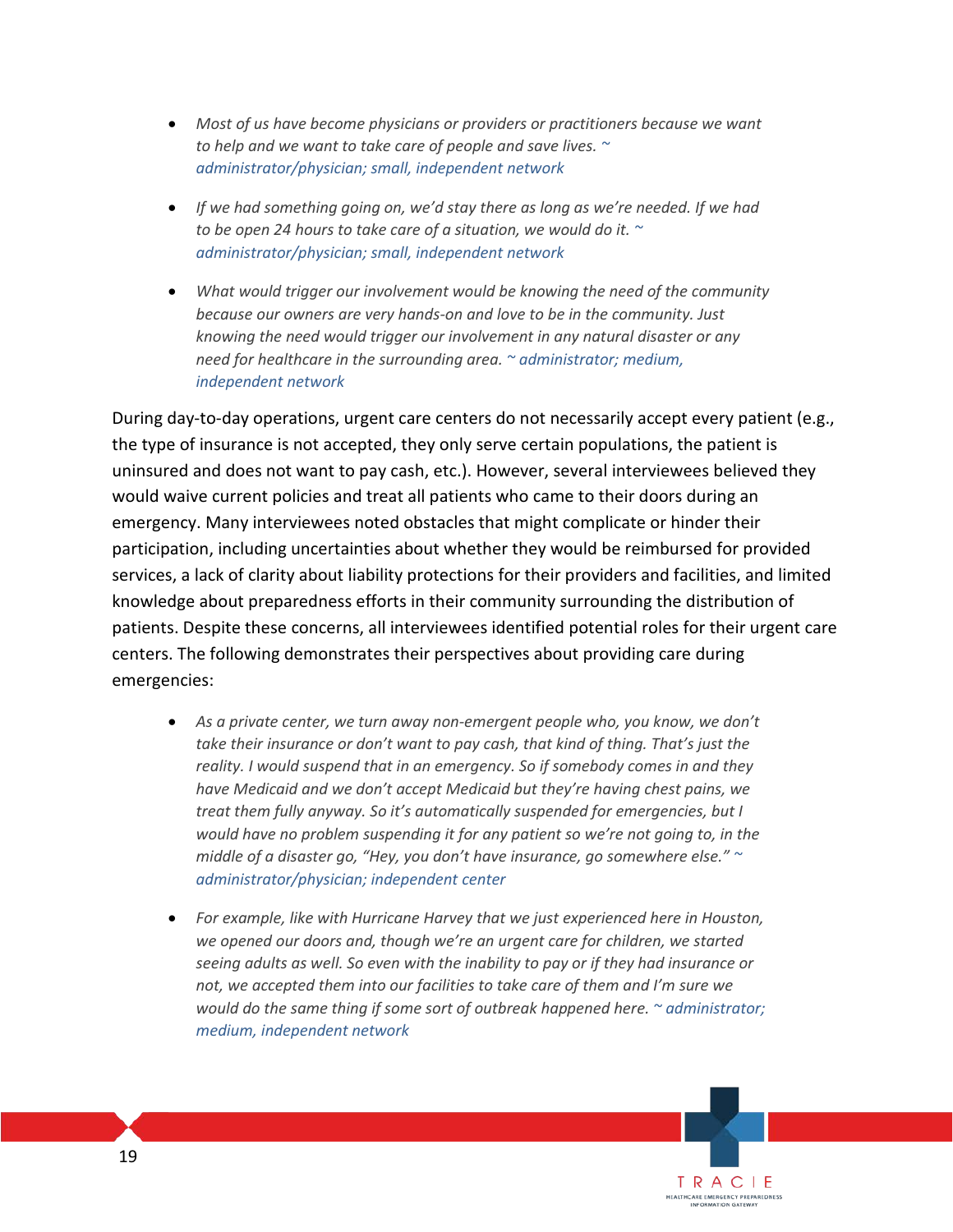- *Treat first, ask questions later. I think most providers are that way even though they say, "No, I'm not going to work without getting paid." When it comes right down to it, they're going to do what they have to do. And even if there's no protocols in place, most people in healthcare know that you have to do the right thing for the patient regardless of what protocols say. I'd like to think that everything would work out in the end. ~ physician; small, hybrid network*
- *I think that it's important to include non-"large hospital-based" systems in these types of responses and have some sort of a joint response plan in place. We have not really participated in that, but we would certainly be willing to. We certainly are interested in doing our part to help assist with any of those types of situations. ~ administrator; large, independent network*

### Capabilities

All of the interviewees are affiliated with urgent care centers staffed by physicians. The rest of the staffing mix is dependent on the patient volume of each center, but includes a mixture of mid-level providers, medical assistants, radiology technicians, licensed practical nurses, paramedics and emergency medical technicians, respiratory technicians, clinical technicians, and front desk staff. In some cases, physicians are not present during all of the hours that the urgent care center is open. In those instances, the urgent care is primarily staffed by a mid-level provider – either a physician assistant or nurse practitioner. Interviewees frequently described their staffing as lean, and many cross-train their staff so their roles may be shifted as needed, for example, radiology technicians are also trained for front desk duties. For the most part, interviewees believe they have the right staffing mix to contribute to an emergency response, though some did express concerns about their ability to maintain staffing over an extended period of time and acknowledged that some of their staff would be limited in what they could do. Examples of urgent care staffing capability include the following:

- *Perhaps we'd have to increase our staffing, educate our staff on whatever particular illness was facing the location, address the personal protective equipment issues, and, basically beef up the existing policies and what we're doing. ~ administrator/physician; independent urgent care center*
- *It really gets back to the severity or the complexity of the patient and the acuity. Again, our particular model in the urgent care environment is relatively lean, meaning it's typically a provider plus one or two radiology techs or medical assistants and possibly a scribe. So it's an appropriate model, but it's not built to manage the extremes of complexity and severity and there are limitations around*

TRACIE HEALTHCARE EMERGENCY PREPAREDNESS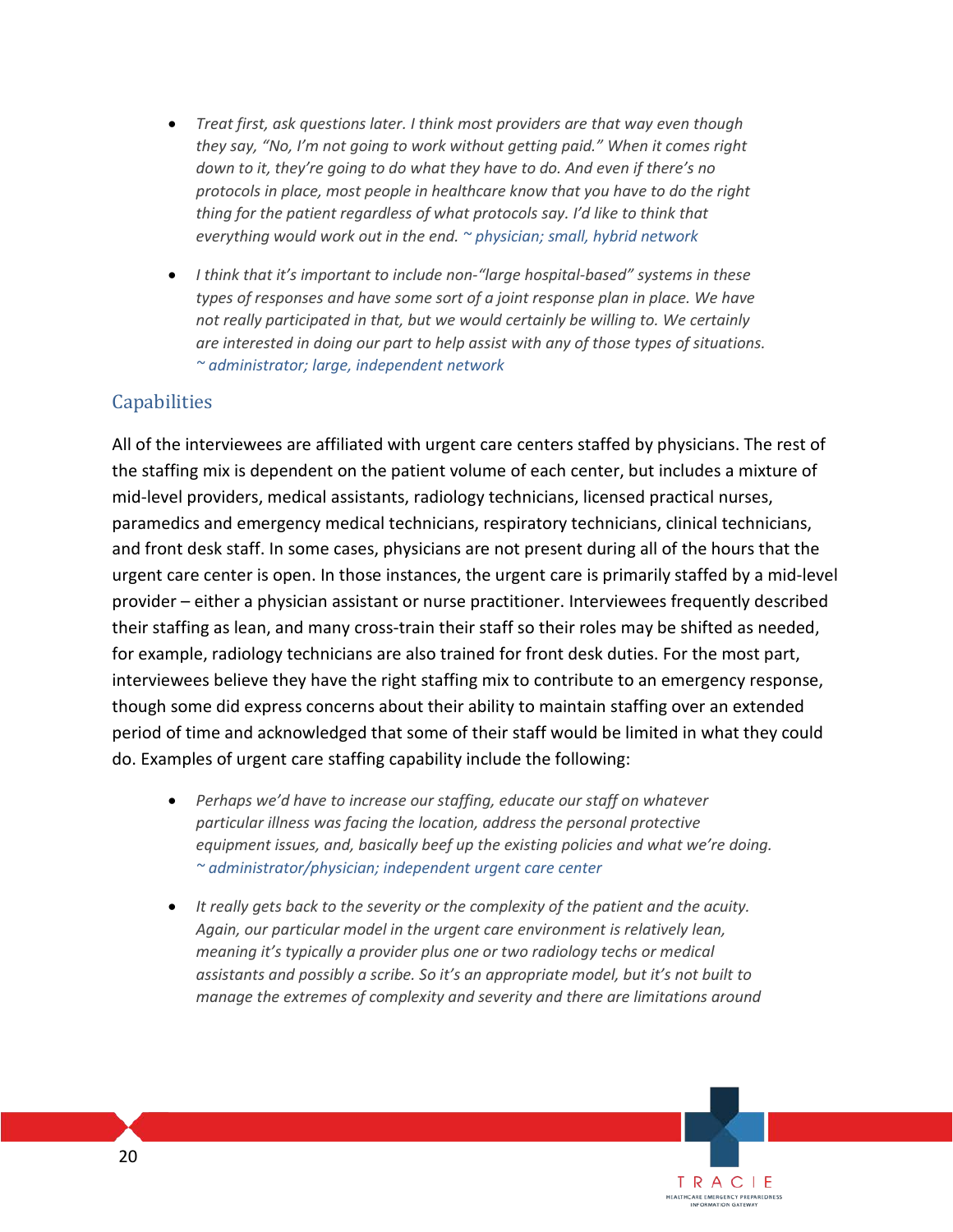*volume that can be absorbed. ~ administrator/physician; large, independent network*

• *Some of our offices have registered nurses, but the majority are medical assistants who are certified, but they're not licensed health care professionals so their scope is limited to support. They can give injections in some states. The can draw blood. But other things, they can't do. ~ administrator/physician; large, independent network*

Interviewees were asked about their urgent care centers' imaging and laboratory capacity. All of those interviewed indicated that their urgent care centers are capable of taking x-rays. Very few have CT scan capability, but most have identified facilities to which they can refer patients who need this service. Those who do have CT scan capability tend to be part of networks and locate the equipment at one centrally-located facility to which other nearby urgent care centers in the network can refer patients. All of those interviewed are able to conduct Clinical Laboratory Improvement Amendments (CLIA)-waived tests<sup>[23](#page-45-22)</sup> and a smaller number can perform moderate complexity tests. Interviewees believed they could maintain these services during an emergency as long as the diagnostic needs did not exceed their capabilities and infrastructure was intact. As several urgent care leaders explained:

- *The only time that they would change would be if it was a natural disaster and we didn't have power. We do not have generator power so if the power grid is down, then we would not be able to provide radiology services or lab services. ~ administrator; large, independent network*
- *The vast majority of urgent care, and all of ours as well, are CLIA-waived labs. If it was something that required higher levels of testing, you'd be sending all of that out. Our ability to do that level of diagnosis, if it were required, would be delayed. We could still do the draws and swabs. But we wouldn't be able to have results. ~ administrator; large, health system-managed network*

All of the interviewees indicated that their urgent care centers can provide basic fracture care, such as splinting and minor reductions. More complex fractures are referred to orthopedic providers or a hospital emergency department. Symptoms such as chest pain or respiratory distress are evaluated and, if needed, transferred to a hospital emergency department. Interviewees described protocols instructing front desk staff to immediately alert providers of patients arriving with certain symptoms. Providers rapidly assess the patient and provide treatment for issues that are appropriate to manage in an urgent care setting. For more serious issues in need of emergency care, urgent care staff call 911 and provide stabilizing care until emergency medical services (EMS) arrives. All interviewees believed that EMS would arrive and

> TRACIE HEALTHCARE EMERGENCY PREPAREDNESS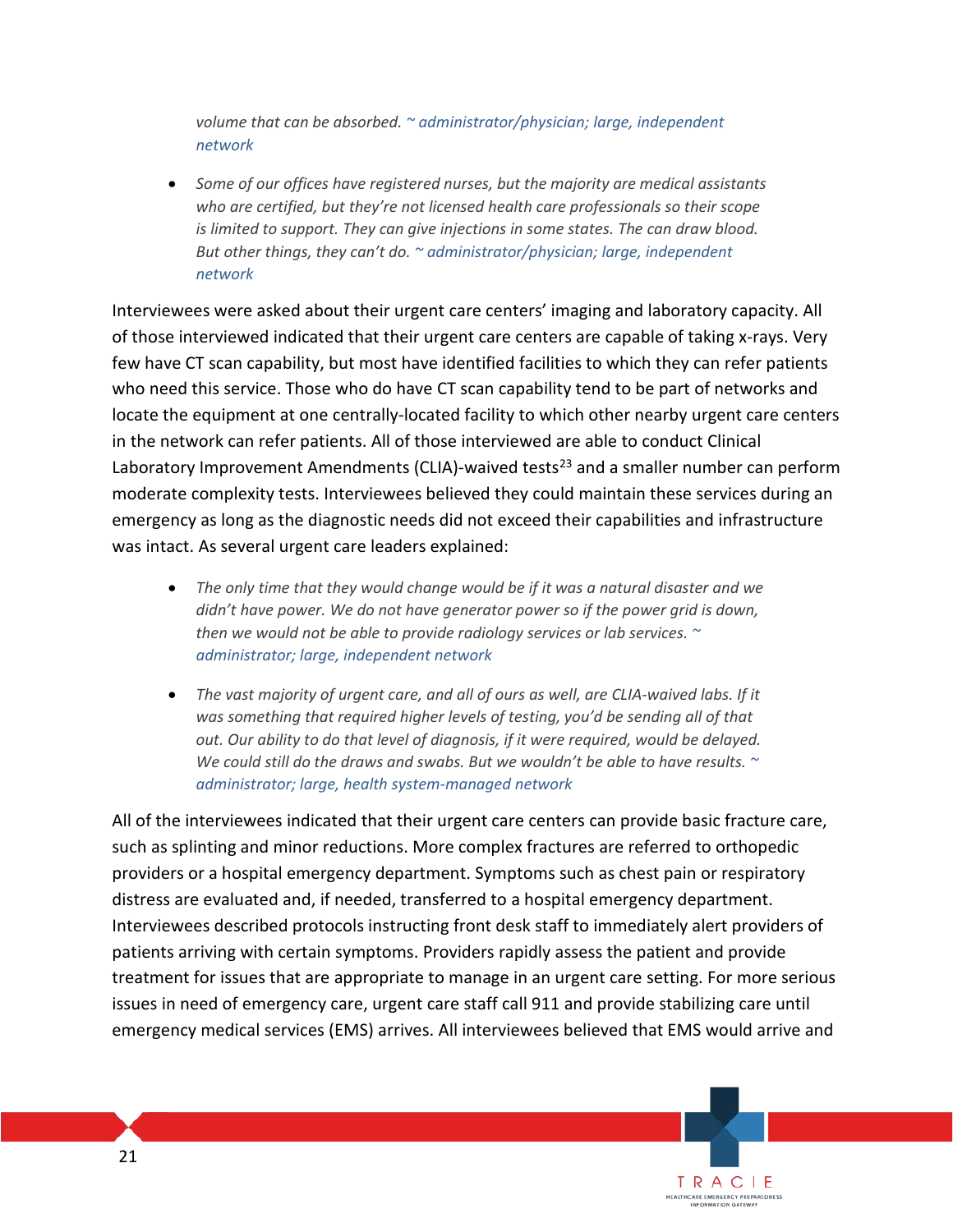provide transport to a hospital within minutes of being called under normal circumstances. Interviewees anticipate that the roles of urgent care centers during an emergency response would be a natural extension of these day-to-day roles within the healthcare system, and in some cases they could expand their capabilities in minor ways. They described:

- *As long as it's something that could be handled as an outpatient, that's certainly something we could handle. ~ physician; small, hybrid network*
- *Urgent cares are absolutely perfect because there's so many of them, they're everywhere, they have immediate capacity to treat non-life-threatening conditions, and they want the business. ~ administrator/physician; large, independent network*
- *Right now our standard is if someone needs IV fluids you give them one bag and if they need more than that they have to go to the hospital. We could probably do more than that if we thought the patient could be discharged. The other situation would be wound repair. A lot of times if it's something that's complicated we'll send it out, but if the hospital was overwhelmed, we could do it later or we could do our best and then have it followed up and dealt with later. I could picture going a little outside our capabilities in the case of an emergency, definitely. ~ physician; small, hybrid network*

Urgent care centers are accustomed to treating acute but non-life-threatening illnesses and injuries and interviewees believe those are the types of patients they could care for during an emergency. Interviewees commonly

envision their role as treating appropriately triaged "greens" and possibly "yellows" following a mass casualty incident<sup>3</sup>. Regardless of the type of incident, interviewees most often responded that they view urgent cares as an appropriate setting to help decompress overcrowded hospital emergency departments by taking on lower acuity patients and allowing the hospitals to focus on patients needing a higher level of

#### *Superstorm Sandy Experience:*

*"We reached out to some of the practices – primary care, regular internal medicine practices – that were severely impacted by the storm and we knew weren't opening to let them know, yes, we are open and we will take care of your patients in the interim until you get your offices open again. And then we also reached out to the health department and the hospital to let them know that we were there for any of that overflow that they felt they couldn't handle with people waiting." administrator/physician; medium, hybrid network* 

 $\overline{a}$ 

<span id="page-21-0"></span> availability of resources. <sup>3</sup> Most mass casualty triage systems use a color-coded scheme to prioritize patients. "Greens" are those with minor illness/injury or the walking wounded who can wait for more thorough assessment and treatment. "Yellows" are those with serious, but not immediately life-threatening illness/injury whose care is delayed until "reds" who need immediate care are prioritized. Patients are re-triaged to account for changing symptoms and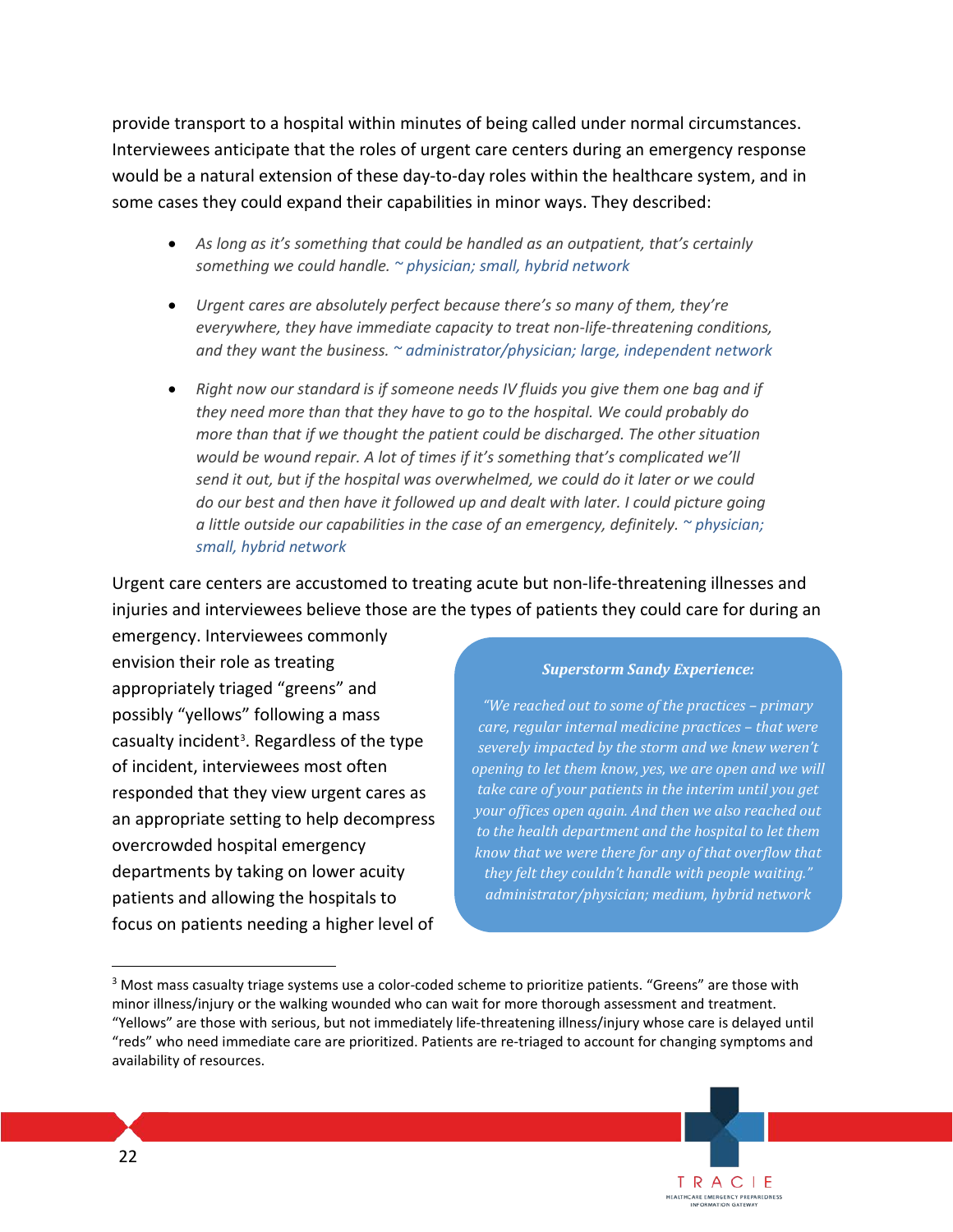care. Some interviewees thought that hospitals that are part of an integrated health system that includes urgent care centers may be more likely to view urgent care centers as able to

contribute to decompression of hospital emergency departments. Some interviewees expressed uncertainty about whether hospitals they are not affiliated with would be open to referring lower acuity patients to them. Additionally, some interviewees saw potential in serving as a temporary safe haven, establishing field hospitals on their property, or providing personnel to staff other medical treatment sites, including medical shelters and mass prophylaxis sites.

#### *Volcano Experience:*

*I remember when that volcano in Iceland went off and they couldn't send planes. We had a community here of a couple hundred Europeans who couldn't get back. On the fifth or sixth day of them just hanging around, a bunch of them started running out of their medications and they can't walk into a pharmacy. We volunteered to write them a prescription. In the U.S. you can't write a prescription without doing a good faith physical exam so we had to see them all. Every day we'd see 15 or 20. administrator/physician; small, independent network*

- *Things like second degree or split thickness burns on less than 10% of the body, we can treat that. Non-life threatening trauma and lacerations, we can do that. When I imagine these ERs during an emergency, what I see is a sea of people sitting in chairs with bandages on their heads and their arms in slings and things like that waiting hours and hours to be seen because the ER is doing the life-threatening stuff. Those are the ones that I think urgent cares can help off-load from the ER. So we could definitively take care of a lot of stuff if they need some wound care and give them some antibiotics. ~ administrator/physician; small, independent network*
- *I think urgent cares are uniquely positioned to help take the load off emergency departments and take care of, in any disaster situation, a lot of people that run out of medication, need check-ups otherwise, and have other non-life threatening things going on as well as minor and moderate injuries and illnesses that are typically seen in urgent care settings. I think it frees up the emergency departments from being overwhelmed by the walking wounded or injured or sick otherwise. I don't think, I'll just say, that urgent cares can serve as a point for severely ill or severely injured people in any way, shape, or form. ~ administrator/physician; medium, hybrid network*
- *Urgent care, we're not going to replace the emergency department. We're not meant to. We shouldn't. It would be inappropriate. But it's also, I think, urgent cares can serve a definite role and should be included in the planning for that, you know, the walking wounded, the ones who don't necessarily require an emergency*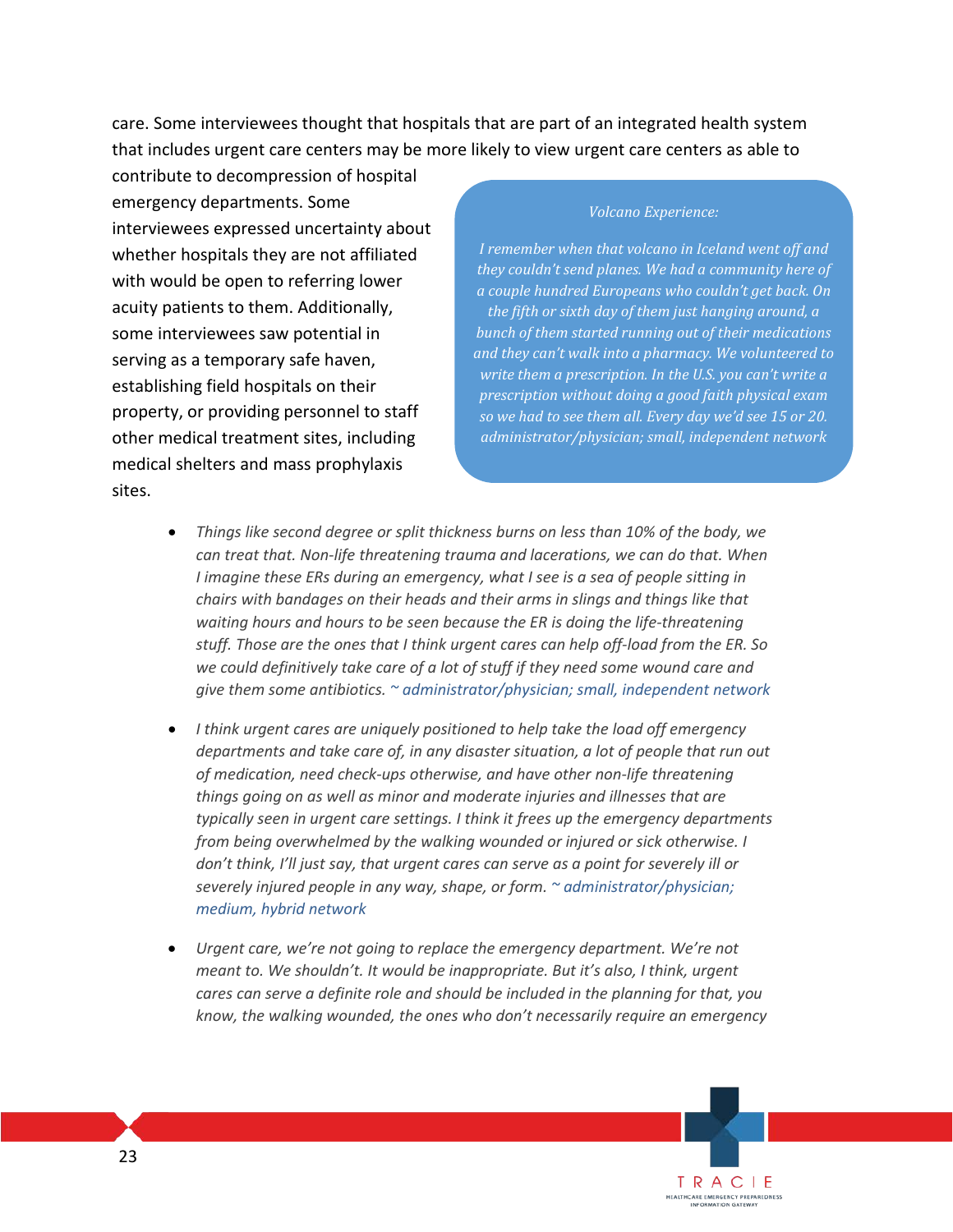*department but require care before things get worse, including fractures, lacerations, illnesses, and other things even just as simple as, say a diabetic or others that need medication refills. ~ administrator/physician; medium hybrid network* 

- *For minor emergencies, urgent cares are perfect because they have minor suturing and bandaging capabilities. They have capabilities as triage. ~ administrator/physician; small, independent network*
- *Any high acuity urgent care can function as a triage center. They can treat minor injuries. They can treat some major injuries. They do a lot of occupational medicine and exposure treatments anyways and serve as a center where patients would go and with upstaffing and upmanning they could function as a field hospital or field triage center. ~ administrator/physician; medium, independent network*
- *We are around manufacturing plants. If something acutely happened and we didn't have time to plan, then what we would probably do is obtain more providers and supplies on a short term notice and that would probably help to triage patients. We could at least triage them before they were sent on so we could help from that standpoint. ~ physician; medium, health system-managed network*
- *There have been situations where urgent cares have set up tents outside in their parking lot and acted as triage. If they're closer to the scene, they can decide who needs to go to the hospital and who doesn't need to go to the hospital. And I could certainly see urgent cares doing that. Some of them have done it now with some of the natural disasters. ~ physician; small, hybrid network*
- *All of our providers are employed by our system partners and our medical directors also report up through their clinical team. Any activities that the systems put together, we're able to leverage our staff and have the flexibility to adapt and provide care – vaccinations or other treatments, that's at the ready. ~ administrator/physician; large, independent network*

### Engagement

Despite their willingness and capabilities, very few interviewees indicated that the urgent care centers they are affiliated with are currently engaged in ongoing preparedness activities in their communities. This is consistent with an earlier study that found 27% of urgent care centers have been designated by community officials as a site for the evaluation and treatment of nonemergent disaster victims and only 22% take part in community and hospital disaster planning, exercises, and drills through EMS and public health systems.<sup>[24](#page-45-23)</sup> The most common reason that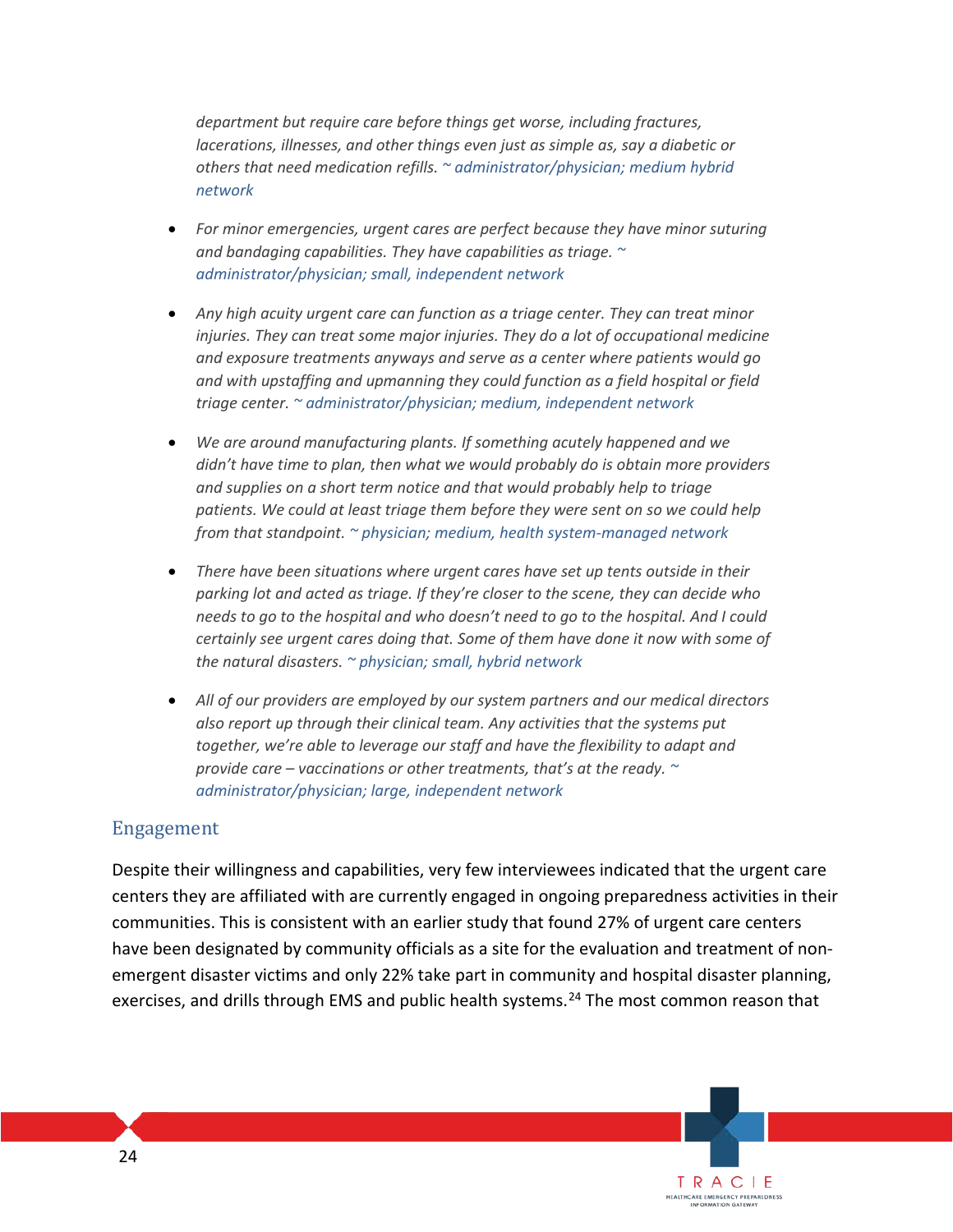interviewees offered for why their urgent care centers are not engaged in preparedness was that no one had invited them to participate. They explained:

- *If you ever came to me and said, "Hey, would you like to sit in on a meeting", I'd be happy to. If they were to reach out to us, that would be the thing that would start it. ~ administrator/physician; independent urgent care center*
- *We would [engage] if we had the opportunity. If someone called us up and said, "Hey, we'd like you to be part of our disaster preparedness response as an urgent care center with capacity to take volume", then, yes, we would. ~ administrator; large, independent network*
- *Very little [involvement] and it's not for lack of trying. We've reached out to them, but they've not seen a need to include us in drills or anything like that at this point. ~ administrator/physician; medium, hybrid network*
- *It's something that urgent care does want to be involved with. It's just OEM [office of emergency management] and the hospitals haven't really recognized the niche that urgent care would play in offloading the emergency departments so they can focus on the more serious cases. ~ administrator/physician; medium, hybrid network*

#### *Political Convention Experience:*

*"They were anticipating a lot of problems. I don't know if it was the health department or the city or somebody who reached out to us and we went through a whole exercise with them. We upgraded our staff during that time. We extended our hours. We did a lot of different things with whatever agencies we were working with. Nothing came of it, but we were prepared for anything that happened during the convention. ~ administrator/physician; large network of independent centers*

> TRACIE HEALTHCARE EMERGENCY PREPAREDNESS<br>INFORMATION GATEWAY

Among those interviewed who are engaged in preparedness activities, most are large independent chains or affiliated with a health system. Preparedness activities are often coordinated at the corporate level – sometimes by dedicated emergency management staff – and distributed to all of the individual urgent care centers within the network. Some urgent care centers use the preparedness planning by their headquarters or health system partners as a basis on which to build more in depth policies and procedures for their specific center. Examples include:

• *We actually have company-wide protocols in place for infectious disease emergencies. A few include state specific requirements. We have processes in place with local public health departments regarding the role of our urgent care facilities. Basically, with an infectious disease outbreak, most facilities don't have separate ventilation systems for isolation rooms so we have protocols in place to*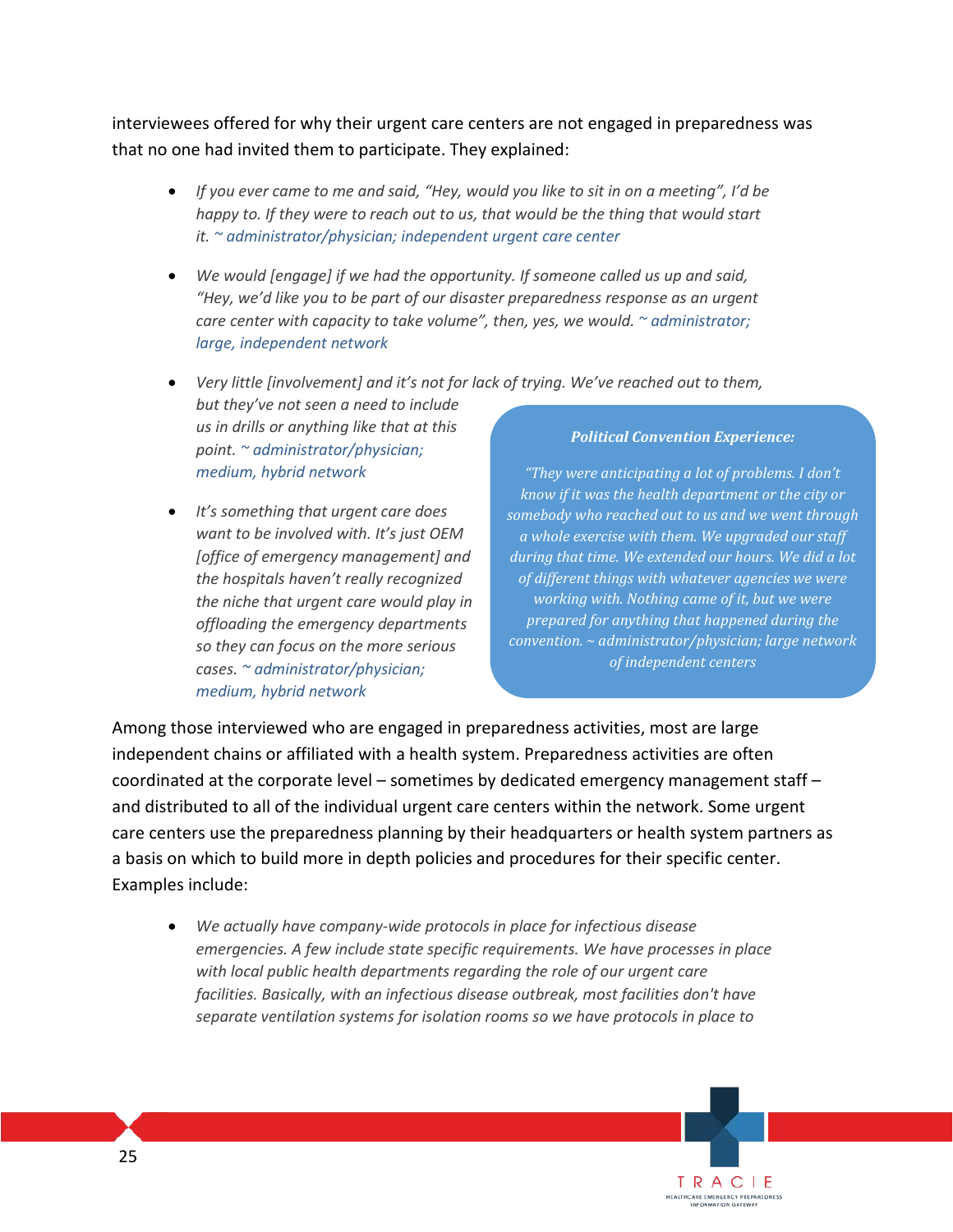*designate specific rooms for high alert patients. We have protocols in place already with public health for how we contact them, and the numbers that are posted. We have the personal protective equipment suits on site at each facility for when we do have infectious disease cases. We have arrangements already made with our ambulance facilities with their protocols since we'll have to work together. The role of the urgent care that we've established is to basically detect and contain and contact local public health. And they will come to our facilities and take over from there. ~ administrator; large, hybrid network* 

- *In terms of an infectious disease or natural disaster response, we generally build it out as part of our partner's disaster response plan and we augment those services as we collaborate heavily to support their general disaster plans. Deep clinical integration in a coordinated network. ~ administrator/physician; large, hybrid network*
- *We train when hired and then annually and then as incidents occur throughout the year. Our training is through an e-learn system and also on-site. We have mock drills every month. Fire drills, mass casualty drills, child abduction drills, different things like that. I think our training is pretty advanced compared to most urgent cares we associate with. A lot of them actually reach out to us for our training and our plans. ~ administrator; large hybrid network*
- *We have protocols in place for internal incidents, external incidents, environments, and mass casualties. We train on those throughout the year. We do have occasions when we have frequent plant explosions and things like that, unfortunately, so we do have scenarios to where we are involved in those. Our facilities are strategically located around some of these areas and we do get those cases. We have protocols in place, serious injury, illness protocols, of what we can treat on site and what we transport out. In addition, from a corporate entity standpoint, we staff our medical providers on-site after an accident for follow-up care as they work to rebuild the infrastructure. Let's say, after a plant explosion, we'll actually staff on-site 24/7 to provide additional medical care. And as far as staffing obstacles, we also have protocols in place where our staff and supplies will be allocated to the affected areas where they're needed. We can move staff from one location to another within affiliated organizations. And our providers are credentialed at multiple locations so that's not an issue, pulling in extra providers when needed. ~ administrator; large hybrid network*

Though they may not be formally engaged in preparedness activities in their communities, many interviewees described informal relationships with other entities in the community that they believe would come into play during an emergency. Many other interviewees have had experiences that they view as transferrable to a large-scale emergency in their community.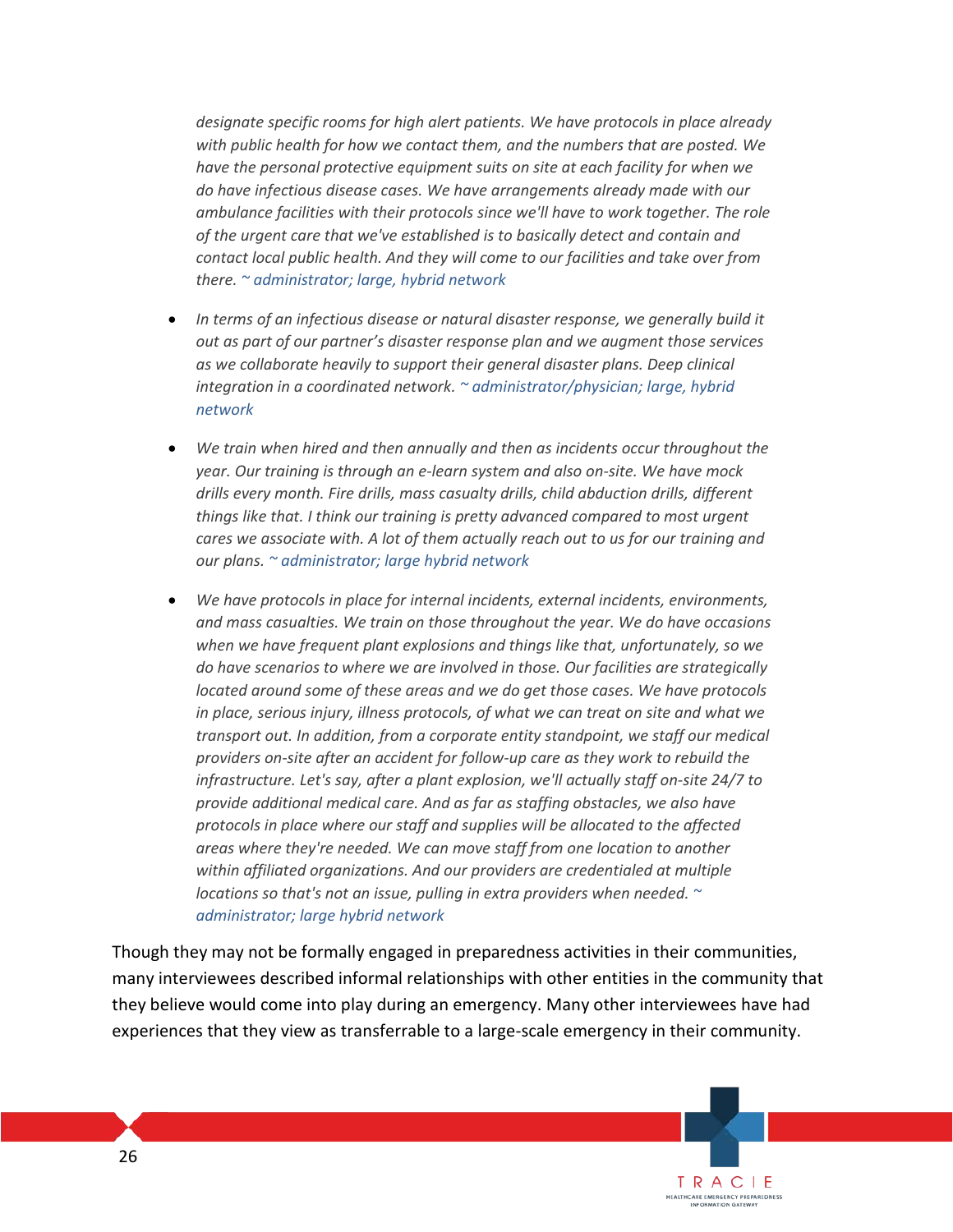Others regularly undertake activities that improve the readiness of their urgent care centers – such as protocols for incidents ranging from infectious patients to active shooters, drills for fires and power outages, or the development of staff phone lists and personal protective equipment (PPE) caches – though they often do not consider these as preparedness activities. They described:

- *We have no formal written arrangements in place. Whenever there is a disaster, the local hospital and our centers will reach out to us and ask if we can take patients. These arrangements with the offices are a common thing. We typically get, on average, 18% of our referrals of patients walking through the door from a primary care office that can't see them that day so they send them to the urgent care. Also, a lot of times that's on their recording so if someone gets their voicemail recording, it will say "if this is an emergency, go to the emergency department. If it's a non-emergency and needs to be dealt with otherwise, please go to urgent care now." That's how it is, but there's no formal, written arrangement set up. ~ administrator/physician; medium, hybrid network*
- *After hours, our health system's primary care and/or specialists routinely refer to us for care. After hours, weekends, but it could also easily be same day business hours when they just don't have the capability to see so, say, it might be a laceration that the primary care isn't capable of seeing but they believe it can be treated in an urgent care environment instead of an ER. That happens quite often. And we are contacted on occasion for overflow if facilities are doing any kind of specific project or something like that. We try to be a seamless extension of our health system partner including all of their physician group entities whether it be primary care or orthopedics or pediatric, etc. ~ administrator; large, hybrid network*
- *We've been in town long enough that the hospitals know where we're located. Hospitals do not funnel directly to us, but we do get patients from retail clinics if they think they have something they can't handle. We'll have local, private doctors send stuff to us if they can't see them. People just coming in or catching things by word of mouth on the news. We'll get patients that come in and they'll say I think my son or daughter has strep throat and there's been three other cases just this past week in class, or there's been a bunch of kids out with flu this week and I think they've got flu symptoms. Things like that. ~ administrator/physician; small, independent network*
- *I think we are currently in the process of such a thing right now with the flu outbreak. We're still seeing patients on a normal basis so we still have those people coming in and then we're also taking care of those people who are positive*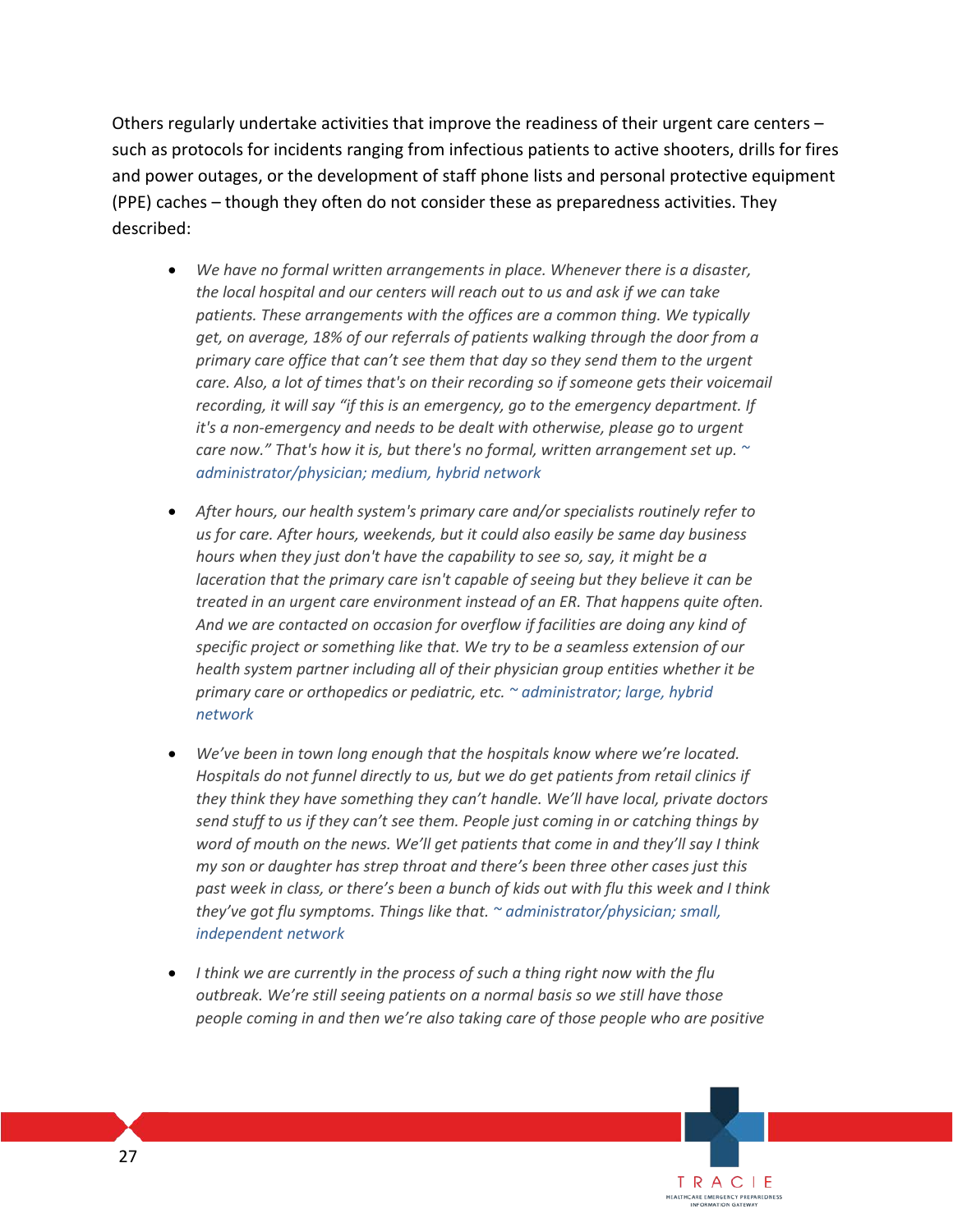*flu. Right now, you can see there's a tad of a bit of an epidemic. We've increased our volume tremendously. We're still seeing spillovers from primary care offices as well as emergency rooms due to the long waits. ~ administrator; medium, independent network*

- *We've done it before. Not quite plant explosion level, but we'll take 10 patients who were exposed to chemical fumes at a factory because we do occupational medicine. We could take 50 people, but we'd tell them you're going to be waiting a long time, and then we can call in more staff. We would have our own emergency response from a staffing level to help out. ~ administrator/physician; large, independent network*
- *We have triage protocols. They're based on anybody coming into our clinic so we do have triage protocols with standing orders and things like that. They are more geared toward our everyday patient care, but they could certainly be expanded and would be reasonable in the event that we had a surge due to a disaster. ~ administrator; large, independent network*
- *On a smaller scale, if we lost electricity at our facility, we have a checklist of things that need to be removed from the clinic because they'd probably go bad, like our medications, and who to contact if this happened. If we take on water or anything in the clinic, we have things in place for our employees and we have a certain checklist that we all have to go by before we can clear out a clinic. ~ administrator; medium, independent network*
- *We do have in place where we can contact all our employees. We have a system that will send out a mass alert to all our employees via text and automated phone calls and we also have our operations manager who can go into the system and make outgoing calls to every one of our employees. ~ administrator; medium, independent network*

Even if they have not engaged in preparedness efforts, interviewees were able to envision how the healthcare response to an emergency might evolve and the type of support their urgent care centers would need to contribute to the effort. They offered:

- *Going back to Sandy, the community knew us well. We were there. People just naturally showed up. ~ administrator/physician; medium, hybrid network*
- *To a certain degree, I believe patients self-triage knowing that certain things we just aren't going to handle based on the reputation of urgent care in the community. ~ physician; medium, independent network*
- *We could care for the non-life-threatening types of injuries. And our employers and the community – ambulance services and so forth – know that so I don't think we*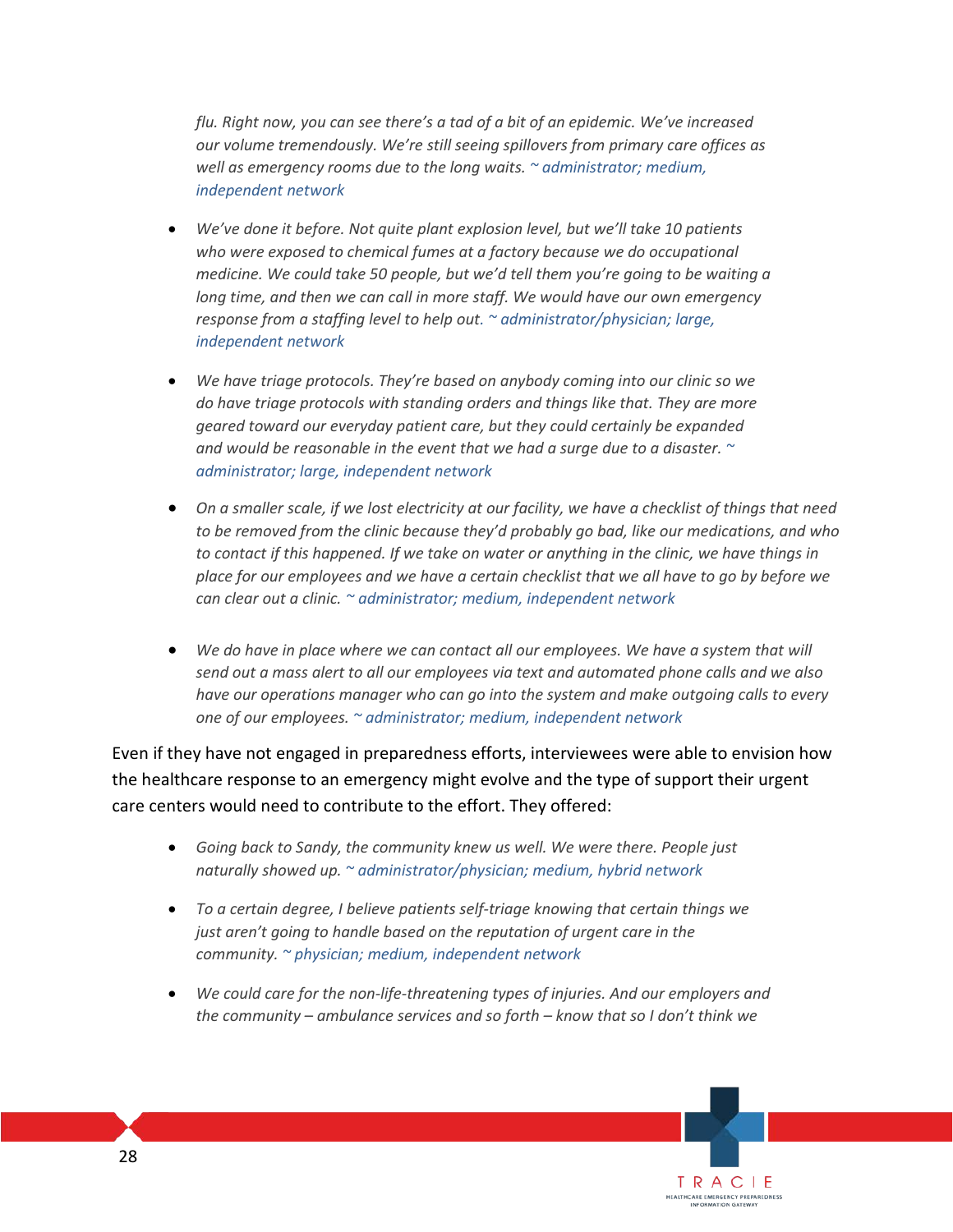*would be receiving patients who are in need of critical care services. ~ administrator/physician; large, independent network*

- *I think the first contact would be the department of public health to come in to integrate, to help us – the others that work at director or above level – how to integrate into the system, what resources we can provide, what resources they can provide, and what's expected. ~ administrator; medium, independent network*
- *I think the biggest support that we would need would be good communication, such as a point of contact, and clear chain of command so that we could execute the mission appropriately. I think it would be good to have involvement at the table ahead of time so that we clearly were part of a disaster response plan, understanding exactly what our role would be, and providing them with access phone numbers, etc. I think those are probably the biggest issues and then on our end we would just need to bump up our staffing. And with a natural disaster, in addition to power, depending on what the natural disaster is, we'd have to make certain our staff could actually get to the clinic as well. ~ administrator; large, independent network*

Many urgent care centers are small, independent businesses that lack the resources and expertise to implement their own preparedness plans. Some of those interviewed view their potential role as an extension of their normal activities and not in need of a special plan. Very few urgent care leaders said their centers receive notifications about mass casualty incidents or similar emergencies in their communities. However, a number of the interviewees have personally signed up for emergency alert services managed by their local emergency management agency or similar entities. Most urgent care centers do receive health alerts from their local or state health department. While these alerts are often for sexually transmitted diseases or small, localized outbreaks, the notification systems have also been used to distribute guidance and other information on recent situations like the Ebola outbreak and emergence of Zika and would likely be a trusted source of information during future incidents. Many interviewees also described receiving information from hospitals, medical societies, and other entities about things circulating in the community that they should look out for.

### Sustainment

One of the most frequent descriptors used by interviewees to characterize the operations of their urgent care centers was "lean." Their staffing is determined by trends in the number of patient visits. They have a limited amount of space available. Supplies on hand are based on par levels or regular inventories. While urgent care centers may be willing to participate in the response to a healthcare emergency, it is unclear how long they could sustain that participation

> TRACIE HEALTHCARE EMERGENCY PREPAREDNESS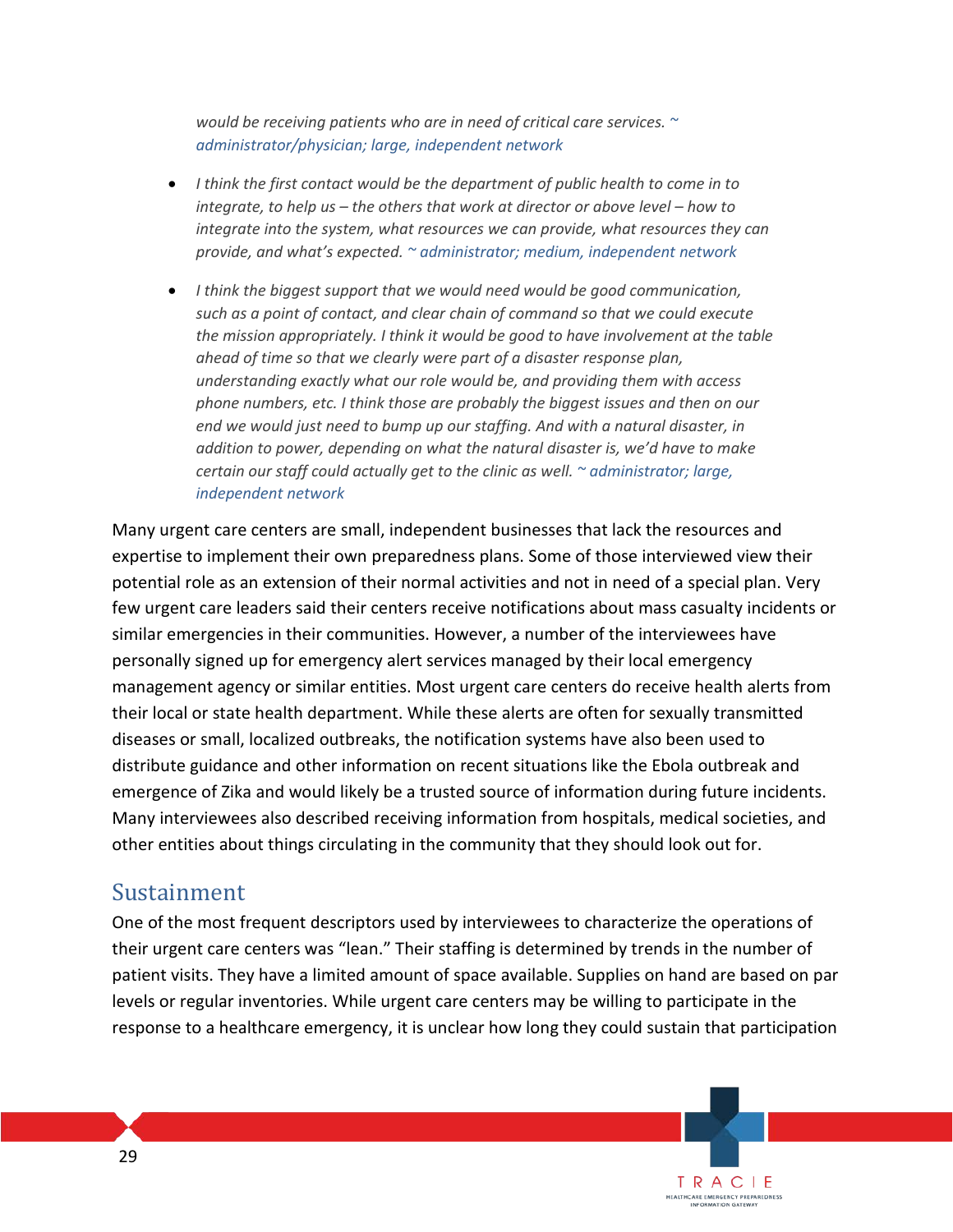without support from others, either within their own health system or urgent care network or from the broader community. While interviewees often predicted they could as much as double the number of patients they could see in the short term, they were unable to say how long that level of response could be sustained given uncertainties about the type of incident, the type of resources required to respond, and the effects on their personnel and the community.

Staffing is one of the primary limitations to a sustained response. In general, interviewees believed that their urgent care centers would extend their hours to handle additional patients as this is something routinely done when numerous patients are waiting at closing time. Those that are part of larger networks could temporarily move personnel from an unaffected location to an urgent care center where additional staffing is needed. Many also have pre-identified sources of additional staffing, which they tap into during surges such as influenza season or tourist season. However, many interviewees recognized that staffing could be challenged by personnel and their families becoming ill or unable to reach the urgent care center due to blocked roads or other infrastructure effects. As one interviewee described:

• *It's a big issue with cold and flu season that eventually it's going to take its toll on staff as well. ~ administrator; medium, independent network*

A second challenge is supplies. There is wide variation among urgent care centers in the amount and type of supplies they have on hand due to differences in the size of the urgent care center and its patient volume and type. Many set par levels to maintain their inventory. Some order supplies on a regular schedule. Others designate a staff member to monitor inventory levels and order additional supplies as needed. A few have electronic systems that automatically indicate when re-orders are needed. All interviewees indicated that their urgent care centers expect next day delivery of ordered supplies. Very few interviewees noted that their urgent care center had a cache/stockpile of disaster supplies, which is consistent with a previous study that found only 28% of urgent care centers have assembled an emergency or disaster kit.[25](#page-45-24) Interviewees said:

• *Most urgent care centers will not have disaster supplies or trauma and triage supplies available in a way that they can be used in an emergency response. Now, they might be able to run around and pull that stuff together from the different rooms, but the traditional way of thinking of an emergency response where you pull a box out or a kit out and pop it open and you've got everything you need, most centers won't have that. ~ administrator/physician; small, independent network*

> TRACIE HEALTHCARE EMERGENCY PREPAREDNESS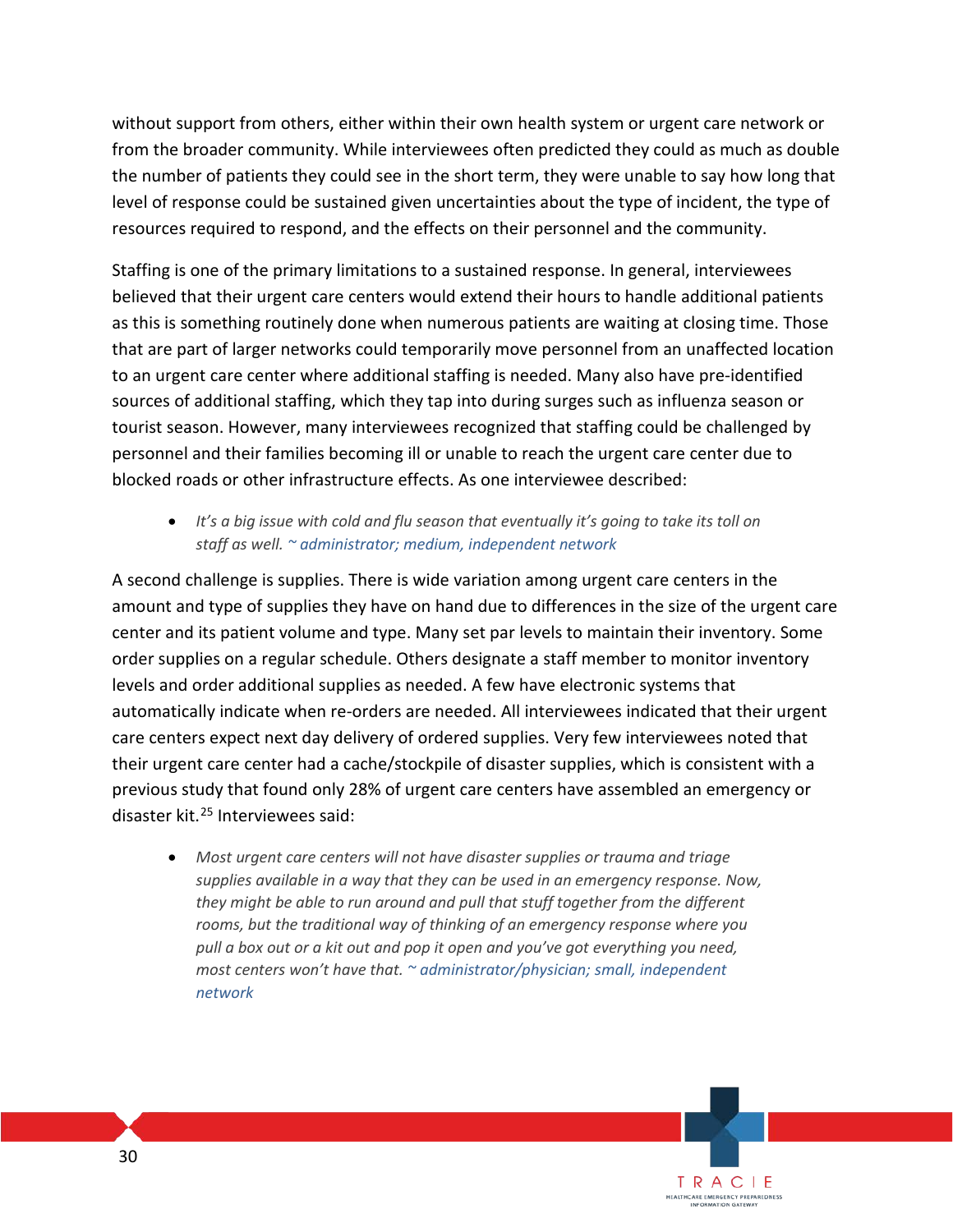• *Do we have an entire supply room at each center? The answer to that is yes. Could we handle some things where we could manage stabilization of wounds, manage stabilization of burns or lacerations? The answer to all of that is yes. If we had* 

*multiple respiratory illnesses and stuff like that, we could manage. As far as doing multiple treatments, like respiratory treatments, we could manage probably a good half dozen at one time, but that might tax us after that. ~ administrator; medium, independent network*

• *We would stock up, like we just did for multiple hurricanes. Because of new technology, we have plenty of warning where they're going so we're able to stock up extra supplies for those clinics, including bottled water, extra paper – because, you know, the protocols would go into place so if the internet goes down, as an example, we* 

#### *Ice Storm Experience:*

*"I think it was an opportunity to create a little more robust communication network. A little more planning around which centers are closer to the main arteries, roadway arteries, and easier to access and centers we would typically close first and which ones would we work toward keeping open. That was probably the big takeaway." administrator/physician; large, hybrid network* 

> TRACIE HEALTHCARE EMERGENCY PREPAREDNESS<br>INFORMATION GATEWAY

*still need to be fully functioning just on paper to be able to continue to treat patients. ~ administrator; large, hybrid network* 

• *Where I would get challenged would be if it was significantly above our daily volume and the disaster, whatever it was, broke supply chains. How many days could you operate at double, triple capacity type of thing, which is possible with some of these disasters and the number of people involved that you would need to see, so that would be a concern and something on the back end of how are you getting supplies and everything in in the short and long run. ~ administrator/physician; medium, hybrid network* 

A third challenge is the potential breakdown of the normal infrastructure on which urgent care centers and their communities depend. As previously noted, power outages would prevent most urgent care centers from providing imaging and laboratory services, potentially leading to their closure until power is restored. Electrical outages would also prevent the use of electronic medical records and require urgent care centers to transition to paper only. Generators are uncommon due to their expense; only one interviewee mentioned having a generator and the facility where it is located is a free-standing emergency department rather than an urgent care center. Interruptions to the water supply or its quality would create similar challenges. Disruptions in landline and wireless services would also hinder operations. This would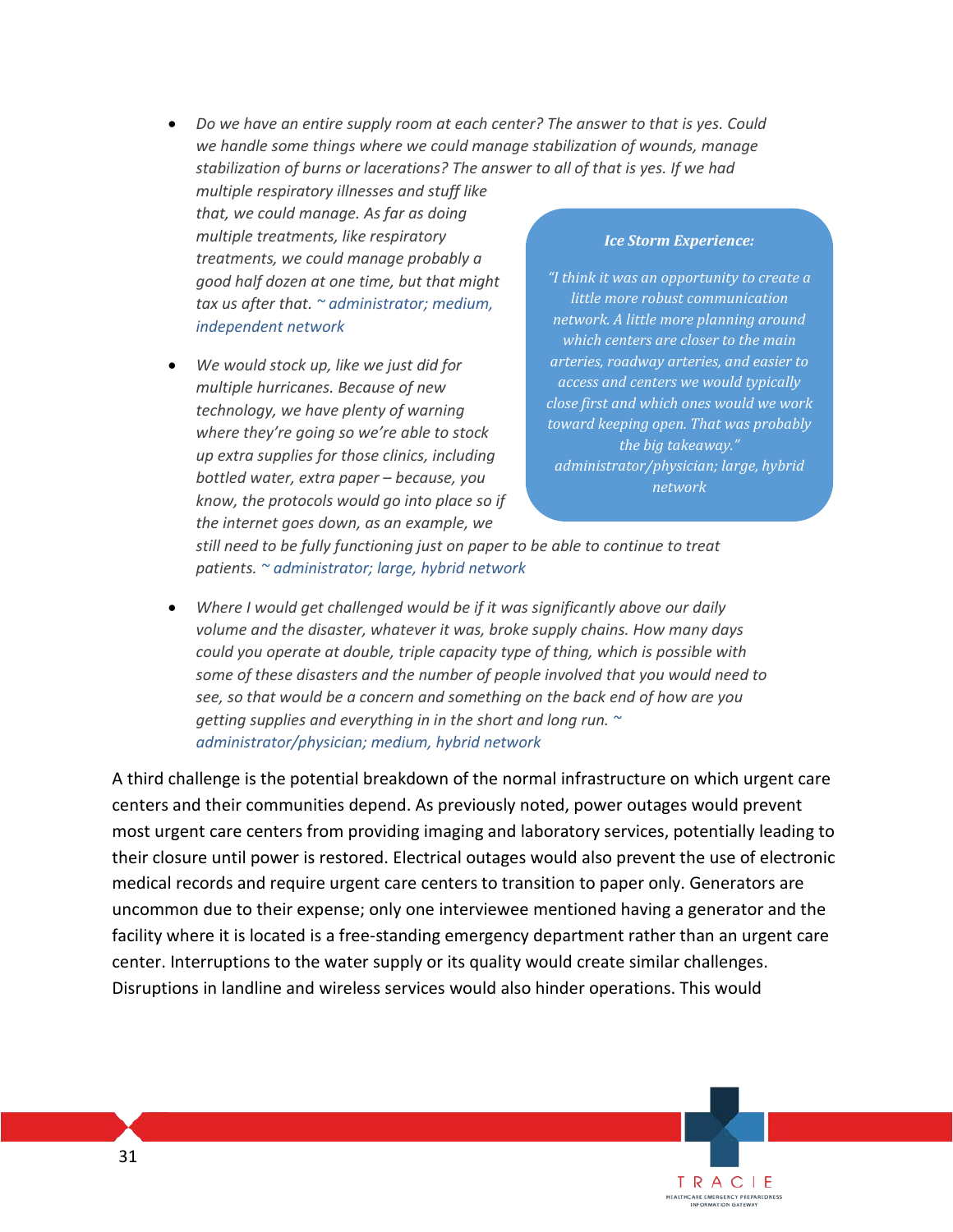complicate efforts to reach and call in additional staff and prevent communications with other entities in the community. Interviewees explained:

- *Communications and a way of doing that even if the phone lines were down – sometimes it's phone, we still have electric – that we had a way of communicating with the office of emergency management and the hospital, whether it's a dedicated radio at our site or something like that has been discussed. Just becoming, not being fully included at this point of, ok, we have a radio, but who are we talking to, what are we doing. But that was a thought as a back-up system for us for communicating with both police and the hospital. ~ administrator/physician; medium, hybrid network*
- *You don't ever expect infrastructure to be wiped out, but it can be. How do you work around that? ~ administrator/physician; medium, hybrid network*

### Knowledge

There is no question that urgent care centers are staffed with personnel who have the training and experience to care for low and some moderate acuity patients during an emergency. Physicians are certified in primary care or specialties, most frequently family practice, internal medicine, pediatrics, occupational medicine, and emergency medicine. Physicians and other personnel also have experience working in emergency rooms, emergency medical services, and combat medicine or have volunteered to provide medical care in disasters or humanitarian emergencies through efforts such as the Medical Reserve Corps or a Disaster Medical Assistance Team. Interviewees explained:

- *Most of us are emergency room docs. We kind of know what we can and can't do at our facilities. It's not that we don't have the knowledge; it's just that we don't have the same resources as an ER would. ~ administrator/physician; small, independent network*
- *There are much more urgent care centers than there are ERs. And there are much more physicians and mid-levels at urgent care centers who can handle trauma than there are ERs. They may not have the depth and breadth of training as an ER*  does, but a lot of people retire from ER medicine to urgent care centers and a lot of *primary care physicians who are looking for higher acuity go to urgent cares. So they draw a mindset that can handle urgent situations or emergent situations much better than the other primary care or minute clinic or those types of things. ~ administrator/physician; medium, independent network*
- *The emergency medicine folks will generally do more than the family medicine people who are less comfortable with doing difficult, complicated, or life-*

TRACIE HEALTHCARE EMERGENCY PREPAREDNESS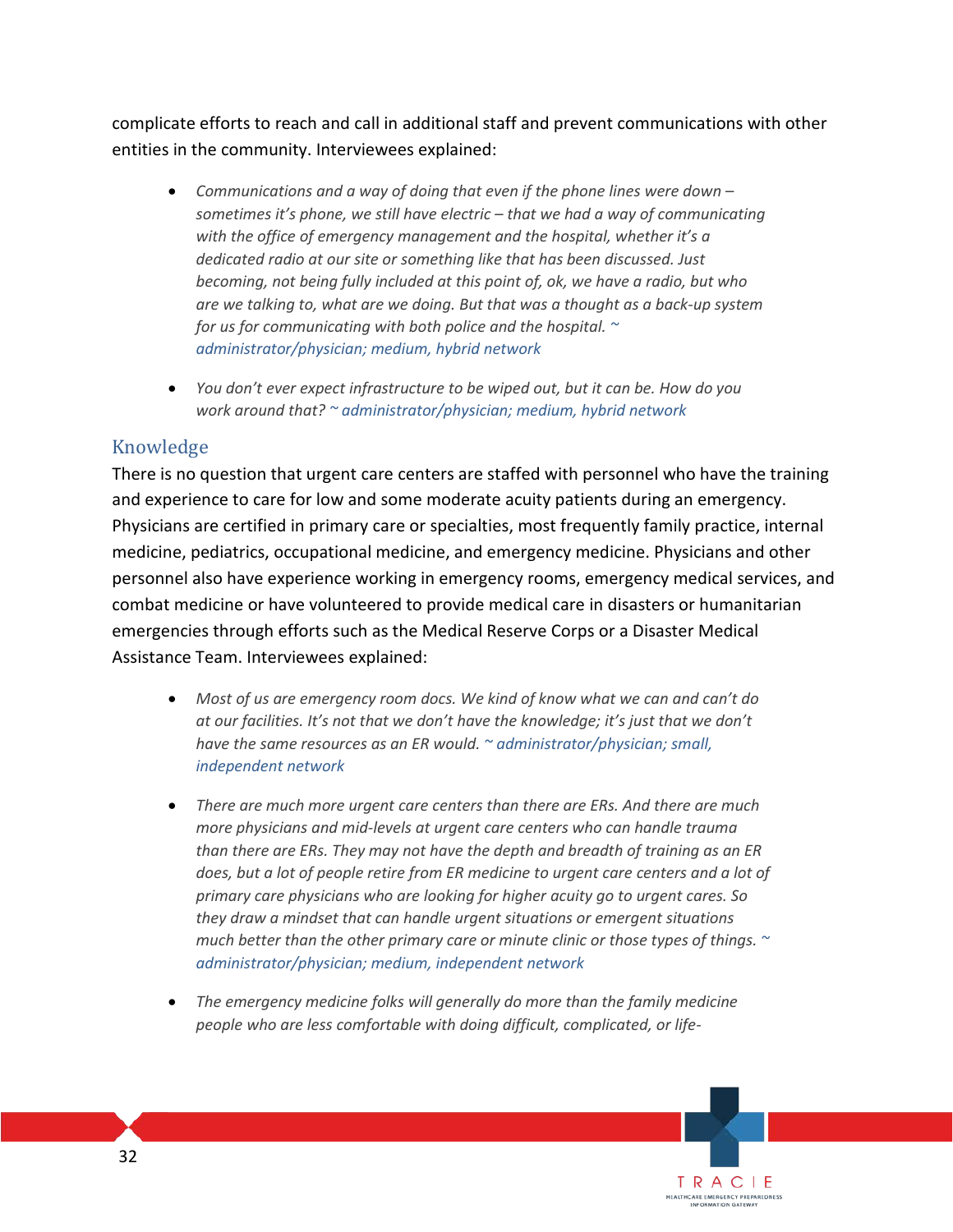*threatening things. A lot of it is provider preference. ~ physician; small, hybrid network* 

• *During an emergency, depending on how long the emergency might last, or be expected to last, we could upgrade to a bit higher level of care where we could provide IVs and some basic medications if the emergency departments are completely filled up and on hold status. So I think we could elevate the acuity level of our care to a degree. That would somewhat be dependent on the experience and background and training of the physicians at those facilities. Some of our docs are emergency medicine docs and they'd be fine with it. Some of them are internists who were hospitalists, they'd be fine with it. Some of them are family practice docs who since their residency probably haven't started an IV and they would be less comfortable with it, but in an emergency situation I think they would rise to the challenge. ~ administrator/physician; large, independent network*

Urgent care centers that have been engaged in community preparedness efforts or have staff who are personally interested in preparedness are more likely to have considered potential obstacles and developed policies and procedures to enable their continued operations. For example, they have established call-down procedures, which in some cases have been drilled, to check in on the status of their personnel and to request additional personnel report to work during unscheduled hours. They have provided instructions and documentation to their personnel to enable their access to their urgent care centers during emergencies. Urgent care centers have developed checklists and protocols to prepare for known threats, such as an imminent hurricane or snowstorm, and guide shutdown and reestablishment of operations. They have conducted drills and exercises, either on their own or with partners, for likely threats. They have plans in place to move personnel, supplies, and other resources from one urgent care center to another within a network or to an urgent care center from another facility within a healthcare system. Urgent care centers adapt and build upon these preparedness efforts as their knowledge and experience grows. Some examples include:

- *We have a specific website and emergency line for our employees to refer to. So any decision that's made, that goes down the emergency call tree. We had road closures, bridge closures, and curfews all enacted this past weekend due to an event so I was sending out email updates and making real-time decisions on theoretical closures, updates on road closures, and on curfews. ~ administrator; large, hybrid network*
- *We have a process in place where all our employees carry on their person a dedicated personnel letter from our company HR department that we're designated personnel that are required to report to this facility. You run into the*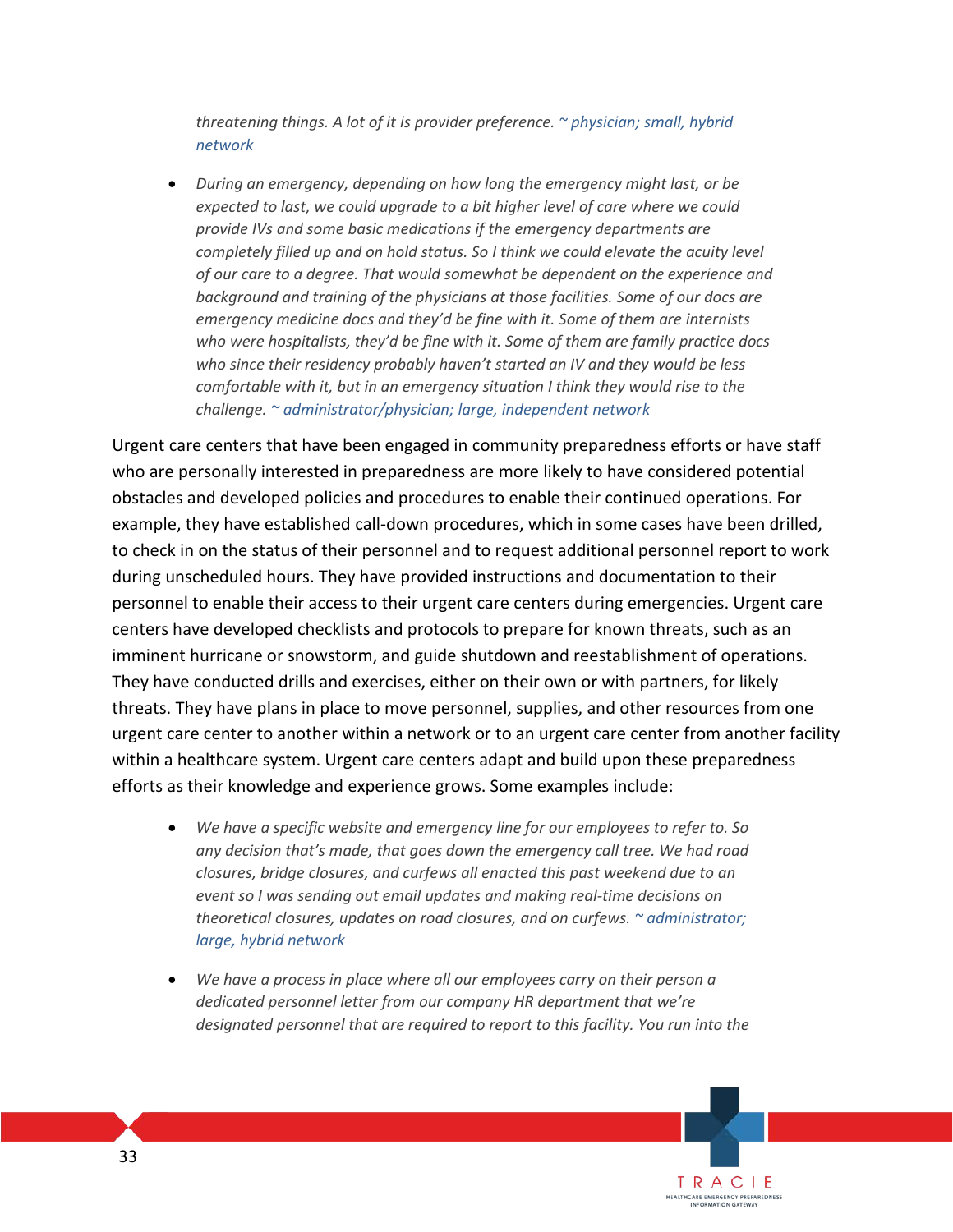*roadblock or you get pulled over after curfew, at least you've got that saying you're a designated emergency personnel performing medical services. ~ administrator; large, hybrid network* 

• *We already had in place our shutdown procedures, but we didn't have a good way of getting back up and running. ~ administrator/physician; medium, independent network*

However, among those urgent care centers that have not been engaged in preparedness activities, readiness to treat patients during an emergency does not necessarily indicate readiness to maintain facility operations during an emergency. While many interviewees recognized that a sustained response would be challenging, many others viewed emergencies as short-lasting situations that could be handled with existing resources or believed they could quickly obtain additional resources on their own or through the assistance of others to sustain operations. Most interviewees do not have a formal plan for emergencies because they do not believe it is needed, which is consistent with a previous study that found 73% of urgent care centers did not have an established disaster plan for events involving their facility and the surrounding community.<sup>[26](#page-45-25)</sup> Indicators of this include beliefs that:

• **Assumption 1.** *Existing staffing would be sufficient.* Many interviewees expected that urgent care center operations could be extended through longer shifts or by calling in additional employees. Many have not thought through how long this could be sustained during extended emergencies, for instance, during an influenza pandemic. Most do not know how many days staff could work extended hours before beginning to burn out.

They also did not all consider the effects of the emergency on personnel and their families, such as becoming ill from an infectious disease or not being able to access the facility due to infrastructure damage.

• **Assumption 2.** *Additional staffing would be available*. Many interviewees believed that additional staffing could be obtained to relieve their existing staff. They cited pools of temporary or part time workers who they have engaged in the past for tourist season or seasonal influenza surges, for example. However, they have

#### *Mass Flooding Experience:*

*"With the flooding situation that happened to our clinic, we were prepared. We had processes in place to remove our medications, remove our temperature sensitive supplies, but what we didn't account for was the road closures and being able to get them somewhere. Definitely we got processes in place where we have a better timeline now to gauge that type of thing that we used in one of our clinics for Harvey. Three days before, they started preparing to secure their computers, medications and that type of thing." ~ administrator; large, hybrid network* 

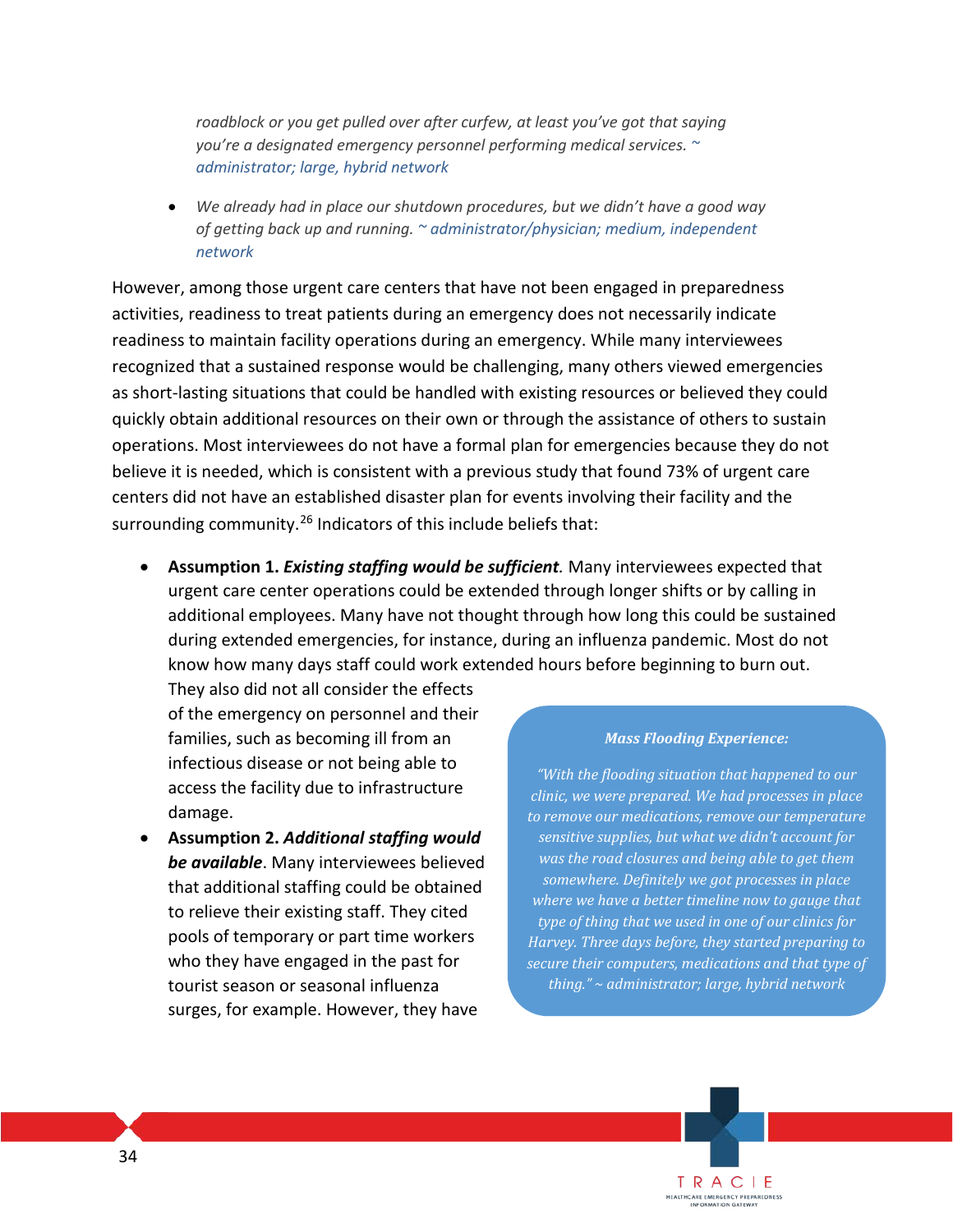not all considered that other entities in their communities, such as hospitals, may be expecting to rely on these same personnel pools. Other interviewees expected that additional personnel would be sent to help by various entities, including hospitals, public health, emergency management, governors, or the Federal Emergency Management Agency (FEMA).

- **Assumption 3.** *Supply chains would not be significantly interrupted.* Many interviewees believed that they would be able to continue to order supplies for next day delivery during an emergency. Some believed that supplies could be delivered even quicker during an emergency. Not all recognized the potential for supply chain disruptions due to infrastructure damage. Even fewer recognized the possibility that supply orders might not be able to be met due to increased demand.
- **Assumption 4.** *Written plans and advanced training are not generally needed.* Because many of the interviewees viewed emergencies as temporarily ramping up what they do daily, they did not see the need for written plans, personnel training, or drill and exercise experience that might identify trouble spots or mistaken assumptions. They did not anticipate that the lack of plans and training could result in confusion within their centers or an inability to coordinate with other community partners due to the absence of an incident command structure.

In particular, interviews revealed a great deal of uncertainty related to legal and financial issues that could affect urgent care center operations. Some interviewees have given these issues a great deal of thought, but are not necessarily sure they understand the implications. Others assume they understand these issues, but it is unclear whether those assumptions are correct. Still other interviewees had not considered these issues until asked during the interviews.

From a legal perspective, interviewees generally assumed that an emergency would have no impact on the malpractice or liability insurance for the facility or its providers, that is, once a person becomes a patient, the coverage would be in effect. They were less sure about whether such coverage would extend to care they might deliver off-site at the request of other entities in the community. Several interviewees expected that their actions during an emergency would be protected by their states' Good Samaritan laws, while others were sure that Good Samaritan laws would not apply to them as professional medical providers. Others were very aware of requirements under the Emergency Medical Treatment and Labor Act (EMTALA). Though they are not subject to EMTALA requirements during normal operations, they questioned the implications of EMS directly transporting patients to their urgent care center from the incident scene or transferring lower acuity patients to them from a hospital. A few interviewees questioned their ability to meet Health Insurance Portability and Accountability Act (HIPAA)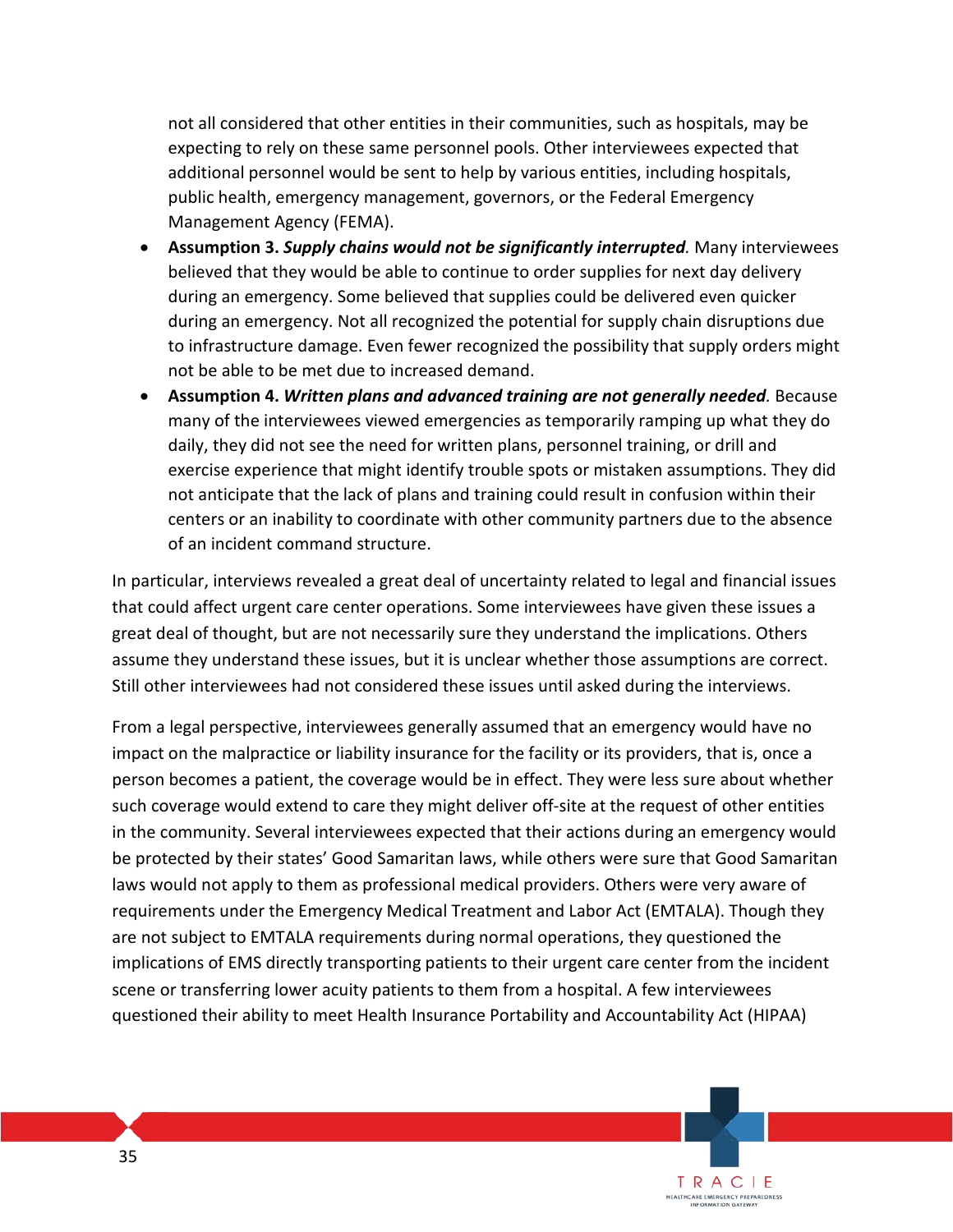requirements if modifications to their physical space to accommodate additional patients inhibited their ability to protect patients' privacy.

Similar uncertainties exist related to financial implications. Many of the interviewees recognized that increased patient volume would challenge complete and accurate data collection for medical records and, therefore, complicate billing for reimbursement. Fewer interviewees considered that electronic medical records might not be available and have a paper back-up plan in place. Several interviewees expected that some patients might arrive without identification or proof of insurance. There was a wide range of expectations among interviewees on whether they expected to be reimbursed for all of the services provided during an emergency. Similar to the uncertainties surrounding altered legal protections during disasters, few interviewees understood whether their urgent care centers could be eligible for financial assistance during declared emergencies.

Regardless of their uncertainty about the legal and financial implications, very few interviewees expected these concerns to affect their delivery of care. The following examples reflect the knowledge of interviewees about legal and financial issues during an emergency:

- *A woman loses her purse and she has no ID. How do we know who she is? What insurance? What's the legality of treating someone who has no ID and no insurance? The obstacle is the legal and the financial. ~ administrator; medium, independent network*
- *Do you think the people in Las Vegas cared if they got reimbursement for what they did? No. They were taking care of an emergency and they were taking care of what's going on. It would be nice if urgent cares could get reimbursed for supplies. If part of the emergency response, it would be nice for urgent cares to be able to pay the employees. But in a mass casualty or emergency situation, physicians are not looking to strike it rich. ~ administrator/physician; small, independent network*
- *We always hope to get paid for everything. I think in a disaster you end up doing what you need to do to help out your community. It would be nice to make sure we get paid for our services, but I don't think that would be a priority in the short term. ~ administrator/physician; medium, hybrid network*
- *In a disaster, we're not thinking about if a patient can pay. We're thinking about how we can help them. ~ administrator; medium, independent network*
- *You are treating what you can treat as an emergency, in an emergency setting. You should be using emergency coding. However, because it's a mass casualty/mass*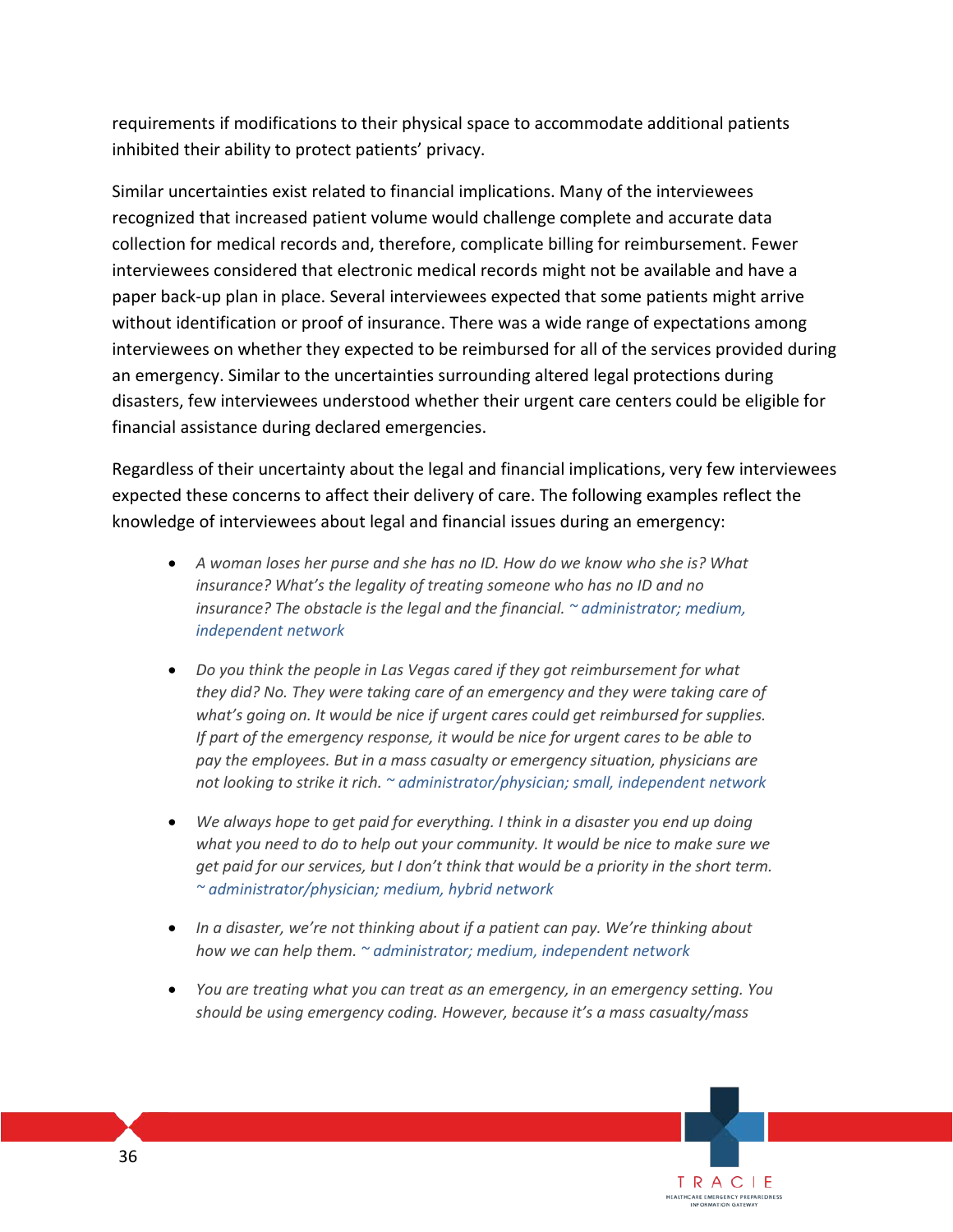*trauma situation, you're making medical decisions. You're not notating it like you would in a calm situation. You're not keeping records as well as you would during a calm situation. It is an entirely different process. ~ administrator/physician; small, independent network*

- *When you have an emergency with a lot of people, then of course the billing and the reimbursement gets backlogged. ~ physician; medium, health system-managed network*
- *Because you may not have power or electronic communications, you might have to go to paper charting, which is going to impact reimbursement and revenue cycles. I don't think what you bill and code would change, but your ability to capture financial information would potentially be impacted. ~ administrator/physician; large, hybrid network*
- *I think we would assume that a lot of that would end up being charity care. ~ administrator; large, health system-managed network*
- *I think for something like an epidemic or an infectious disease outbreak or something along those lines, patients coming in would have an insurance card and we would run that and do the usual stuff. But if there's a plane crash down the street, I think we would do whatever we had to do for those patients and I'm not sure we would ever expect to recoup anything from that. Maybe good will. ~ administrator/physician; large, independent network*
- *I guess the question I should ask would be, and I don't know how this is handled at the federal level, but assuming a patient cannot pay out of pocket, would we be willing to bill that patient? We certainly have a humanitarian side to us as well. Obviously we would bill insurance just as we always do. There would be no difference there. And then we would have to come up with a plan to either try to*  bill the patient or if we would be reimbursed at some other level from a federal *response fund then certainly we would be willing to do that. ~ administrator; large, independent network*
- *I would think because once the governor declared an emergency, there would be an incident number that we would compile all those records and then maybe in 120 days maybe FEMA would send us a check. That's just how it works. ~ administrator; medium, independent network*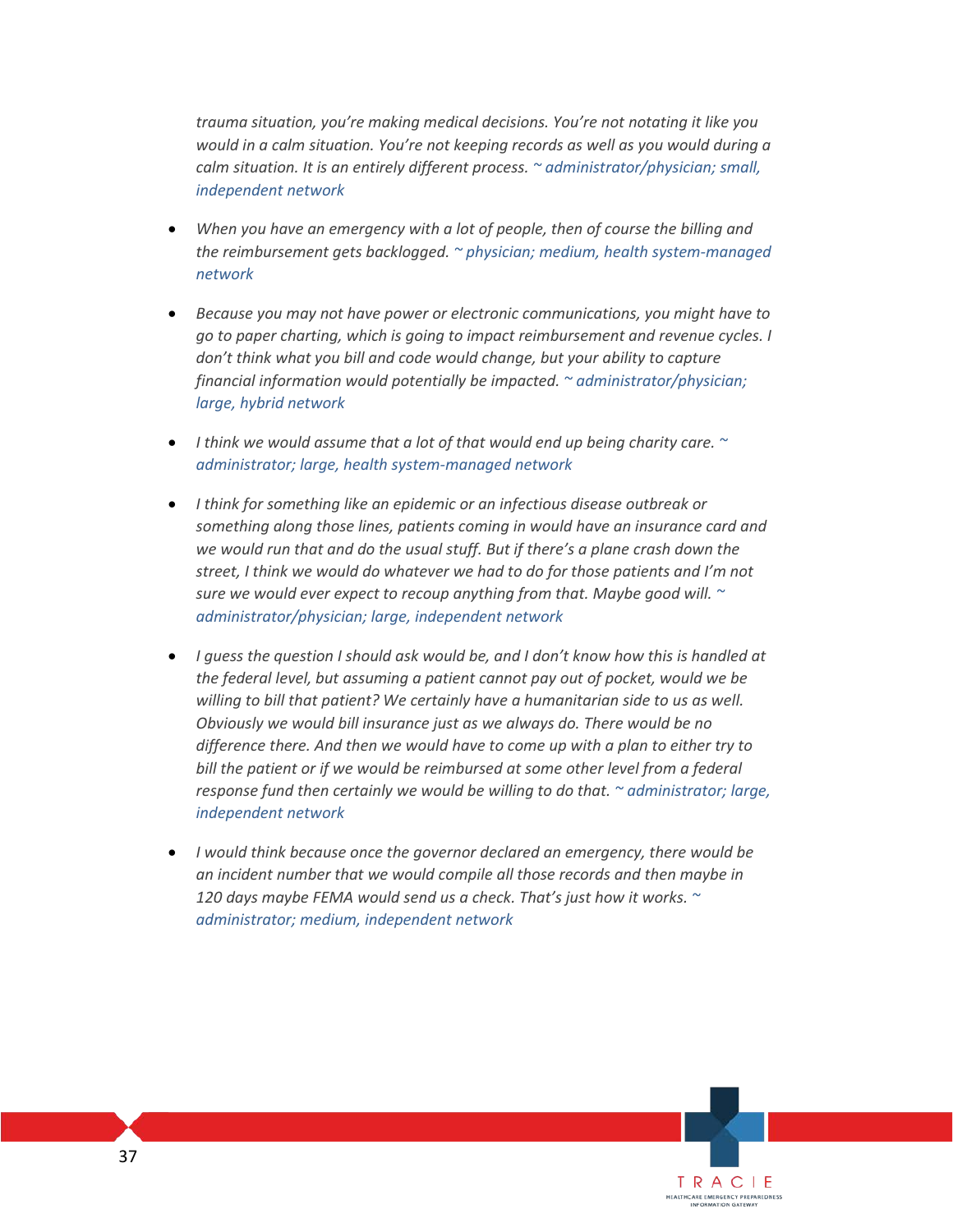## Lessons Learned by Interviewees

Only a portion of the interviewees have been involved in the response to an emergency. Those who have were asked to share lessons learned or things they had not thought of ahead of time that they are incorporating into planning for future incidents. They shared:

- *What's written on paper doesn't always work. It looks good, but until you actually live it you don't realize all you need. ~ administrator; large, hybrid network*
- *We stayed open as long as we reasonably could with the storm approaching. We moved, but we needed to give ourselves time to move, all electrical equipment up off the floor. We sandbagged any doorways or entranceways into the facilities. Just kind of prepped, shut everything down appropriately so if there were a power surge or anything we didn't lose, because we're very computer dependent. So, we put a lot of time and energy after we closed prepping for the storm and that's why we were able to actually, I think, reopen so quickly. As soon as the power came back on, we just went through and tested our systems and the next morning we were open based on that. It was some little tweaking of stuff, but we actually spent a fair amount of time prior going through things. ~ administrator/physician; medium, hybrid network*
- *The biggest one was staffing and supplies because what happened was some of the staff were stranded during a flood event and they stayed at the facility for a couple of days. And, of course, more patients kept coming in. I think what we need to be able to do is get more providers and staff and supplies in. We have life flights where we are [EMS helicopters and transport]. I think if those kinds of resources could be available to these kinds of places that would be excellent. It's a very big facility and a helicopter could land there. We all kept thinking how we would fix this because the providers were stranded and the supplies were running out. That's a big lesson learned. ~ physician; medium, health system-managed network*
- *What we recently did was survey all of our employees to make sure everyone was ok, who can access the roads, who can get to the clinic. From there, we would schedule out. We don't want to schedule someone who can't make it in so we check their availability and then we ask what hours they can work and then we'll schedule according to that. ~ administrator; medium, independent network*
- *We didn't think people would show up during a natural disaster but they flooded with people. That's another lesson learned. You think that people are not going to try to get to you, but they will and they did. They got in there because they had different types of issues that they had to deal with. A lot of infections, burns, some people were electrocuted because they were trying to help and there were downed*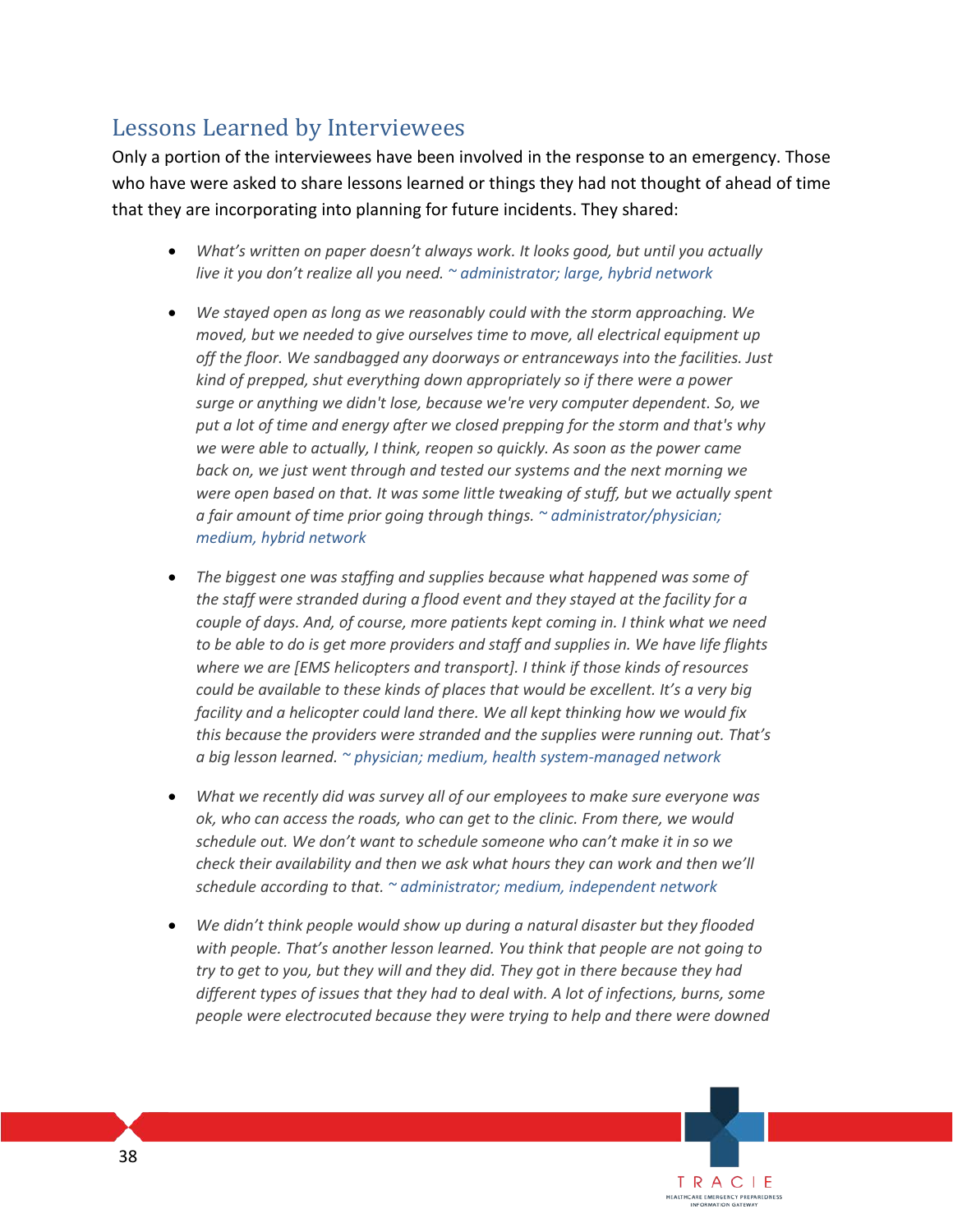*power lines. Most of it was skin infections. And they had a lack of medicines because the pharmacies closed. People came in with high blood sugars and those sorts of things because everything stopped for about a week. ~ physician; medium, health system-managed network*

- *The main thing is I wish we had better communication with the hospitals and we let them know we were open, but there needs to be more planning ahead of time. The thing overall that probably shocked me most about Sandy was the lack of communications with people. ~ administrator/physician; medium, hybrid network*
- *We had a significant flu outbreak where all of the emergency departments were getting overrun. That's when the health system realized that our triage/patient steering was not good enough. Very few people need to be going to the ER because they have the flu so we were able to revisit why that was happening and a lot of it had to with the hours [of physician offices]. Ultimately, I don't think we ended up making any changes on staffing or process. It was just a matter of pre-season patient education on where they should be going with those things and when. ~ administrator; large, health system-managed network*
- *One of the needs that [the nearby airport] identified was a place for people with disabilities in wheelchairs who can't get around. From time to time they have to evacuate one of the terminal buildings. It's the middle of summer and it's 90 degrees and you've got these older people who are in wheelchairs who cannot seek cover. Our agreement was that they could bring them over to the urgent care center. ~ administrator/physician; small, independent network*
- *We actually had to decrease our hours in some places because it's hard to see standing water once it's dark. We cut down our hours so people could get home safely. ~ administrator/physician; medium, independent network*

Interviewees were also asked to share ideas of things they are implementing in their own urgent care centers to improve their readiness. Suggestions included:

- *One of the things that came about after the flood that was a little unexpected because we're not licensed by the state, was that we were contacted by CLIA and DEA office wanting proof of how we disposed of our adulterated meds and supplies that we didn't use on patients. So we put that on our recovery checklist to be sure that we're noting the disposal of medications and things that were not temperature controlled. ~ administrator; large, hybrid network*
- *What we're looking at right now [during a seasonal influenza outbreak] is adding a scribe so that scribe follows the provider and that kind of frees the provider up to*

TRACIE HEALTHCARE EMERGENCY PREPAREDNESS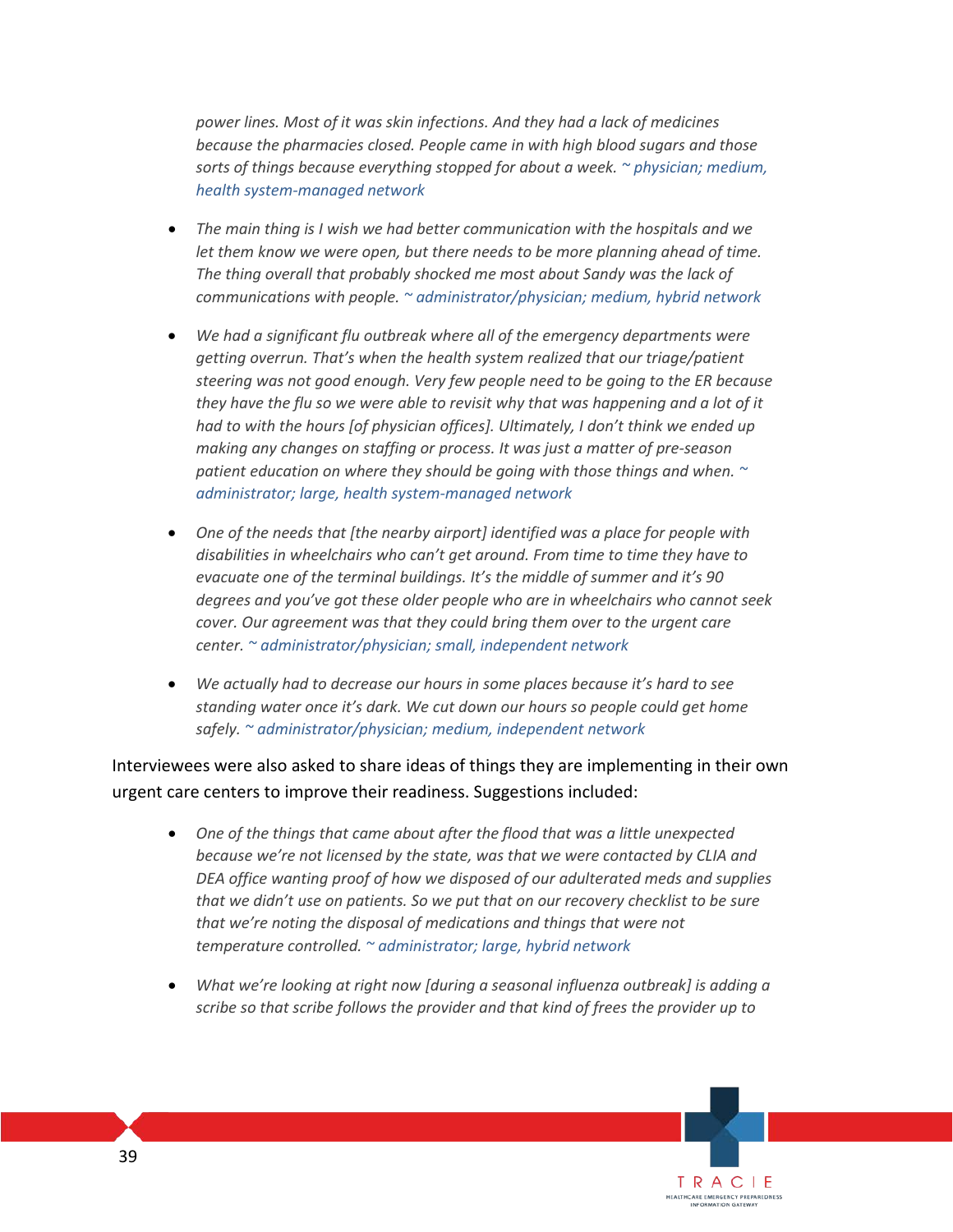*do that kind of work [patient treatment]. It's kind of a different concept. ~ administrator; medium, independent network*

• *Our Puerto Rico clinic [free-standing emergency department] does have a whole facility generator and without that we would not have been able to effectively treat patients. In fact, at one point, we were the only low grade emergency room capable of treating patients in the city/town that we're located in. There's two other hospitals there, but both of their generators blew up at some point and we were the only game in town. So, having that generator is something that is an additional cost. I don't know if it's justified inside the continental U.S., but certainly in Puerto Rico it was hugely advantageous that we put it in when we built the facility. ~ administrator; large, hybrid network* 

Finally, all interviewees shared recommendations on what would help urgent care centers in general become more prepared. Ideas included:

- *I think we need guidelines for bringing different players together in the community and serving them. I would welcome any of the findings and outcomes of this project because we can help, whether through the urgent care association nationally and/or our regional urgent care association, get this out to members and get them involved in their communities. ~ administrator/physician; medium, hybrid network*
- *My concern was always why haven't we all gotten together with the hospital systems and said, "Hey, look, these are our capabilities here. If you've got something that we can handle, you can send it to us instead of the ER and plugging you guys up even more". That's one thing that hasn't happened. If your efforts can get every major city in the country to get the urgent cares near the surrounding areas of a large metropolitan area in contact with the local or nearby hospitals, that would be very valuable. ~ administrator/physician; small, independent network*
- *I know how hospitals do it. They have arrangements and sign agreements that they will do certain things and have certain supplies on board. Perhaps that would be a good way to get certain urgent cares. ~ administrator/physician; small, independent network*
- *If the facility has an emergency management plan and it's part of the emergency response system with their people trained to do that, those centers have the space and capability to spin up very quickly. As long as they can get the personnel and supplies there, they can set up tents in the parking lot and function as a field*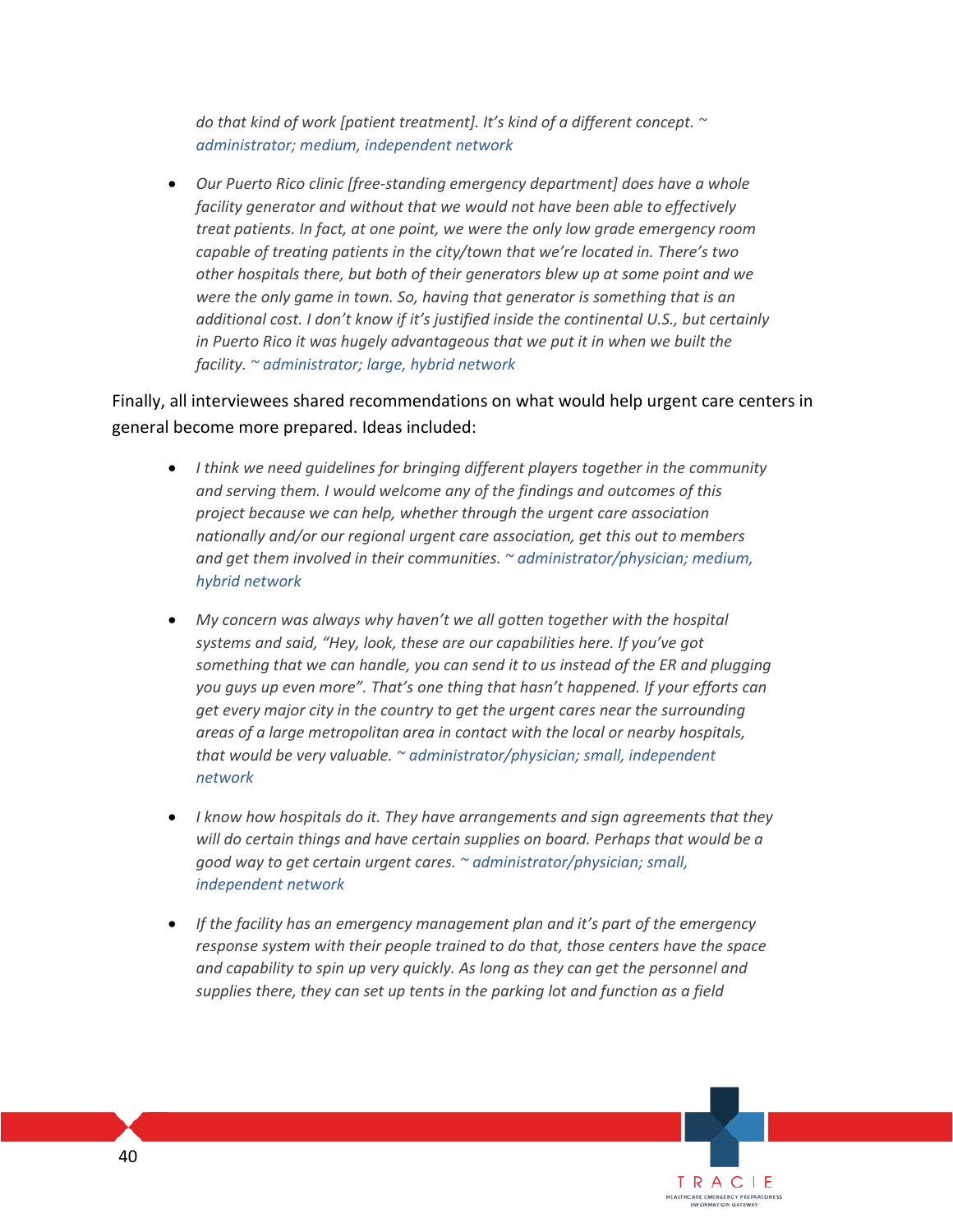*trauma center, where it's a triage-based trauma center. ~ administrator/physician; medium, independent network*

- *If you made emergency management aware, for example, that in a major disaster urgent care can handle 10-15 patients an hour, then they could either direct people there on their own or via EMS and say if you're non-critical, go to the urgent care since hospitals are only taking the critical patients. That could be put into a disaster plan and could help. I think it would depend on funding, but once you have a list of these participating urgent cares, you could run educational programs for them, like if we have pandemic flu, this is how we could use you and this is what you would need to do. I think that would help sway urgent cares. I think they could be supplied with kits and personal protective equipment. ~ administrator/physician; independent center*
- *My vision is that in field triage, put 20 "green" patients on buses and send them to 18 locations so now we've got 360 patients off your incident and that's only one agency you had to call. That's my vision of this cooperative. Because if people are going to have cuts, we can do suturing. And handle people with broken bones. We're not going to be able to handle gunshot wounds since we're not set up for surgery. But those people that have got broken ankles, get them out of there, get them on a bus and to an urgent care, that's my vision. So I'd say at least 20 patients at each clinic per a one day event would not tax our system. ~ administrator; medium, independent network*
- *The urgent care association should have a team of regional experts. I just see this as the next step to help make a difference. ~ administrator; medium, independent network*
- *Insurance companies are promoting on a mass scale to go to urgent care versus the ER. There hasn't been a big issue around people going to the urgent care for things they should be going to the ER for, but as urgent care starts to get more comfortable for people and it's cheaper, I think there's a potential that we could start seeing higher acuity things. Actually, that's my current prediction for urgent care is that it does start to see higher acuity and therefore we'll be even more important in this role that you're talking about. That volume will shift automatically to the urgent care. Change is slow. It may still be a few years away, but that's why I think this groundwork is important now. ~ administrator; large, health system-managed network*
- *I'm going to tell that the system isn't going to change unless it's federallyregulated nationally and that system will have significant political headwinds because of the current thought process and the current lack of regulation and lack*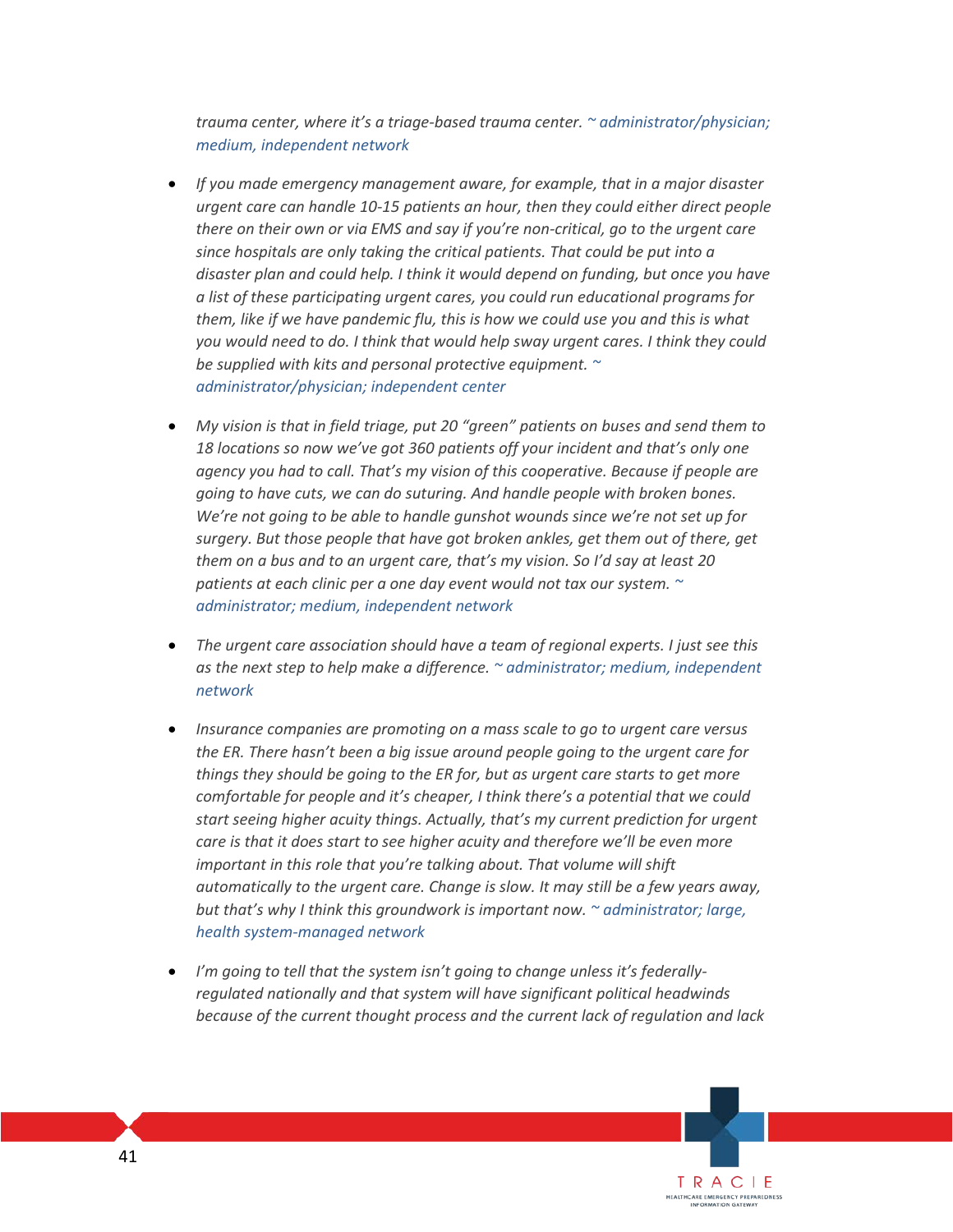*of understanding of the urgent care system. But if you partner with the American Academy of Urgent Care Medicine and the American Board of Urgent Care Medicine in educating urgent care physicians and making that part of their education, then I think it would be quite easily overcome in a three to five year period. ~ administrator/physician; small, independent network*

• *Maybe having some sort of agreements and some training material for certain urgent cares. And it might be that even though there's 10,000 urgent cares, you may only identify 5% that may be willing and able and have the capabilities that would be helpful and who have sort of a community involvement mentality. How are you going through 10,000 urgent cares to find a couple hundred that are the ones that you want to deal with? I don't know. I think that ignoring urgent care is a mistake because our docs are there, they're ready, we have capacity, we have treatment rooms, and there's no reason to funnel everyone through the emergency room. ~ administrator/physician; small, independent network*

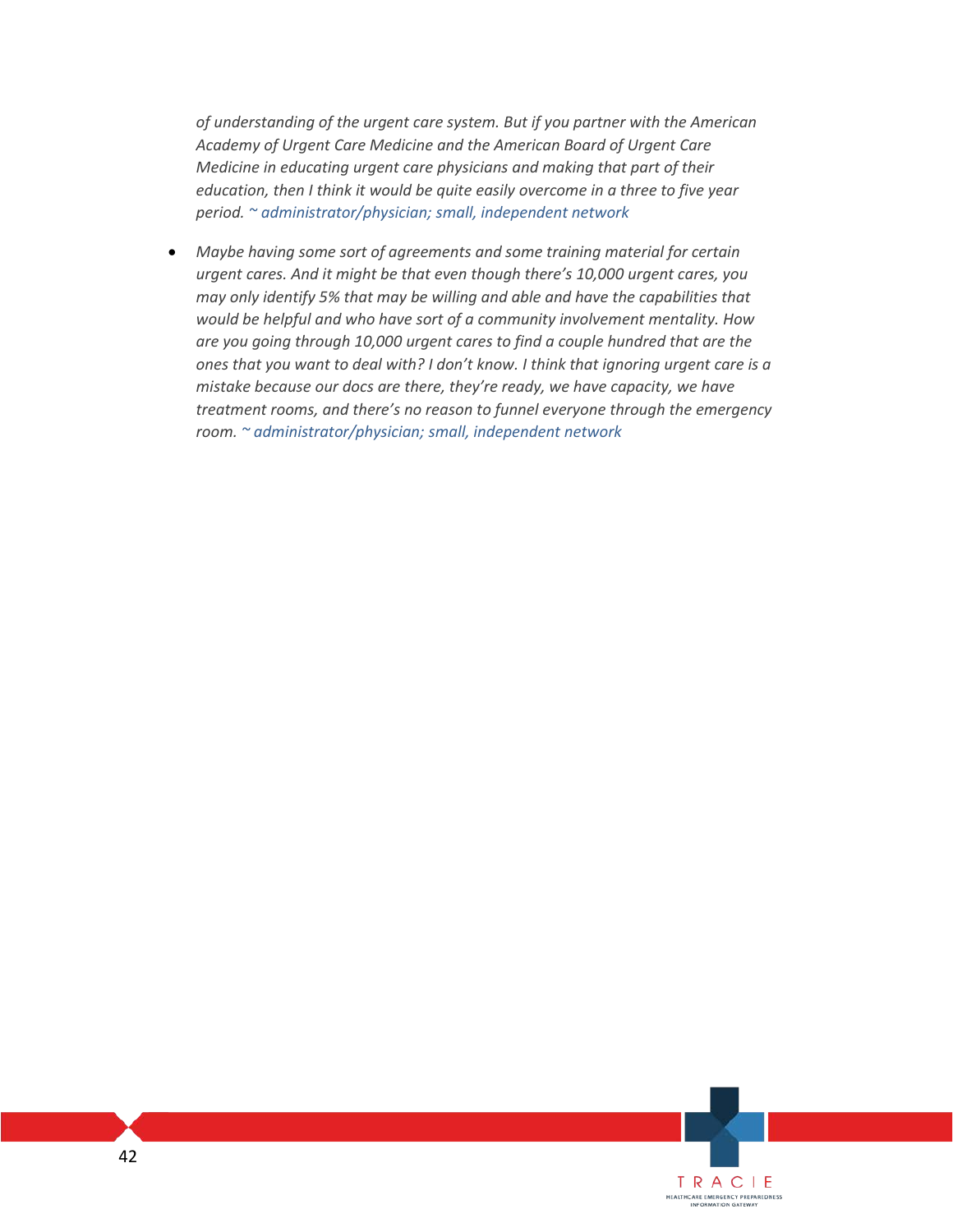## Appendix D: Helpful Preparedness and Response Resources for Urgent Care Centers

While some of the resources in this appendix were developed for specific audiences – such as physician offices or hospitals – they contain information that could easily be modified for use by or applied to urgent care centers.

### ASPR TRACIE Resources:

- Topic Collections
	- o [Ambulatory and Federally Qualified Health Centers \(FQHC\)](https://asprtracie.hhs.gov/technical-resources/49/ambulatory-care-and-federally-qualified-health-centers-fqhc/47)
	- o [Continuity of Operations \(COOP\)/Failure Plan](https://asprtracie.hhs.gov/technical-resources/17/continuity-of-operations-coop-failure-plan/16)
	- o [Emergency Operations Plans/Emergency Management Program](https://asprtracie.hhs.gov/technical-resources/84/emncy-operations-plans-emncy-management-program/1)
	- o [Epidemic/Pandemic Influenza](https://asprtracie.hhs.gov/technical-resources/42/epidemic-pandemic-flu/40)
	- o [Explosives \(e.g., bomb, blast\) and Mass Shooting](https://asprtracie.hhs.gov/technical-resources/30/explosives-bomb-blast-and-mass-shooting/27)
	- o [Healthcare-Related Disaster Legal/Regulatory/Federal Policy](https://asprtracie.hhs.gov/technical-resources/83/healthcare-related-disaster-legal-regulatory-federal-policy/1)
	- o [Mental/Behavioral Health](https://asprtracie.hhs.gov/technical-resources/68/mental-behavioral-health-non-responders/60)
	- o [Natural Disasters](https://asprtracie.hhs.gov/technical-resources/36/natural-disasters/27)
	- o [Responder Safety and Health](https://asprtracie.hhs.gov/technical-resources/72/responder-safety-and-health/60)
	- o [Training and Workforce Development](https://asprtracie.hhs.gov/technical-resources/11/training-and-workforce-development/9)
	- o [Utility Failures](https://asprtracie.hhs.gov/technical-resources/35/utility-failures-blackouts-potable-water/27)
- Other ASPR TRACIE-Developed Resources
	- o [After the Flood: Mold-Specific Resources](https://asprtracie.s3.amazonaws.com/documents/after-the-flood-mold-specific-resources.pdf)
	- o [Disaster Behavioral Health: Resources at Your Fingertips](https://asprtracie.s3.amazonaws.com/documents/aspr-tracie-dbh-resources-at-your-fingertips.pdf)
	- o [EMTALA and Disasters](https://asprtracie.s3.amazonaws.com/documents/aspr-tracie-fact-sheet-emtala-and-disasters.pdf)
	- o [Health Care Coalition Influenza Pandemic Checklist](https://asprtracie.s3.amazonaws.com/documents/aspr-tracie-hcc-pandemic-checklist-508.pdf)
	- o [HIPAA and Disasters: What Emergency Professionals Need to Know](https://asprtracie.s3.amazonaws.com/documents/aspr-tracie-hipaa-emergency-fact-sheet.pdf)
	- o [Hurricane Resources at Your Fingertips](https://asprtracie.s3.amazonaws.com/documents/aspr-tracie-hurricane-resources-at-your-fingertips.pdf)
	- o [Select Health Care Coalition Resources](https://asprtracie.hhs.gov/hcc-resources)
	- o [Tips for Retaining and Caring for Staff after a Disaster](https://asprtracie.s3.amazonaws.com/documents/tips-for-retaining-and-caring-for-staff-after-disaster.pdf)

#### Other Resources:

- ASPR
	- o [Hospital Preparedness Program \(HPP\)](https://www.phe.gov/Preparedness/planning/hpp/Pages/default.aspx)
	- o [HPP Infographic](https://www.phe.gov/Preparedness/planning/hpp/Documents/HPP-15-anniversary.pdf)
	- o [Planning for Power Outages: A Guide for Hospitals and Healthcare Facilities](http://www.phe.gov/Preparedness/planning/cip/Documents/healthcare-energy.pdf)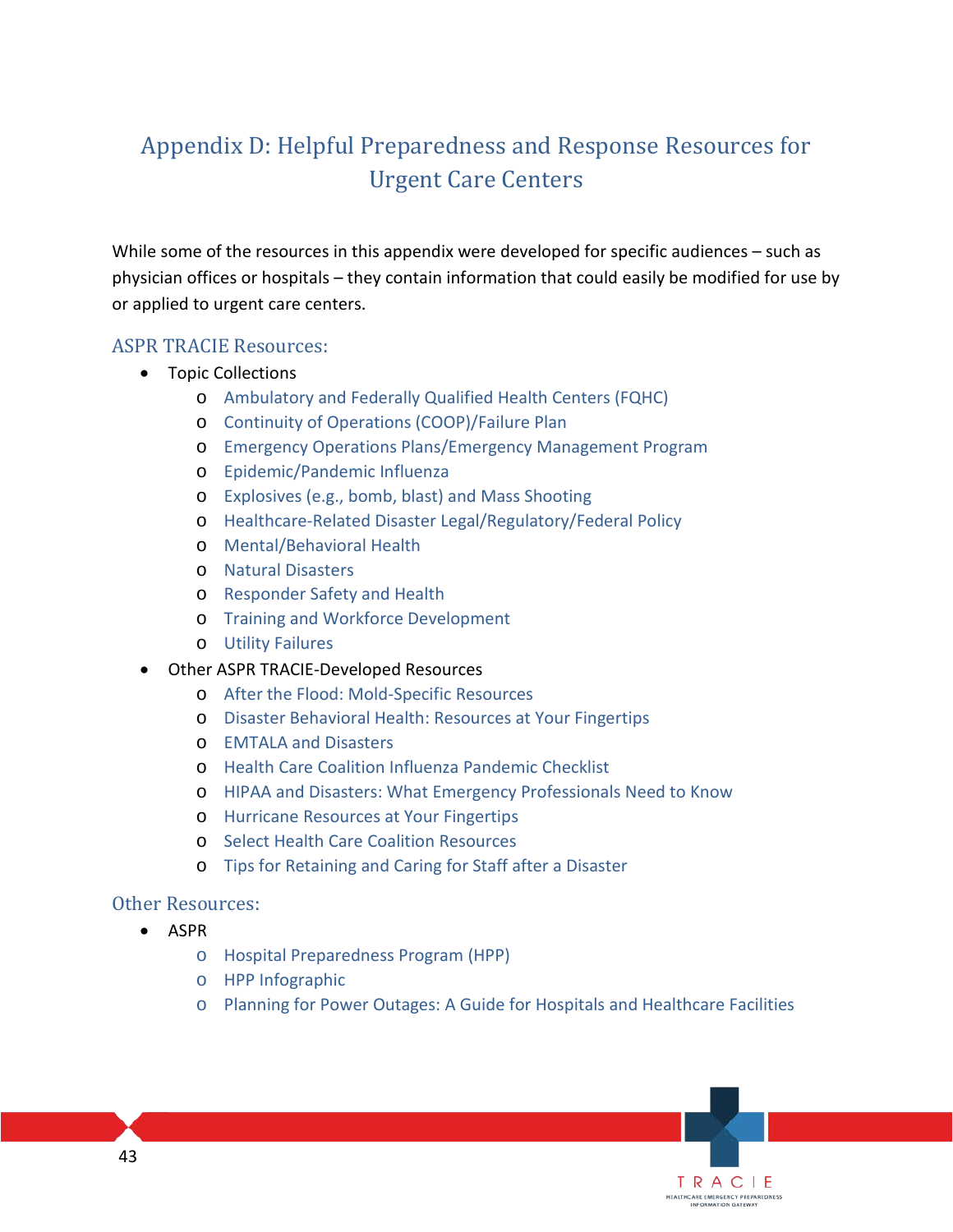- o [Planning for Water Supply Interruptions: A Guide for Hospitals and Healthcare](http://www.phe.gov/Preparedness/planning/cip/Documents/CIP-WaterSupply.pdf)  [Facilities](http://www.phe.gov/Preparedness/planning/cip/Documents/CIP-WaterSupply.pdf)
- o [Public Health Emergency Declaration Q&As](http://www.phe.gov/Preparedness/legal/Pages/phe-qa.aspx)
- o [Working Without Technology: Hospitals and Healthcare Organizations Can](http://www.phe.gov/Preparedness/planning/cip/Documents/workingwithouttechnology.pdf)  [Manage Communication Failure](http://www.phe.gov/Preparedness/planning/cip/Documents/workingwithouttechnology.pdf)
- American Academy of Family Physicians
	- o [Actions to Take After a Disaster](https://www.aafp.org/dam/AAFP/documents/about_us/disaster/Actions-after-Disaster.pdf)
	- o [Business Planning Checklist to Prepare Family Medicine Offices for Pandemic](https://www.aafp.org/dam/AAFP/documents/about_us/disaster/PanFluBizChecklist.pdf)  [Influenza](https://www.aafp.org/dam/AAFP/documents/about_us/disaster/PanFluBizChecklist.pdf)
	- o [Checklist to Prepare Physicians' Offices for Pandemic Influenza](https://www.aafp.org/dam/AAFP/documents/about_us/disaster/PanFluChecklist.pdf)
	- o [Disaster Response and Recovery](https://www.aafp.org/dam/AAFP/documents/about_us/disaster/DisasterRecovery.pdf)
- American Academy of Pediatrics
	- o [Preparedness Checklist for Pediatric Practices](https://www.aap.org/en-us/advocacy-and-policy/aap-health-initiatives/Children-and-Disasters/Documents/PedPreparednessChecklist1b.pdf)
- Association for Professionals in Infection Control and Epidemiology
	- o [Infection Prevention for Ambulatory Care Centers During Disasters](http://apic.org/Resource_/TinyMceFileManager/Emergency_Prep/2013_Ambulatory_Care_during_Disasters_FINAL.pdf)
- Centers for Disease Control and Prevention
	- o [Medical Office Preparedness Planner: A Tool for Primary Care Provider Offices](https://www.cdc.gov/phpr/readiness/healthcare/documents/Medical__Office_Preparedness_Planner.PDF)
	- o [Selected Federal Legal Authorities Pertinent to Public Health Emergencies](https://www.cdc.gov/phlp/docs/ph-emergencies.pdf)
- Centers for Medicare and Medicaid Services
	- o [Emergency Medical Treatment and Labor Act \(EMTALA\) Requirements and](https://www.cms.gov/Medicare/Provider-Enrollment-and-Certification/SurveyCertificationGenInfo/downloads/SCLetter09_52.pdf)  [Options for Hospitals in a Disaster](https://www.cms.gov/Medicare/Provider-Enrollment-and-Certification/SurveyCertificationGenInfo/downloads/SCLetter09_52.pdf)
- Community Health Care Association of New York State
	- o [Working with Your Community: Preparing for Emergency Response](http://c.ymcdn.com/sites/www.mpca.net/resource/resmgr/emergency_management/chcanysep_workingwithyourcommunity.pdf)
- Drexel University Dornsife School of Public Health
	- o [Primary Care Medical Practices and Public Health Emergency Preparedness](http://drexel.edu/dornsife/research/centers-programs-projects/center-for-public-health-readiness-communication/our-projects/pcp-resources/)
- Emergency Medical Services Agency, Los Angeles County
	- o [Ambulatory Surgery Center Guide to Disaster Preparedness and Response](http://file.lacounty.gov/SDSInter/dhs/216887_ASCDisasterManagementGuide5.2.13.pdf)
- The Joint Commission
	- o [Standards Sampler for Urgent Care Centers](https://www.jointcommission.org/assets/1/18/URG_Standards_Sampler.pdf)
- The National Academies of Sciences, Engineering, and Medicine
	- o [Crisis Standards of Care: A Systems Framework for Catastrophic Disaster](http://www.nationalacademies.org/hmd/Reports/2012/Crisis-Standards-of-Care-A-Systems-Framework-for-Catastrophic-Disaster-Response.aspx)  [Response](http://www.nationalacademies.org/hmd/Reports/2012/Crisis-Standards-of-Care-A-Systems-Framework-for-Catastrophic-Disaster-Response.aspx)
- National Association of Community Health Centers
	- o [Developing and Implementing an Emergency Management Plan for Your Health](http://c.ymcdn.com/sites/www.mpca.net/resource/resmgr/emergency_management/nachc%20risk%20management%20series%20article.pdf)  **[Center](http://c.ymcdn.com/sites/www.mpca.net/resource/resmgr/emergency_management/nachc%20risk%20management%20series%20article.pdf)**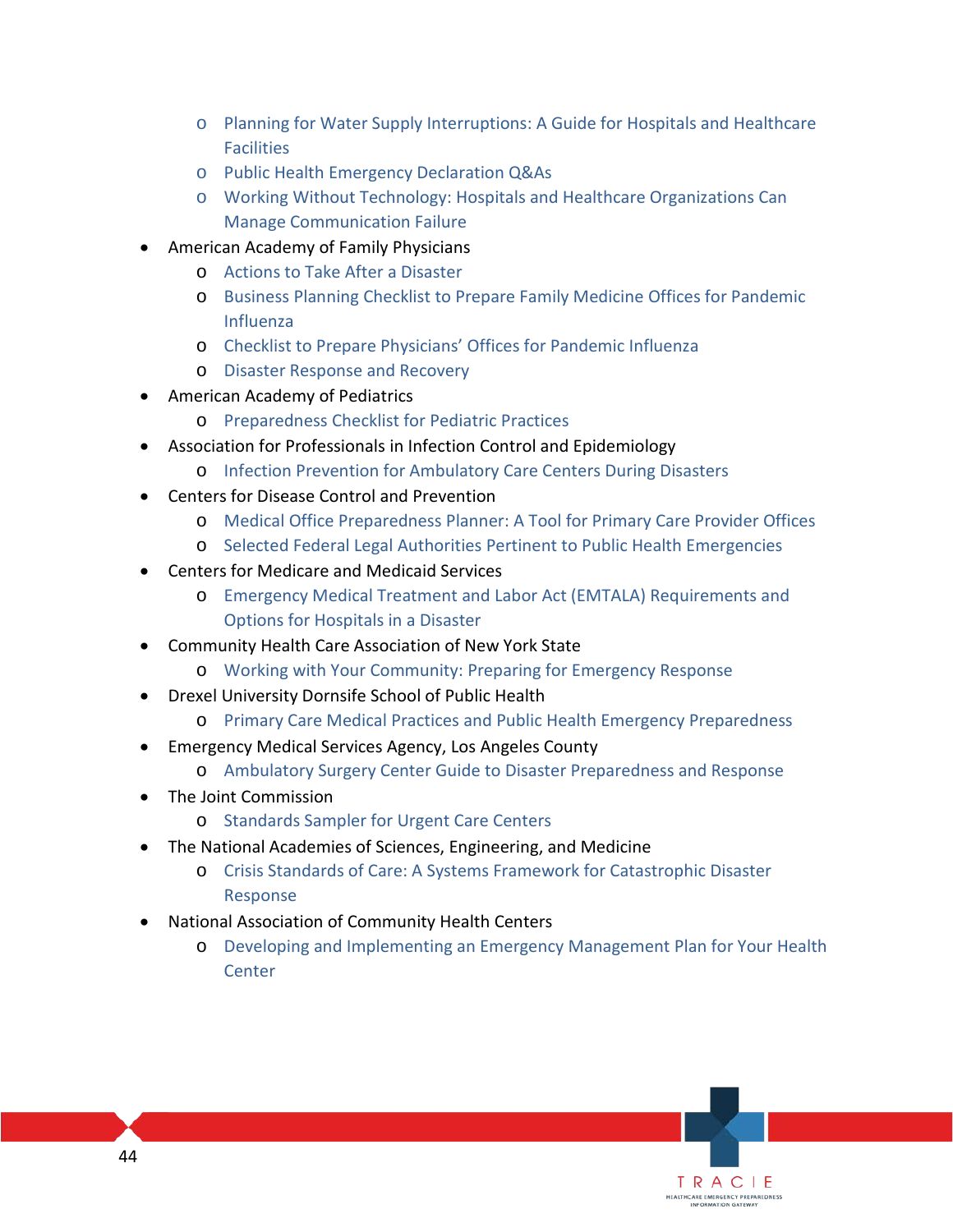## Acknowledgments

ASPR TRACIE thanks **Robin Weinick**, PhD, RTI International, for her contributions to the development and review of the interview guide, identification of key contacts and subject matter experts, and review and comments on preliminary findings and the draft and revised report. ASPR TRACIE also thanks **Laurel Stoimenoff**, PT, CHC, Urgent Care Association of America; **Stuart Williams**, The Journal of Urgent Care Medicine; and **Cari Withrow**, American Academy of Urgent Care Medicine, for their assistance with outreach and recruitment of interviewees and the identification of reference documents. Additionally, ASPR TRACIE thanks the following subject matter experts for their review of this document: **Eric Alberts**, BS, FPEM, CHS-V, CDP-1, CHPP, CHEP, SEM, CFRP, FABCHS, Orlando Health, Inc. (Hospital System); **Patricia Boyce**, IPRO; **Craig DeAtley**, PA-C, MedStar Washington Hospital Center and DC Emergency HealthCare Coalition; **John Hick**, MD, Hennepin County Medical Center and HHS/ASPR; **Dan Hanfling**, MD, HHS/ASPR, Johns Hopkins Center for Health Security, George Washington University, and George Mason University School of Public Policy; **Richard Hunt**, MD, HHS/ASPR Office of Emergency Management; **Mark Jarrett**, MD, MBA, MS, Northwell Health and Zucker School of Medicine at Hofstra/Northwell; **April Lewis**, National Association of Community Health Centers; **Nicolette Louissaint**, PhD, Healthcare Ready; **Jason Patnosh**, National Association of Community Health Centers; **Christopher Riccardi**, CHEP, CHSP, Constant Associates, Inc.; **Mary Russell**, Ed, MSN, Boca Raton Regional Hospital; and **Laurel Stoimenoff**, PT, CHC, Urgent Care Association of America.

Finally, ASPR TRACIE thanks the urgent care center leaders who participated in interviews. This report would not be possible without the contribution of their time, expertise, and lessons learned.

 $\overline{a}$ 

<sup>&</sup>lt;sup>1</sup> Urgent Care Association of America data. (2018). Personal correspondence.

<sup>&</sup>lt;sup>2</sup> Urgent Care Association of America data. (2018). Personal correspondence.

<sup>&</sup>lt;sup>3</sup> Urgent Care Association of America. (2017)[. 2016 Benchmarking Report Summary: Headlines on Growth.](http://c.ymcdn.com/sites/www.ucaoa.org/resource/resmgr/benchmarking/2016BenchmarkReport.pdf) Accessed February 13, 2018.

<sup>&</sup>lt;sup>4</sup> Weinick, R., Burns, R., and Mehrotra, A. (2010). Many Emergency Department Visits Could Be Managed at Urgent [Care Centers and Retail Clinics.](https://www.healthaffairs.org/doi/abs/10.1377/hlthaff.2009.0748) Health Affairs. 29(9):1630-1636.

<sup>&</sup>lt;sup>5</sup> Ho, V., Metcalfe, L., Dark, C., et al. (2017). Comparing Utilization and Costs of Care in Freestanding Emergency [Departments, Hospital Emergency Departments, and Urgent Care Centers.](https://www.ncbi.nlm.nih.gov/pmc/articles/PMC2685126/table/T5/) Annals of Emergency Medicine. 70(6):846-857.

<sup>6</sup> Urgent Care Association of America. (2017)[. 2016 Benchmarking Report Summary: Headlines on Growth.](http://c.ymcdn.com/sites/www.ucaoa.org/resource/resmgr/benchmarking/2016BenchmarkReport.pdf) Accessed February 13, 2018.

<sup>&</sup>lt;sup>7</sup> Urgent Care Association of America. (2017)[. 2016 Benchmarking Report Summary: Headlines on Growth.](http://c.ymcdn.com/sites/www.ucaoa.org/resource/resmgr/benchmarking/2016BenchmarkReport.pdf) Accessed February 13, 2018.